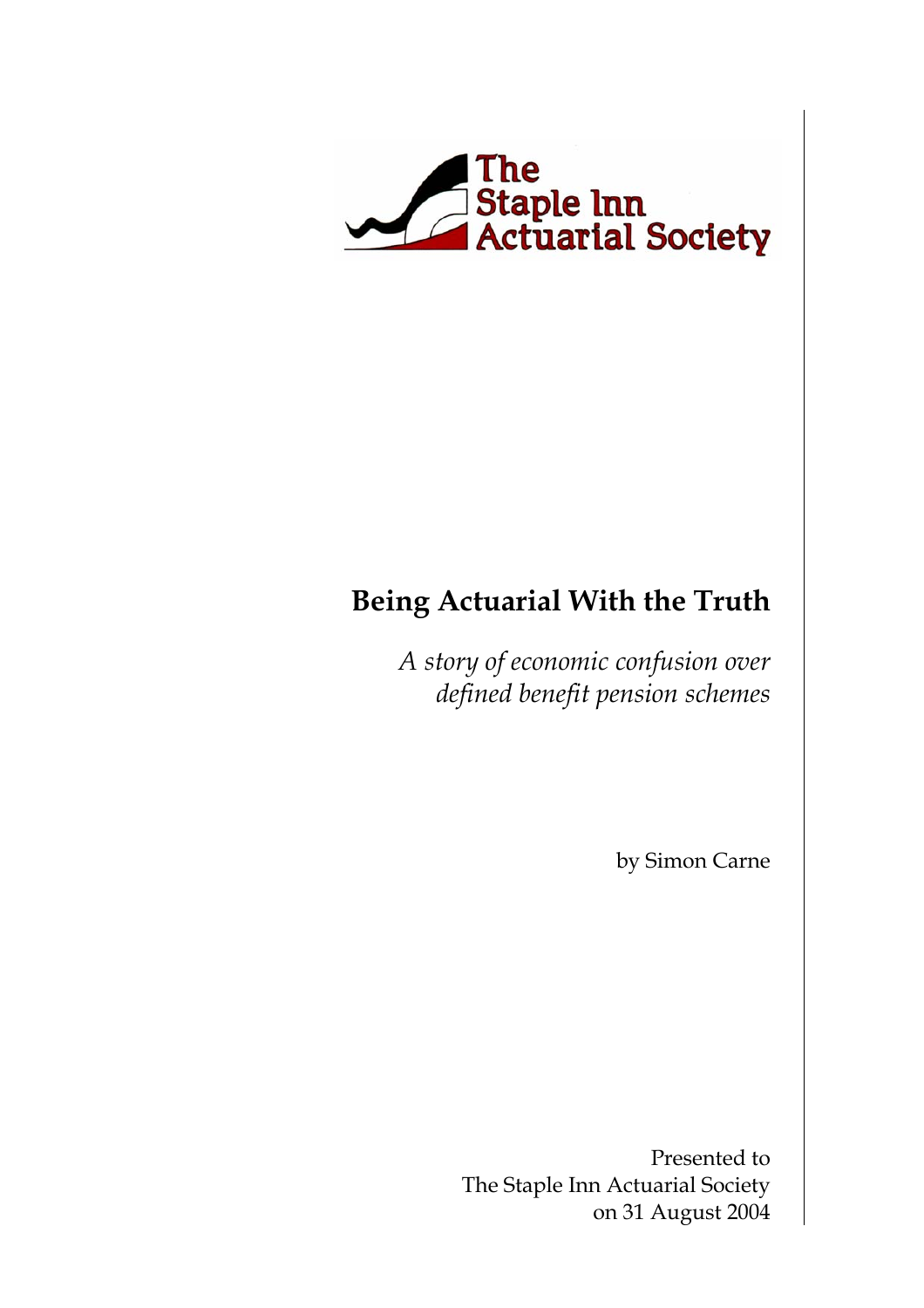### Contents

|                                              |                                                      | Page |  |  |
|----------------------------------------------|------------------------------------------------------|------|--|--|
|                                              | <b>FOREWORD</b>                                      | 3    |  |  |
| <b>PART I: BUSINESS &amp; ECONOMICS</b>      |                                                      |      |  |  |
| $\mathbf{1}$                                 | THE ECONOMIC REALITY OF THE PENSION "PROMISE"        | 6    |  |  |
| $\overline{2}$                               | THE IMPLICATIONS FOR COMPANY BALANCE SHEETS          | 9    |  |  |
| PART II: IN THEORY                           |                                                      |      |  |  |
| 3 <sup>5</sup>                               | THE LANGUAGE OF VALUE                                | 14   |  |  |
| 4                                            | THE VALUE OF ECONOMIC VALUES                         | 17   |  |  |
| 5                                            | WE DON'T NEED NO VALUATION                           | 20   |  |  |
| <b>PART III: MYTH &amp; MISUNDERSTANDING</b> |                                                      |      |  |  |
| 6                                            | <b>STAYING WITHIN BUDGET</b>                         | 26   |  |  |
| 7                                            | PENSIONS & BONDS - SPOT THE DIFFERENCE               | 32   |  |  |
| 8                                            | BEING ACTUARIAL WITH THE EQUITY RISK PREMIUM         | 35   |  |  |
| 9                                            | PENSION SCHEMES - INDEPENDENT OF COST?               | 43   |  |  |
| <b>PART IV: FUTURE PERFECT?</b>              |                                                      |      |  |  |
| 10                                           | PENSIONS ACT 2004 - BIG CHALLENGE OR MORE CONFUSION? | 46   |  |  |

Presented to the Staple Inn Actuarial Society Tuesday 31 August 2004, 6 pm, Staple Inn Hall, London

#### **Note on pagination**

This is a pdf version of a document designed for hard copy. In the hard copy version, the two pages numbered 4 and 12 are blank (left hand) pages. Those two pages have been omitted from the pdf version and the page numbering skips from 3 to 5 and from 11 to 13.

© Simon Carne 2004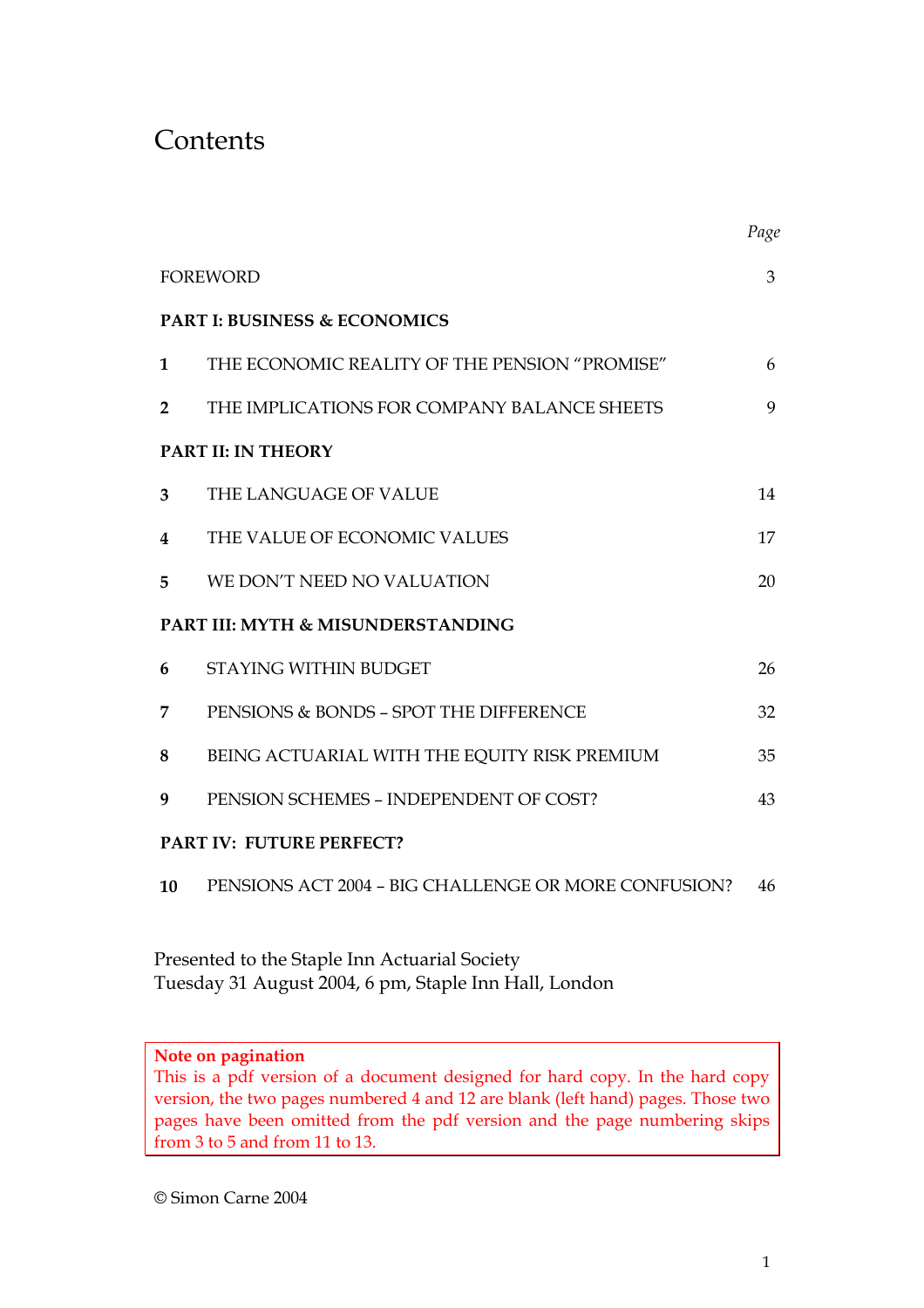#### **The author**

Simon Carne is a consultant and commentator on the interaction of finance and economics with litigation and regulation. He was a member of the panel of economic advisers to successive Directors General of Oftel from 1994. He has been a guest columnist for the Financial Times on finance and regulation. For three years he was a Visiting Lecturer at City University, Department of Economics, on the MSc course in Economic Regulation and Competition.

In the 1980s, he set up and led the forensic accounting department within a Big 4 accounting firm, providing expert evidence and advice in commercial disputes. In the early 1990s, he was a principal in a US-owned firm of economic consultants. For the past ten years he has been a sole practitioner, recently developing a secondary practice in the management of professional skills in a regulatory or forensic environment.

#### **Acknowledgments**

Many actuaries commented on this paper, in whole or in part, whilst it was in preparation. They are too numerous to list here and it would be wrong for me select some for mentioning and not others. They know who they are.

I would, however, like to identify two non-actuaries who commented, especially at the early stages when I first began to formulate my ideas (about 20 years ago), continuing through to the writing of this paper. They are Nigel Macdonald, a member of the Competition Commission and the Review Panel of the Financial Reporting Council and Dr Emma Rasiel, Department of Economics, Duke University, North Carolina.

The opinions expressed in this paper are entirely my own.

#### **Contact**

Simon Carne, MA FIA, mail@simoncarne.com c/o Institute of Actuaries, Staple Inn Hall, High Holborn, London WC1V 7QJ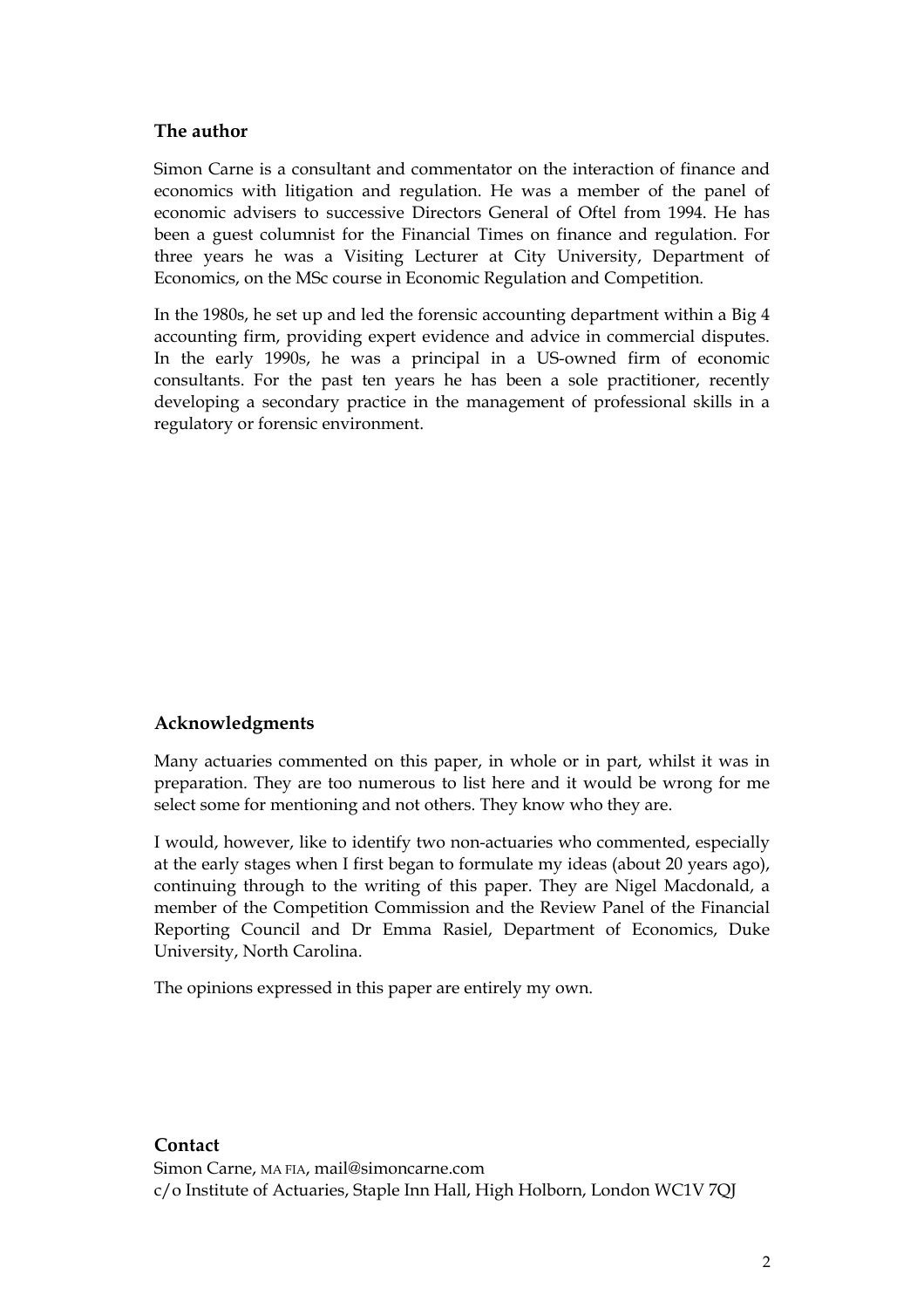### Foreword

-

In the 1980s, the Thatcher government famously attempted to ban *Spycatcher*, the memoirs of a former intelligence officer. The government had first tried to engage in discussions with the publisher to edit the book prior to publication. But the government's knowledge of the book came from a leaked draft, a fact which they did not want to disclose. So the Cabinet Secretary wrote to the publisher, requesting a pre-publication copy.

Negotiations over changes to the book proved unsuccessful. At the subsequent trial to determine whether publication could be stopped on the grounds of security and confidentiality, the Cabinet Secretary, Sir Robert Armstrong, was called to give evidence. One of the highlights was an exchange during which counsel for the publisher tried to get Armstrong to admit that, by requesting a pre-publication copy of the book when he already had one, he had lied. Armstrong responded to the effect that he had not told a lie; he simply had not told the full truth:

| Lawyer:                                                                      | It [the letter] contains a lie?                                                 |  |  |
|------------------------------------------------------------------------------|---------------------------------------------------------------------------------|--|--|
|                                                                              | Armstrong: It was a misleading impression. It does not contain a lie.           |  |  |
| Lawyer:                                                                      | What is the difference between a misleading impression and a lie?               |  |  |
|                                                                              | <i>Armstrong:</i> A lie is a straight untruth.                                  |  |  |
| Lawyer:                                                                      | What is a misleading impression - a sort of bent untruth?                       |  |  |
|                                                                              | Armstrong: As one person said, it is perhaps being "economical with the truth". |  |  |
| The final phrase was picked up by the press and reported as though Armstrong |                                                                                 |  |  |

The final phrase was picked up by the press and reported as though Armstrong had used it as an admission that he had lied, even though it is plain that he was using "economical" in the literal sense of being sparing with the truth – as though it was a commodity which would run out if used too much.1 From that day onwards, the phrase "being economical with the truth" has been commonly understood to mean "lying".

This paper is written at a time when commentators on the profession have come to regard actuarial truth as almost synonymous with confusion – Lord Penrose and the *Financial Times* being two very influential current critics. There is an urgent need for "actuarial truth" to mean *clarity*, before it is too late.

 $\ddot{\bullet}$ 

<sup>&</sup>lt;sup>1</sup> A concept that has been attributed to the 18<sup>th</sup> Century philosopher, Edmund Burke, who is reputed to have said: "A wise man will speak the truth with temperance that he may speak it the longer." Commentators on Sir Robert Armstrong's evidence have suggested that Burke is the "one person" alluded to in the final line of the extract quoted above.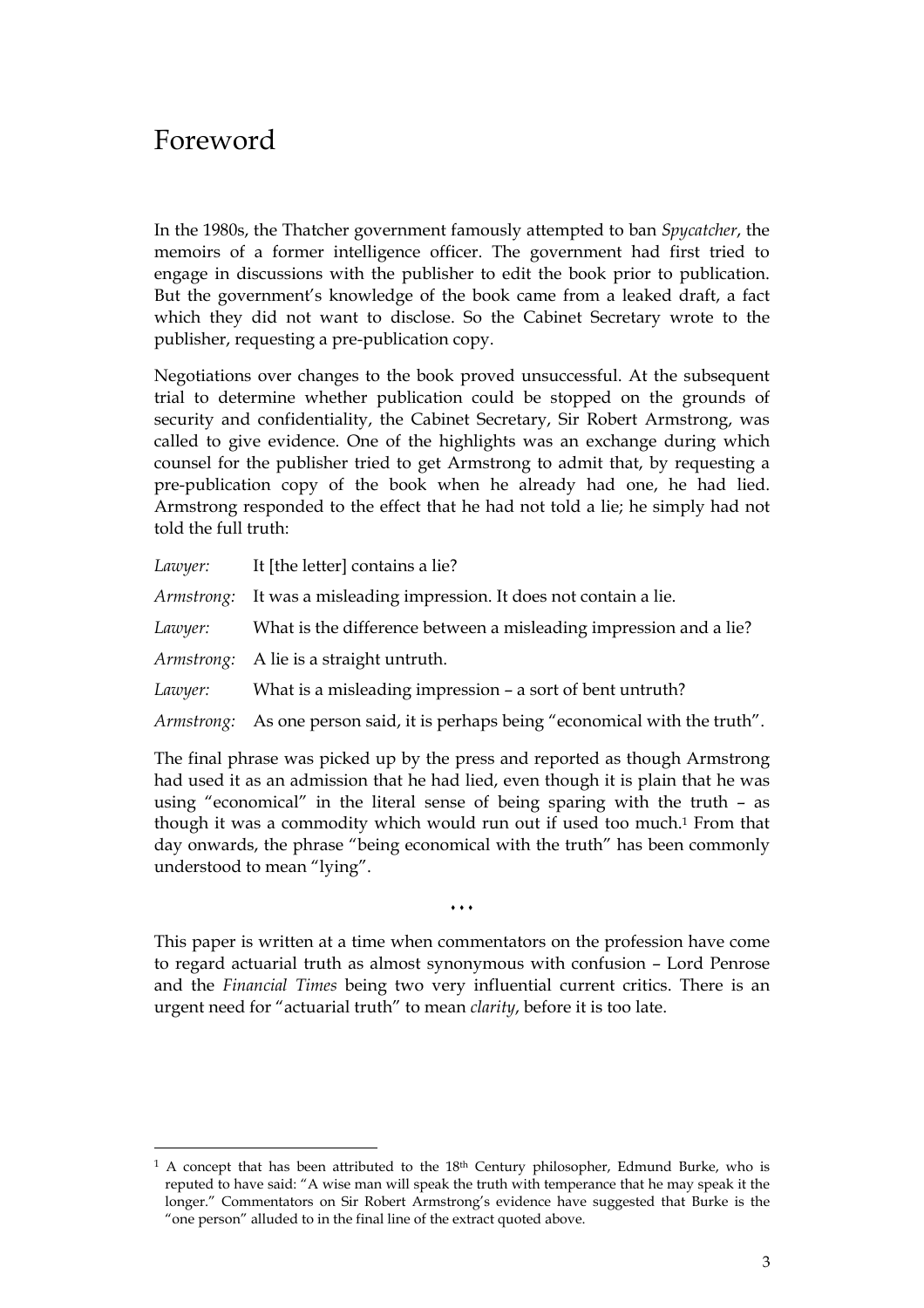**Part I**

**Business & economics**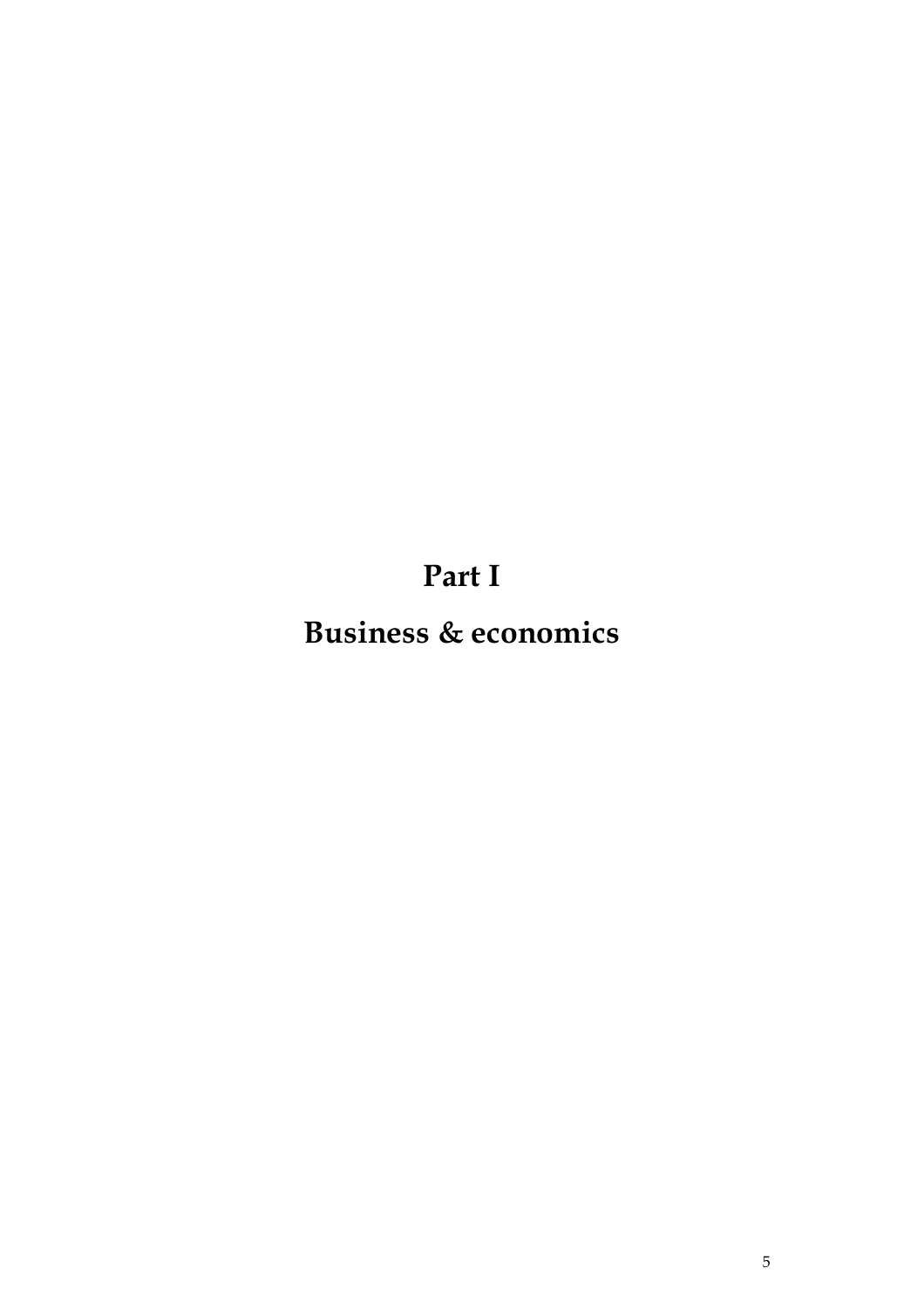# 1 The economic reality of the pension "promise"

There is a debate going on within the profession over the correct way to value a pension scheme. On one side of the debate is a group who claim that the principles of financial economics overturn the traditional approach of the pensions actuary. On the other side are those who believe the traditional approach is valid.

The debate is a false one. The two competing approaches produce different results, simply because they answer different questions – similar, but different. As demonstrated in this paper (see Section 5 ), both methods implicitly address the issue: how well is the pension scheme funded? The traditional method does so on the premise (typically unstated) that the existing investment strategy will be maintained. The rival approach implicitly supposes that the investment strategy will be changed (but, again, typically leaves the supposition unstated).

Uncovering this truth is only the tip of the iceberg. On examination, recent literature turns out to be full of arguments between parties who use the same words to mean different things. Arguments abound which aren't really arguments at all. And the real debate – the debate over issues that actually need to be resolved if we are to make progress with pensions – are often left untouched and clouded in confusion.

By presenting the issue as a winner-takes-all battle between rival principles, as one or both sides in the debate has been wont to do, the overall security – or insecurity – of pension schemes is misrepresented. This paper argues that the reality is more subtle than is typically appreciated and the solution more challenging for policymakers. Pension scheme security is an illusion for all but a minority of pension schemes. The real challenge is not how to achieve it, but what to aim for instead.

#### **Back to basics**

Company pension schemes are the result of a negotiation between the employer and the employees.

An employer has many goals for its pension scheme. Attracting and retaining staff (some of the time) is one of those goals. Keeping costs down, without damaging the first goal, is another. Meanwhile, employees want security for their retirement.

But if the cost of that security means that the promised pension will be meagre, or current salary levels will suffer, employees are usually quick to compromise on security. If that were not the case, why do pension scheme trustees – the guardians of the employees' interests – invest scheme assets so heavily in equities when everyone knows that equities are more risky than fixed income alternatives?

Other evidence of the recognised riskiness of pension schemes is the rule present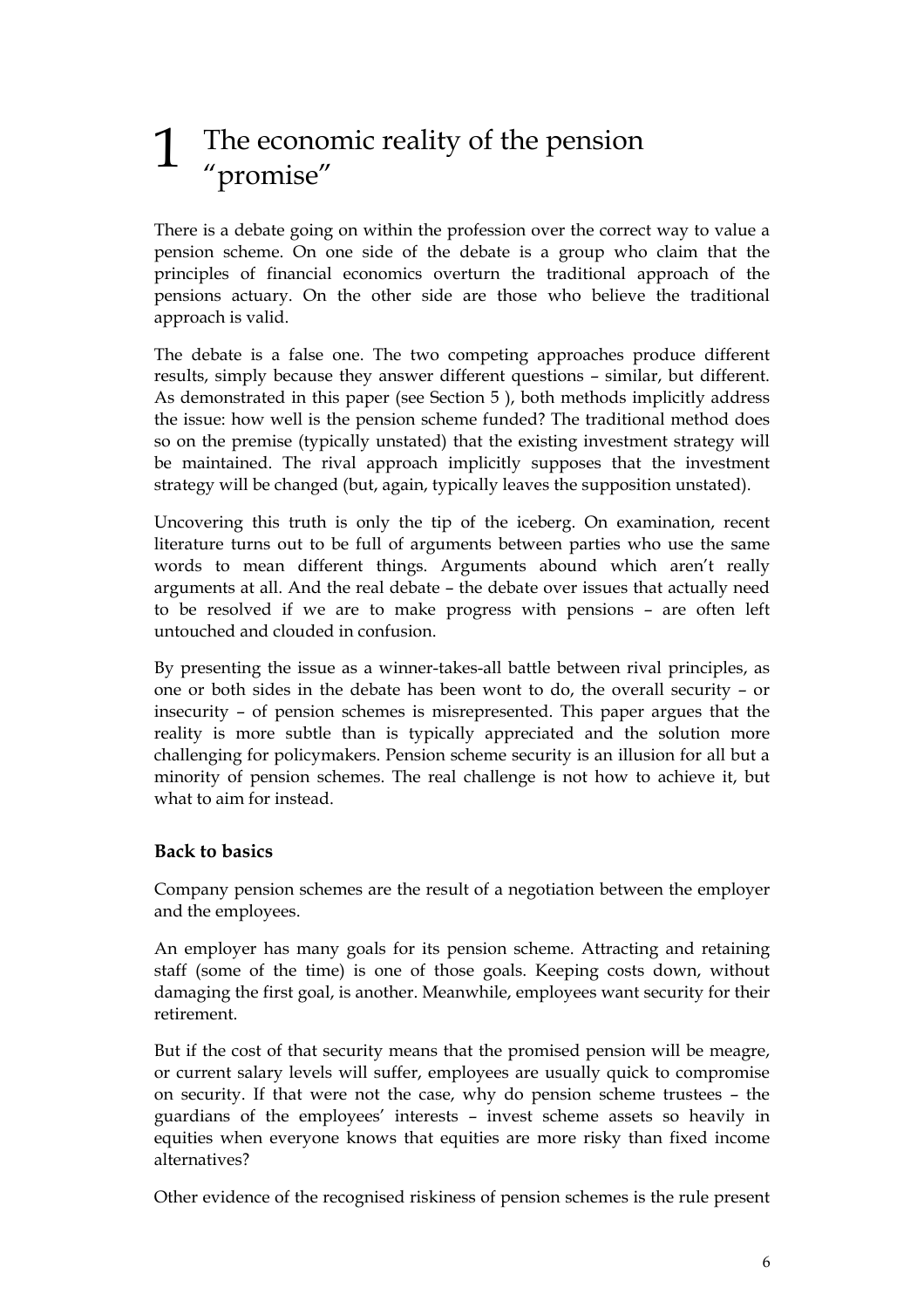in most trust documents which says that employers can walk away from the scheme at any time and not contribute any more. Governments have tinkered with that rule several times in the past decade – first by introducing a minimum funding requirement which overrode the rule, and more recently by abandoning that approach in favour of a legal debt on solvent companies who walk away from accrued benefits. Once the new regime is enacted, there will be no rights – not even reduced ones – against an insolvent company. And none for the link between pensions and future ("final") salaries, which has been the cornerstone of most pension scheme designs over the past three decades.

But let's be practical: if pension schemes are risky, why not make them less so, instead of debating how risky?

The fundamental problem is that there are just too many pension schemes to make them all secure. Individual pension schemes can act, as Boots did during 2000 and 2001, to switch out of equities and into less risky bonds. But if pension schemes tried it across the economy, that would involve dumping something like £500 billion of equities (estimates vary) in favour of bonds.

Faced with equity-bond switches on such a scale, companies would take action. Seeing equity prices collapse, quoted companies would buy back their own shares en masse and issue debt instead (using the debt to finance the share buyback). But, at the volumes we are talking about, it wouldn't be very high quality debt. In fact, it would be quite risky, certainly not the AA-rated debt that pension valuations are to be based on under a new accounting standard for the employing company's accounts (more of that in the next section).

Pension funds would have swapped one kind of risk – the volatility of stock prices – for another type, the risk of default. Some quick-acting funds would have bought gilts, but there is no reason to suppose that the government would be able to satisfy all the demand for bonds. And companies, desperate to raise funds to buy back their shares to stop a collapse in prices, would be pricing bonds to attract the buyers away from gilts.

Shareholders (that is, all the non-pension scheme investors holding the equities that remain) would face far higher volatility in the price of shares that they own.

Could it be done? Should it be done? Whatever the answer to these questions, it is a decision that would have to involve company chief executives and their boards, not just pension fund trustees and their advisers.

#### **Partially protecting pensions or spreading failure fairly?**

Just as each pension scheme represents a contract between the employer and the employees, so the aggregate of pension schemes represents a contract between one generation and the next. There is no law that can guarantee the next generation will honour the contract and no rule of economics that says they will be capable of doing so, even if they want to.

The recently promised Pension Protection Fund cannot overturn that economic reality. The protection fund – to be financed by contributions taken from pension schemes themselves – is, by its very structure, a mutual self-help arrangement. If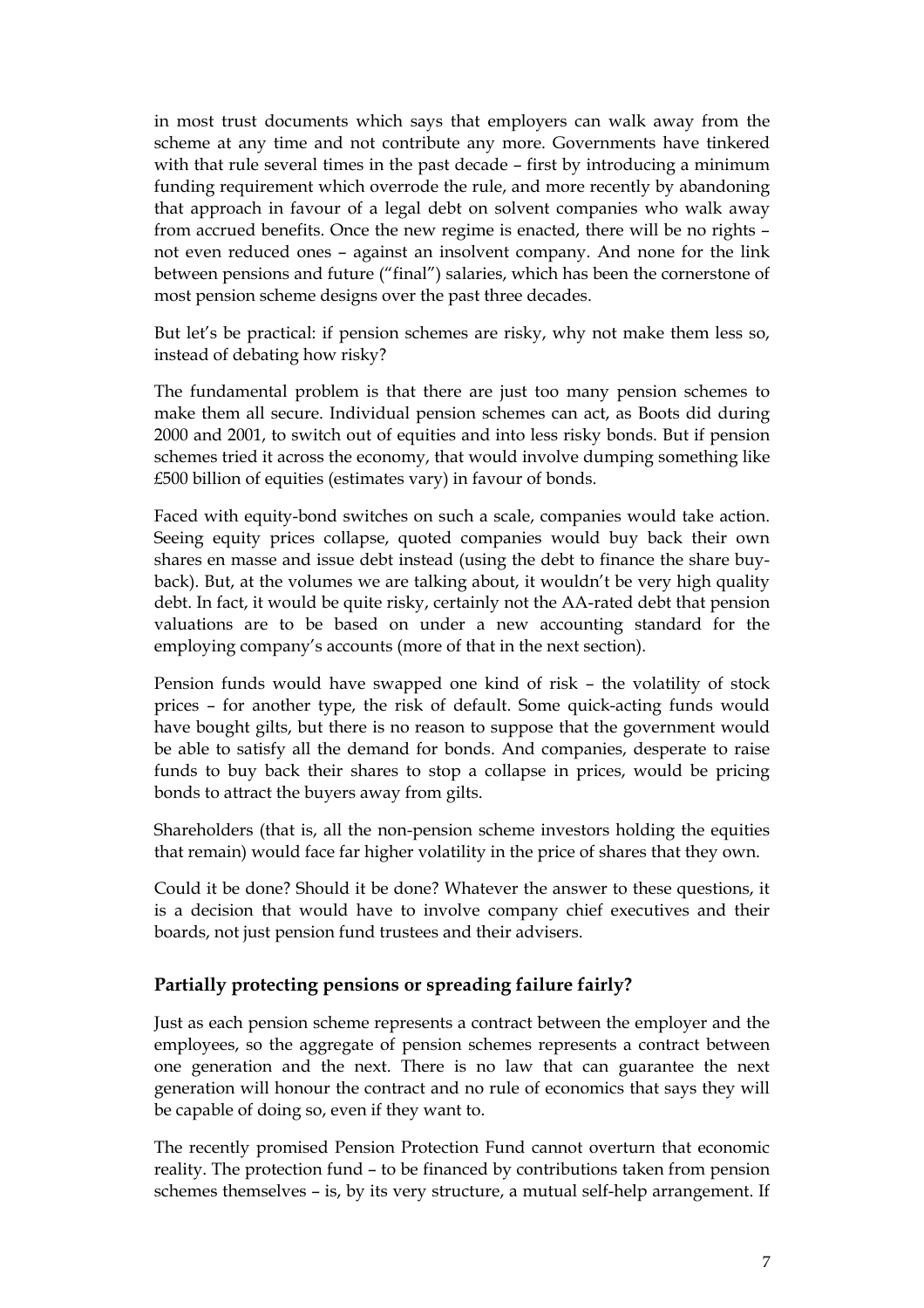stock markets are down and pensions schemes are in deficit, how can they all bail each other out? No wonder that many commentators have, cynically, reassigned the initials "PPF" to *Partial* Protection Fund.

But maybe those commentators are missing the point. If pension promises cannot be guaranteed, isn't the sensible solution to find a way to spread the potential breaches of promise more fairly? Perhaps that is the *real* goal of the PPF – spreading failure more fairly – in which case we are in un-chartered waters: existing methodologies won't show us how to achieve the goal, at least not so long as there is confusion over what the existing methods are capable of achieving.

So let's try to resolve that confusion.

#### **Note on terminology: investment strategy**

As most readers of this paper will know, it is often the case that schemes which invest in equities do so mainly during the working lifetime of the members. Once members have left service or retired, the strategy is often (but not always, it seems) to switch towards bonds. This can be allowed for in the actuary's calculations by discounting each member's benefits at an equity rate during the period from the valuation date to the member's expected retirement or date of leaving service and a bond-related discount rate thereafter.

Accordingly, I have referred in this paper to the rate of return implied by the investment *strategy*, rather than referring simply to the return on the current investments. The word "strategy" has been used to denote that, where the intention is to switch from one class of investments to another at a later date, the rate of return assumption incorporates this.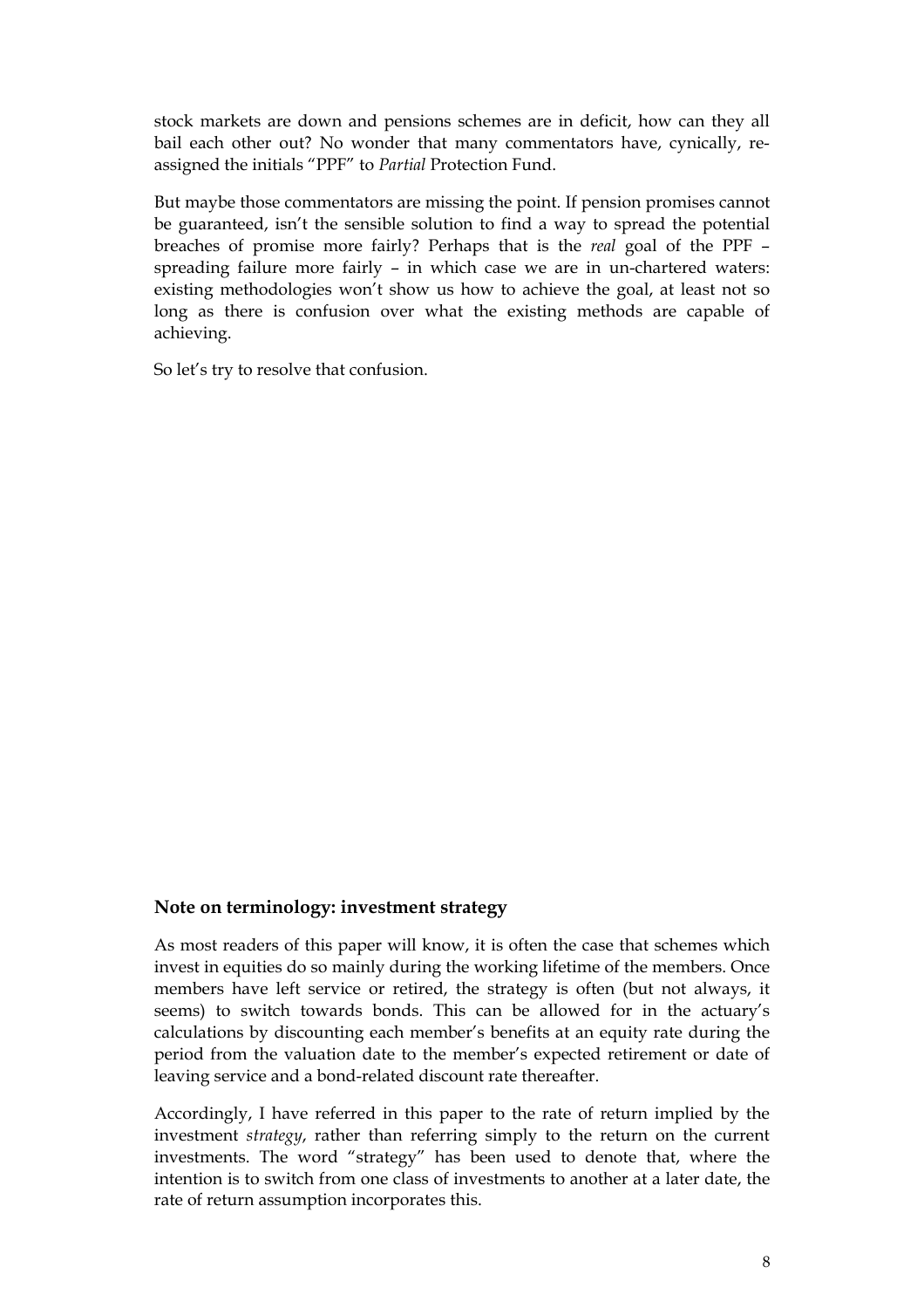## 2 The implications for company balance sheets

Pension schemes are now so big – and so many in deficit – that a proper understanding of their economics is vital to investment decisions, as potential purchasers of W H Smith and Marks & Spencer are currently well aware. With company accounts changing to reflect the bond-based approach under accounting standard FRS 17, due to become compulsory from 2005, bond-based valuations could become the only valuation mechanism in widespread use.

#### **Bond-based values**

In a "bond-based" valuation, pension liabilities are discounted at the rate of return underlying gilts or corporate bonds. Such a valuation discloses the amount of money that would need to be invested in the scheme to secure the benefits if all the assets of the scheme are bonds – or replaced with bonds (see Section 5 for a demonstration of that). For an individual scheme which has such an investment strategy – or is considering it in order to make a risky scheme more safe – the results of the valuation are meaningful.

But for all other schemes, the results are easily misinterpreted. The effect of the bond-based valuation is to value a risky pension scheme as though the liabilities were as secure as an AA-rated debt. If the premise is false – and, for the reasons explained in Section 1, it must be false for the majority of pension liabilities – a bond-based valuation needs to be handled with care.

A realistic valuation recognises that investing in equities is risky. This makes the benefits less valuable. No one values a junk bond at the same discount rate as a AA-rated bond. For the same reason, risky pension benefits cannot be valued as though they were AA-rated. So a bond-based valuation on its own can be highly misleading. (The association of "junk" and "pensions" in successive sentences is an uncomfortable one. But some pension promises have been of limited value recently. There is little point in attributing a value to them as if they were secure.)

If the bond-based valuation is to be of use for schemes other than those already invested entirely in bonds, it needs to be set alongside a common sense valuation based on the actual investments held by the scheme. By comparing the two valuation results, one can see the additional funding required to eliminate the risk of holding equities (and other non-bond assets) in the scheme. A bond-based valuation on its own says little about the scheme as it actually is.

#### **Along came FRS 17**

FRS 17 requires the bond-based approach to be used. As noted above (and demonstrated in Section 5), this implicitly means that the pension liability valuation in FRS 17 accounts reflects the volume of assets required to meet the liabilities assuming the assets are invested entirely in AA-rated bonds.

The significance of this can be illustrated with a real case. The actuarial valuation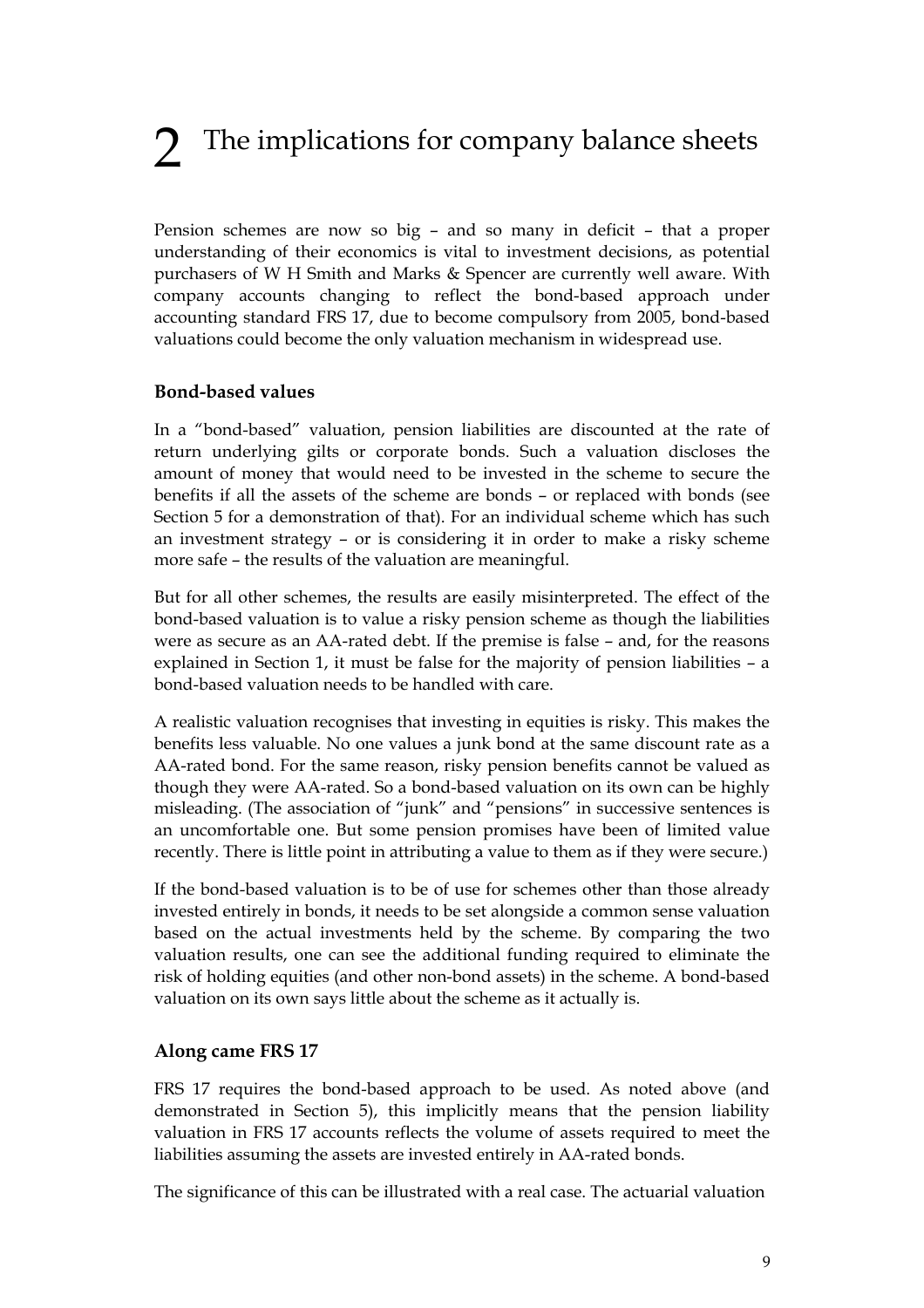of BT's pension scheme as at 31 December 2002 reported a deficit of £2.1 billion. But this valuation was not carried out on the FRS 17 basis. What the BT actuaries were implicitly saying was that £2.1 billion was the amount which would need to have been injected into the scheme on the valuation date, in order to have made the assets (of £22.8 billion) sufficient to meet the scheme's liabilities, on the premise that the cash injection was invested in line with the existing asset allocation strategy of the scheme.

John Ralfe (a pensions consultant, but not an actuary) estimated that, on the FRS 17 basis, the deficit would have been some £7.5 billion, reflecting an increase in the value of the liabilities from  $£24.9$  billion to a figure slightly in excess of  $£30$ billion (Ralfe 2003).

Ralfe was, famously, the architect for the Boots switch from equities to bonds, so he is very familiar with the debate. In his paper, Ralfe says:

"Actuarial techniques are notoriously opaque … Until the Actuarial Profession puts its house in order and mandates a bond-based approach, shareholders, bondholders and pension scheme members must not take actuarial valuations at face value."

But is it actuaries or the FRS 17 numbers which are less than transparent? The FRS 17 figure (£7.5 billion, according Ralfe's calculations, not BT's) is the amount which would need to be injected into the BT scheme on 31 December 2002, in order to make the assets sufficient to meet the scheme's liabilities. But only on certain assumptions. The key assumption is that the cash injection and the existing assets of the scheme would both earn the rate of return available on bonds.

But BT's scheme wasn't invested wholly in bonds. Some 65% of the assets were invested in equities. To make the facts fit the FRS 17 assumption, the equities (some £15 billion, apparently) would need to be switched into bonds.

If BT had reported at 31 December 2002 on the FRS 17 basis, BT's balance sheet would have shown a pension deficit of £7.5 billion, made up as follows:

- £2.1 billion, calculated by BT's actuaries, being the cash injection needed to bring the assets up to the level required to meet the scheme's liabilities, on the premise that the cash injection is invested pro rata across the existing assets of the scheme; *plus*
- a further £0.46 billion (inferred from Ralfe's calculations) required to supplement the injection if it is to be invested in bonds, rather than following the investment mix; *plus*
- a further £4.94 billion (also inferred from Ralfe) if the existing assets were all sold and the proceeds reinvested in bonds as well.

It is not clear that the Accounting Standards Board, or the accounting community in general, recognises that FRS 17 is going to saddle the balance sheets of UK plc with the cost of changing the pension scheme's investment strategy – the cost of a strategy that employers and trustees show no sign of wanting implement and which cannot be implemented universally, even if employers and the trustees wanted to, for the reasons explained in the Section 1 of this paper.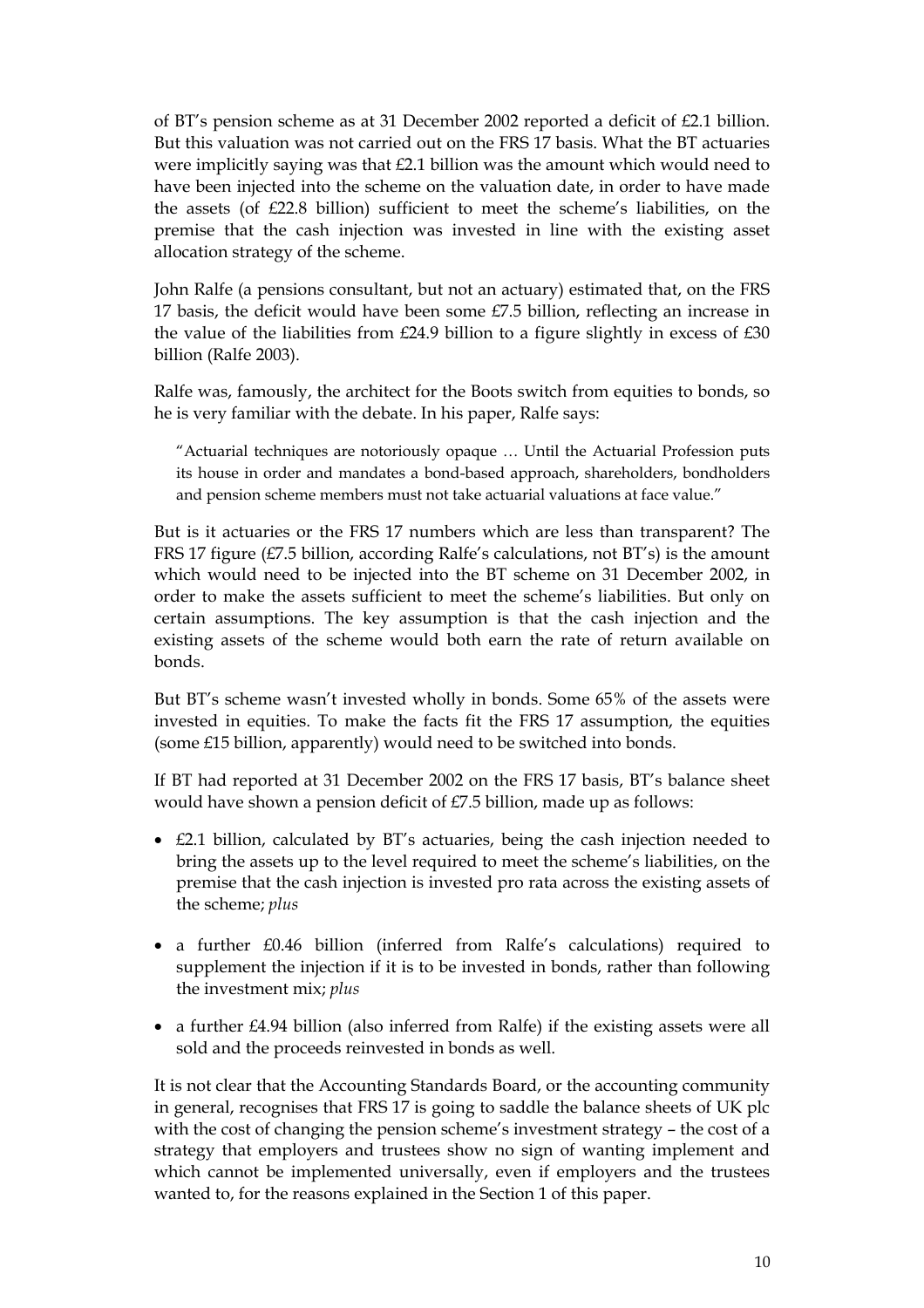For an individual scheme which has such a bond-based investment strategy – or is considering it – the results of the valuation are meaningful, but only when presented in the tri-partite split above. The information is also helpful to trustees who want to see the financial implications of their investment strategy compared with an alternative one. The technique does not, of course, need to be limited to two investment strategies. Many strategies can be considered and evaluated. But whether this information should be disclosed in the company accounts is, to say the least, debatable.

#### **Postscript**

Any valuation or funding calculation involves suppositions about the future. Some of these suppositions will relate to matters within the control of the valuer (or the valuer's client), for example the investment strategy to be adopted by the pension scheme. Other suppositions relate to matters beyond control, for example the longevity of scheme members or the rate of return earned on assets invested in accordance with the chosen strategy.

Typically, the literature uses the word "assumption" to cover both types of supposition and that is normally acceptable. But, for this paper, the distinction between the two is, in places, critical. Accordingly:

- I use the word "assumption" to denote suppositions beyond the control of the valuer and the valuer's client (eg longevity, rate of return etc).
- I have used a different term (usually "premise") to denote suppositions which are controllable by the valuer or the valuer's client.

Plainly, the result of the valuation or funding calculation is only valid if the suppositions are borne out in practice. In this paper, I take that as given every time and I do not include (other than here) provisos such as "if the assumptions are borne out in practice".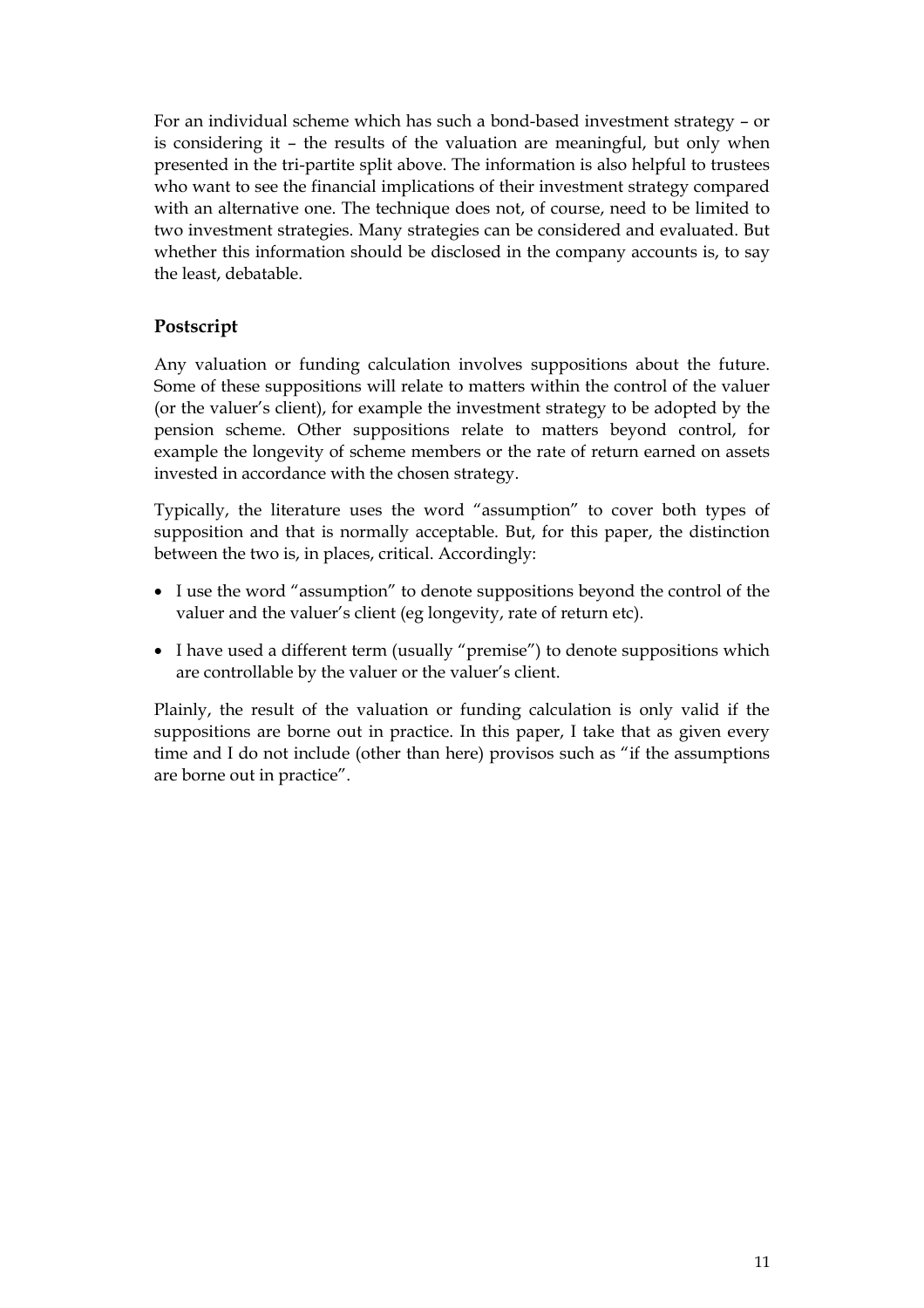**Part II In theory**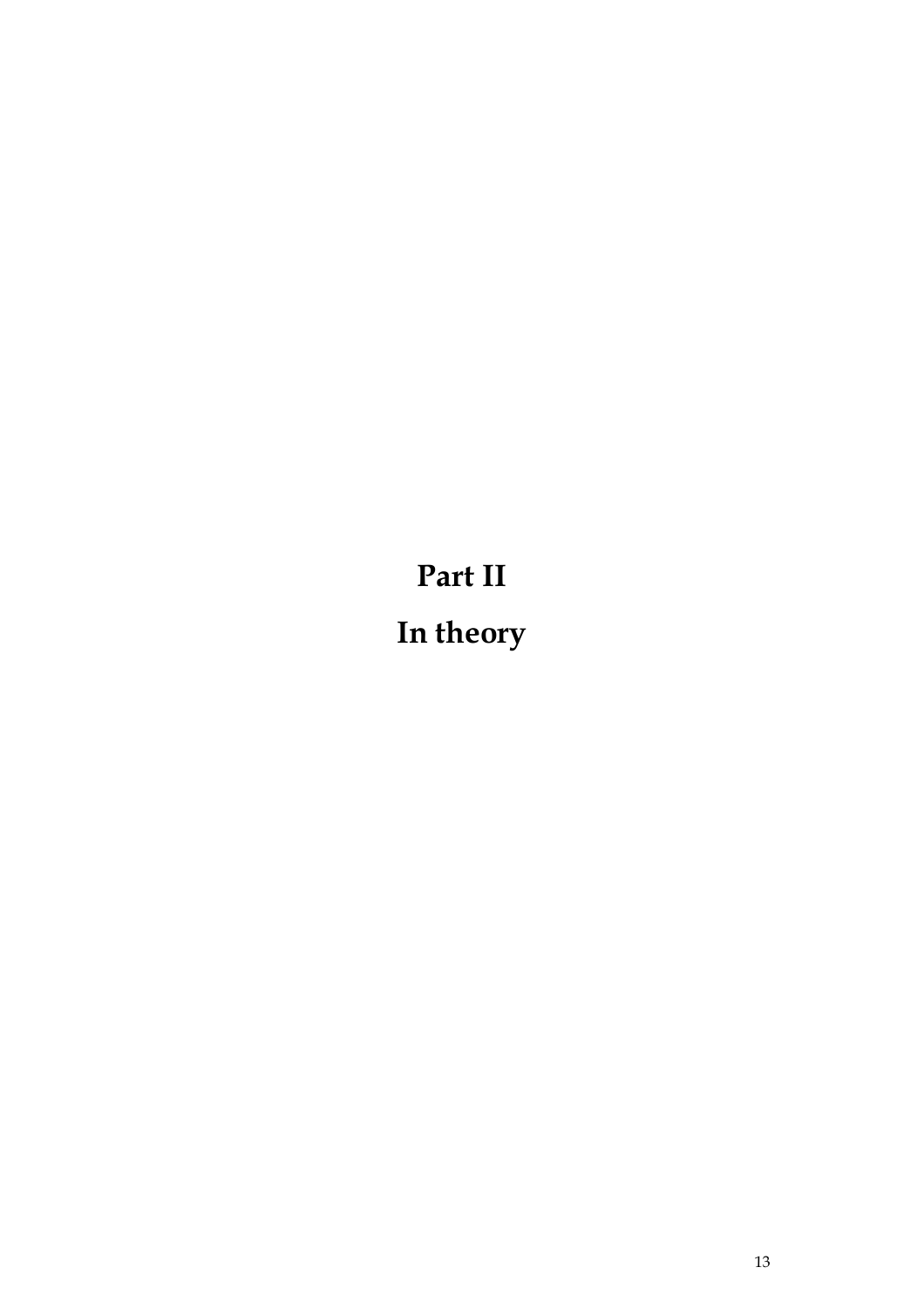## The language of value

Financial economics teaches us, broadly, that the value of an asset is not affected by the source of the funds used to finance that asset. So the value of a widget company is determined by its ability to work its widget-making assets and not by the finance director's choice of equity or debt as a source of finance.

From this, some actuaries infer that the discount rate to determine the value of pension fund liabilities should not be affected by the assets held in the scheme.

Unfortunately, this simple inference is almost always wrong. Not because the economics is at fault, but because the word "value" changed its meaning between the first statement and the second. This confusion was identified more than 20 years ago by Professor John Kay, an eminent economist. Addressing the Institute of Actuaries on the subject of a public dispute between the Government Actuary of the day and two economists, Professor Kay told the profession:

"Much of the disagreement between the Government Actuary and [the economists] rests on what is a semantic confusion. The source of this semantic confusion … is the practice of actuaries to describe an exercise of determining appropriate contribution rates for a pension funding as a "valuation"… [I]t is not a valuation as the man in the street or I, as an economist, understand the word valuation."

Twenty years later, this problem of mis-communication has not gone away. It has grown worse. Now that actuaries are studying financial economics alongside actuarial science, they are exposed to teachings which use the word "valuation" in both senses. The resulting confusion is demonstrated by the following story.

#### *An actuarial "valuation"*

Faced with a liability to pay  $£100$  in 10 years' time, a client wants to know how much to set aside now to meet that liability when it falls due. An actuary offers to help and promises to attend the client's offices very soon to deliver his actuarial valuation.

The actuary knows that he must "value" the liability and then recommend to his client that he sets aside a sum of money equal to that "valuation" of the liability. As a financial economist as well as an actuary, he has been taught that the way to value this liability is to find the price of an exactly matching asset, ie a zero-coupon bond maturing in 10 years. This is the liability's market value.

In the absence of any zero-coupon bonds actually existing, the actuary computes the price that would apply if such a bond did exist. The methods are not controversial. The actuary can review the pattern of yield curves for the bonds that do exist and extrapolate out to a hypothetical zero-coupon. Alternatively, the actuary might take the price of a bond with a non-zero coupon and strip out the value of the coupon, notionally selling the coupon in perpetuity, via an undated bond, and buying-back a ten-year future in the same perpetuity. The result of this exercise (on either calculation) is that the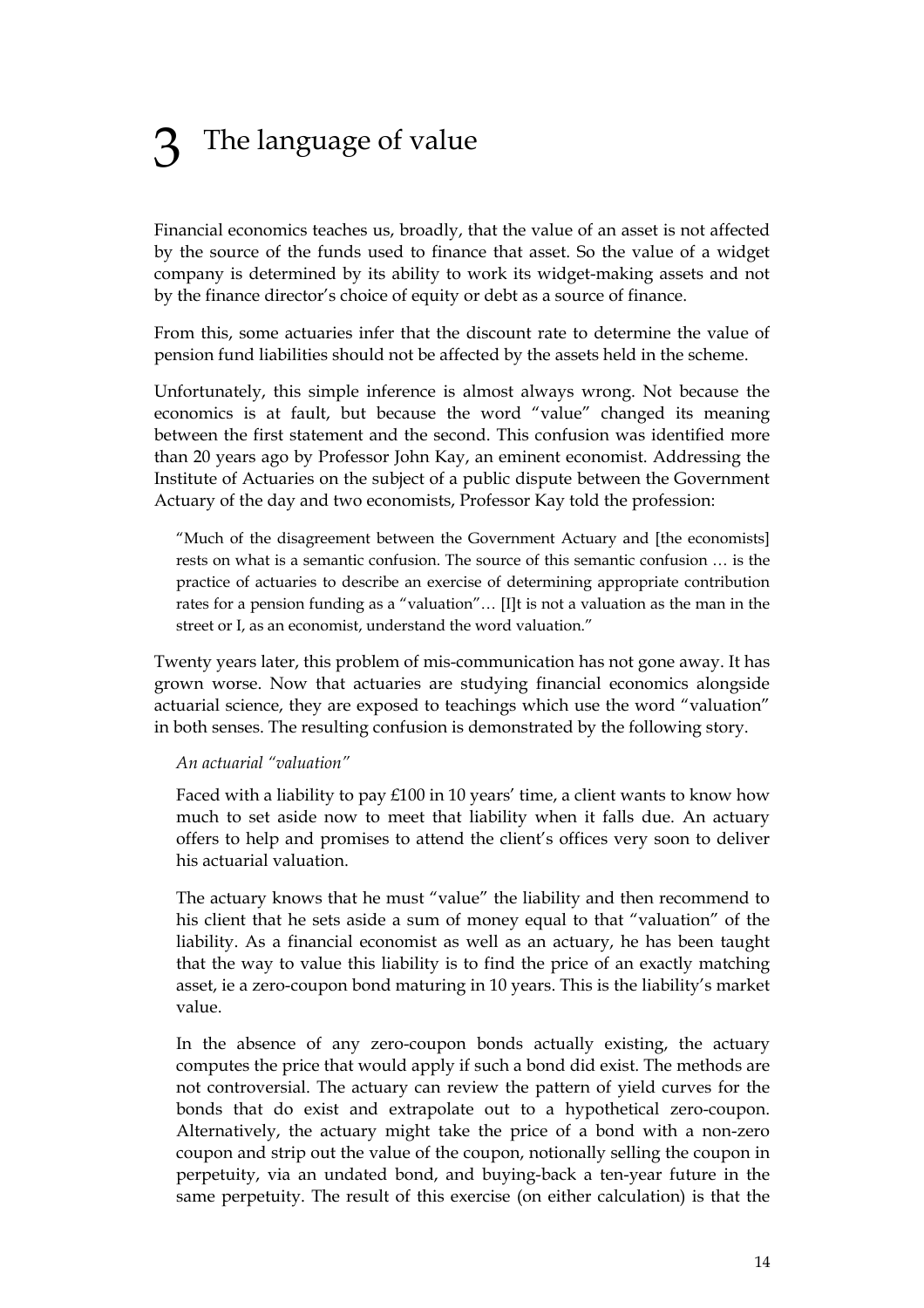liability is assessed as having a value of £70.

The actuary writes up his analysis for the client in greater detail than I have done here and presents his report, in person, thinking he has done a successful job and all that remains is to collect a modest fee.

Nothing could be further from the truth. With a mischievous smile, the client turns to a colleague, instructing him to place  $E70$  in the company safe and leave it there for ten years. The actuary gasps at the stupidity of such a move.

"What's wrong?" asks the client.

"I was expecting you to invest the money", replies the actuary. "I mean, if you just leave it in the safe …" The actuary tails off not sure how to finish the sentence politely. The client turns once again to his colleague and replaces the instruction.

"Buy £70 worth of equities", he says. "Nothing too risky. I suggest a FTSE-100 index tracker." The actuary gasps again.

"That's still quite risky", he says. The market could be anywhere in 10 years time. I was expecting you to invest in bonds."

The client smiles once more. "It's funny you should say that. Only this morning my neighbour told me on the train that 5-year gilts had had an unnecessary hair-cut or taken a bath, or something. Don't you wish they'd talk simple English?" The client looked at the actuary. "No, perhaps you don't. Anyway, the point was that he recommended I buy some. So let's make that £70 of 5-year gilts, shall we?"

This time, the client doesn't even wait for the actuary's gasp. "What now?" he demands.

"Well, you may get a good deal on 5-year gilts at the moment, but you'll still be utterly dependent on the reinvestment opportunities available when it matures in five years time. You would need to commission another actuarial valuation at that point to see whether you still had enough money to meet the liability."

"Well, obviously you wouldn't dream of charging me for re-doing your valuation. That's what I'm paying you for now, after all", suggests the client. "But I don't like the idea that we might have to find some more money if it turned out that you'd got your valuation wrong today. I suppose we'd just sue you for the difference, would we?"

"Well, no, not really", says the actuary, gulping now, more than gasping. "If you invest in a *10-year* bond …" The client cuts him off with an explanation.

"My other neighbour was a student of Professor John Kay, the economist. He warned me you would probably take me through your calculations to the point where I almost lost the will to live and then miss out the most important point."

"I don't know what you mean" says the actuary.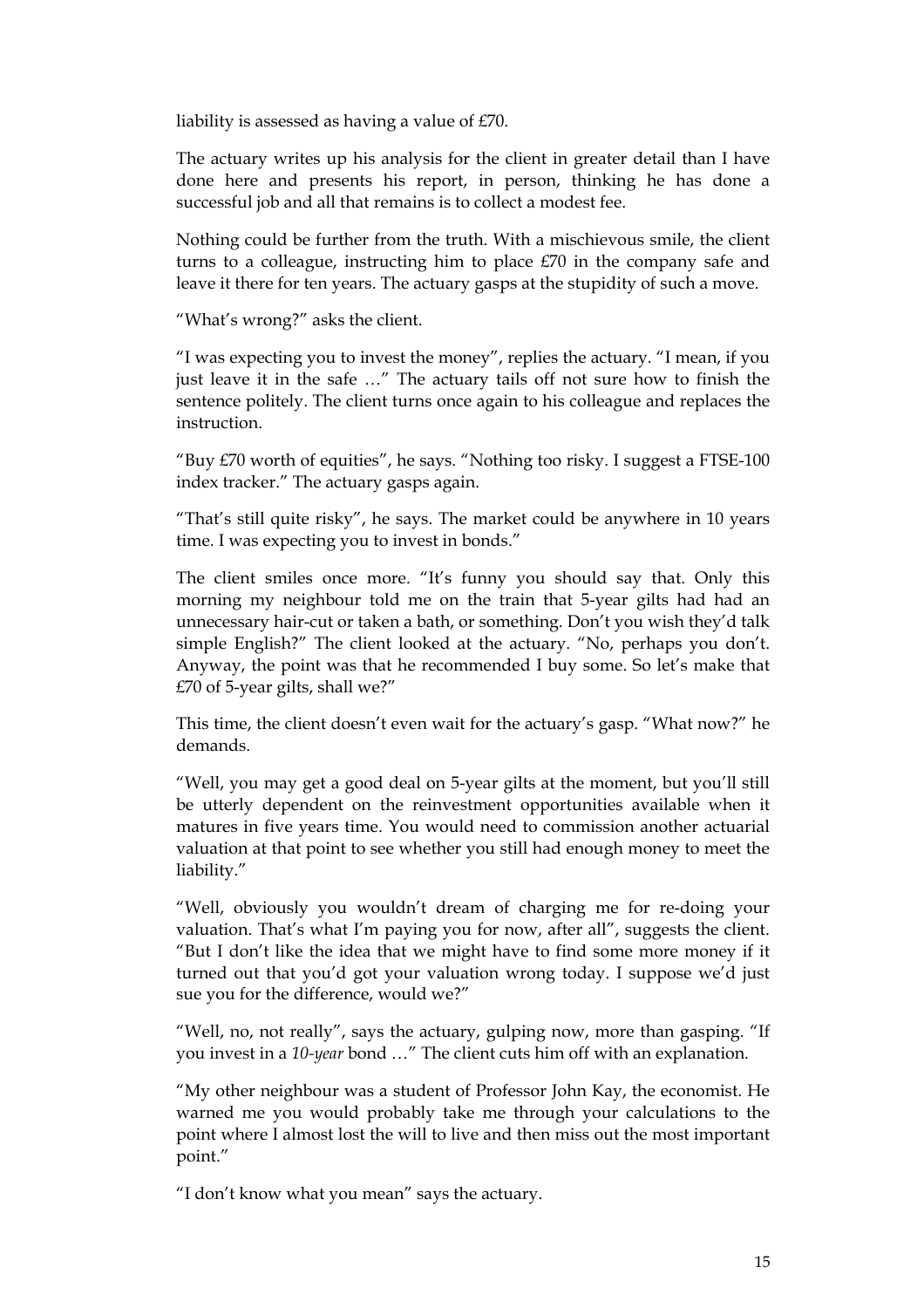"Your report told me the value of the liability, but I've had to drag out of you the investment needed in order to achieve that value", pronounces the client.

"Oh no!" says the actuary. "The value of the liability is quite independent of the investment held to meet the liability. I'm quite sure an eminent economist like Professor Kay would agree with me."

Professor Kay may agree with that final paragraph, but he might also point out that it has nothing to do with the conversation that preceded it. As his observation of 20 years ago made quite plain, the *calculation of a contribution to meet a liability is quite different from determining the market value of that liability*. A good old-fashioned actuary understands that the required contribution depends very much on the investment vehicle chosen by the client. Unfortunately, the same actuary typically still calls his recommendation a "valuation". Perhaps this is because he feels compelled to follow the language in the trust deed – drafted by a good old-fashioned lawyer.

Many of the modern actuaries, armed with financial economics, have fallen victim to that confusion. They sometimes divert themselves from the actuarial "valuation" they need to do – ie the assessment of a contribution – and calculate instead the *market value* of the liability, which is often an entirely different thing.

Some readers may be tempted by the example to remark that no client in their right mind would imagine that a fixed monetary liability would ever be saved up for by investing in equities. But that would not only be to miss the point entirely, it would also fly in the face of history.

Unlike the client in my example, who was plainly far cleverer than his despairing actuary, we should not forget the millions of home owners who purchased equity-backed ("with-profit") savings products to meet the fixed and known liability of their mortgages. The current debate within the actuarial profession exists solely because there are actuaries, enthused and confused by financial economics, who assert that the contribution rates to a pension fund should always be assessed by reference to the interest rates expected to be earned on bonds, even for those pension funds that are invested in equities – which is pretty much all of them, at present, to a greater or lesser extent.

#### **To sum up**

As true as it is to say that that the market value (or the economic value) of a liability is independent of the nature of the assets held to meet that liability, it is a howler of potentially catastrophic proportions to assert that the contributions needed to meet that liability (sometimes called an "actuarial value") can be – or worse, should be – determined without knowing how or where the contributions are going to be invested.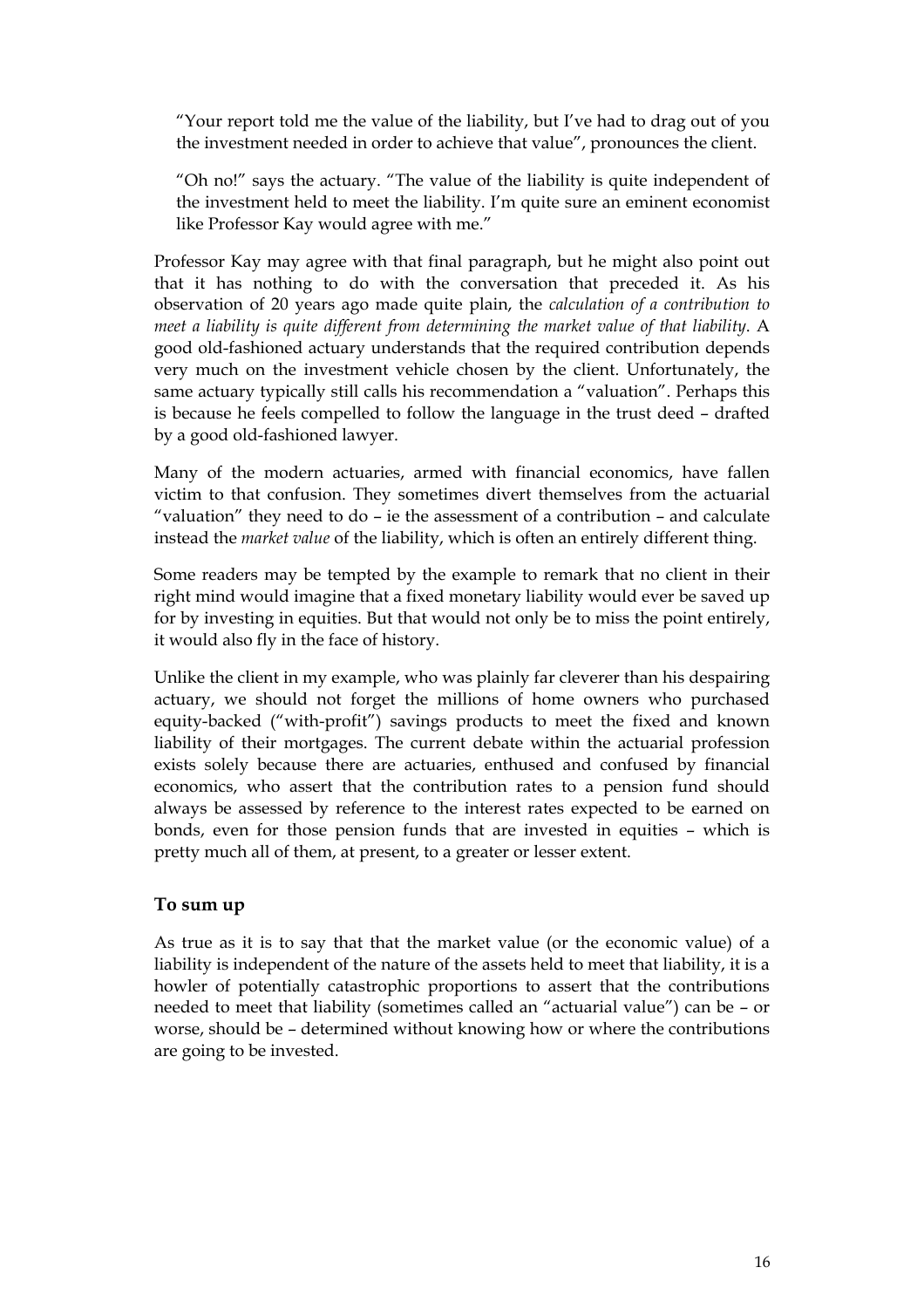## 4 The value of economic values

It is no part of this paper to suggest that economic values are without any use in the assessment of actuarial liabilities. Nothing could be further from the truth. Actuaries do much more than assess contribution rates to pension funds and the like. Economic values play an important part in the work of an actuary. Not least, when the client wants to know the economic value of something!

But economic values are more complex than is often recognised, as the following examples illustrate.

Consider three companies, A, B and C. Company A runs a widget making business which is recognised by the market as having a value of £1,000. In addition, Company A has a liability to pay £100 in ten years' time and has purchased financial instruments which exactly match the liability and which (just as in the previous section of this paper) have a market value of £70.

Since the financial assets exactly cancel out the financial liability, and will do so regardless of future economic conditions, the value of Company A is £1,000, exactly as if the financial asset and liability did not exist.

Company B is similar to Company A in all respects, except that its management decided not to spend any money purchasing a financial asset. Instead, they put the £70 in a safe and made a diary note to take it out again in ten years time.

At first sight, Company B must be less valuable than Company A, since Company B is going to lose money as a result of its financial liability. In ten years time it will be worth £30 less than Company A (all other things being equal).

But Company B isn't worth less than Company A – at least, not today. Anyone buying Company B today can take the £70 out of the safe and purchase the required assets to neutralise the debt. If the market priced Company B at anything less than the full £1,000, the purchaser could obtain a windfall. The market knows that and will not tolerate any discount.

Tomorrow is, of course, another matter. By tomorrow, the debt payment of £100 will be one day nearer and the market value of that debt (ie the market value of any matching assets) will be slightly more than  $E70$  (about  $E0.006$  higher), reflecting the time value of money. In one month's time, if interest rates haven't changed, it would cost approximately £70.20 to buy the matching assets … and so on over the ten years until the day of repayment when the matching asset would cost £100.

The market will certainly recognise all of this and, so long as the cash remains in the safe, will adjust the value of the company downwards against Company A to reflect the progressive loss incurred through giving up the opportunity to earn interest on the £70. But the market will not mark Company B down on account of future interest that hasn't yet been foregone, because the market value – the price at which the company can be bought and sold – will reflect the new owner's right to take the money out of the safe and put it to proper use.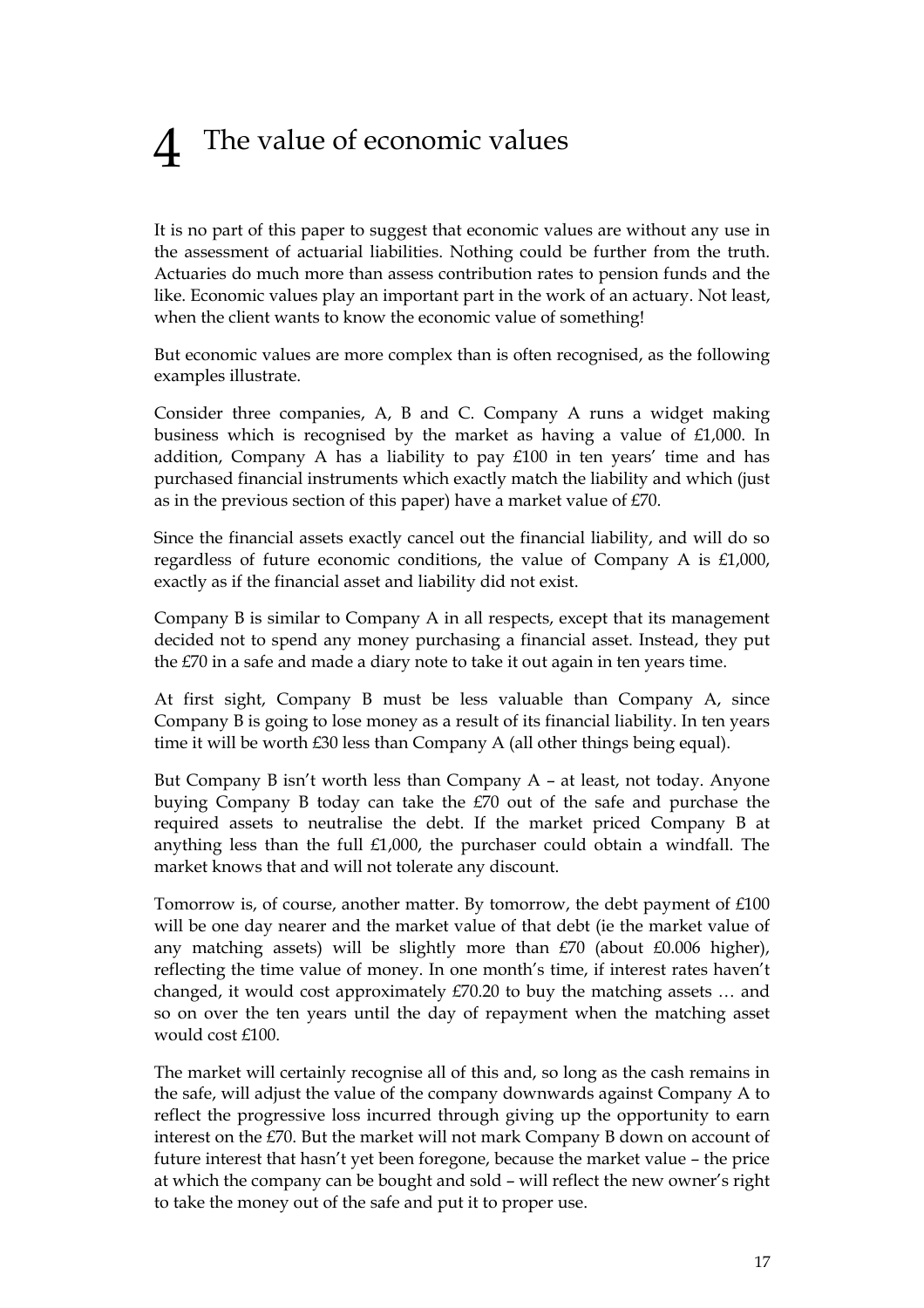But there is caveat. The previous remarks about the value of Company B are correct only if "market value" means the value on the premise that the purchaser will buy at least a controlling interest. If Company B is quoted on the stock market, and if the market is aware that the current management intends to maintain its policy of under-working the £70 by leaving it in the safe, the quoted price for a *marginal exchange* of shares will not reflect the opportunity to take the cash out of the safe. The share price will be marked down (despite everything written above) unless and until one or more corporate raiders appears on the scene, ready to cash in on the windfall, at which point the competition to buy will force the price back up again.

[Note: Because this analysis is all at the level of economic theory, the cost of the transaction, in both time and money, is ignored; purchasers are assumed to be tempted in by even a marginal windfall; and borrowing (below) is treated as riskfree.]

What about Company C? It is also identical to Companies A and B in all respects save for the last £70 which is invested in equities.

Once again, the market will value the whole company, today, at £1,000. Although the £70 of equities are not guaranteed to match the £100 liability in 10 years' time, a purchaser today can switch the assets to make that happen. So there is certainly no justification for marking Company C down below £1,000 – not today and not if a controlling interest is to be purchased.

But what about marking the company up? After all, equities are expected to outperform bonds over the long term. It would be expected that, in ten years' time, the company will have an excess of the asset over the £100 liability.

And if that excess is actually attained, the market will upgrade the value of the company. Indeed, at all points from now until the end of the ten years, the market will reflect any upswing or downswing in the value of the equity holding and incorporate that into the value of the (whole) company.

But there is no economic reason for marking the company up now simply on account of an expected future performance in equities. The expected performance of the equities is reflected in their prevailing price. Anyone tempted to pay more than £1,000 for Company C would be very unwise. Someone who was prepared to pay even £1,001 to capture the expected benefit of the equities would be wasting £1 of his money, because he could use that £1,001 to buy (or construct) a Company C twin, but with £1 less of debt, as the following paragraph explains.

The investor prepared to spend £1,001 should spend £1,000 of his money on a pure widget making company with no financial assets or liabilities attached and then take the final £1, supplement it with borrowings of £69, and use the combined £70 to replicate Company C's equity portfolio. In this way, the investor's £1,001 will have purchased for him the same £1,000 worth of widget making talent as Company C *plus* the same £70 of equities as Company C, but with debt of only £69, not the £70 that Company C is saddled with.

In this last case, the valuation for someone buying a handful of shares is no different (pro rata) from buying a controlling interest. That is because, whilst holding equities against a fixed-money debt may be *risky*, it is not actually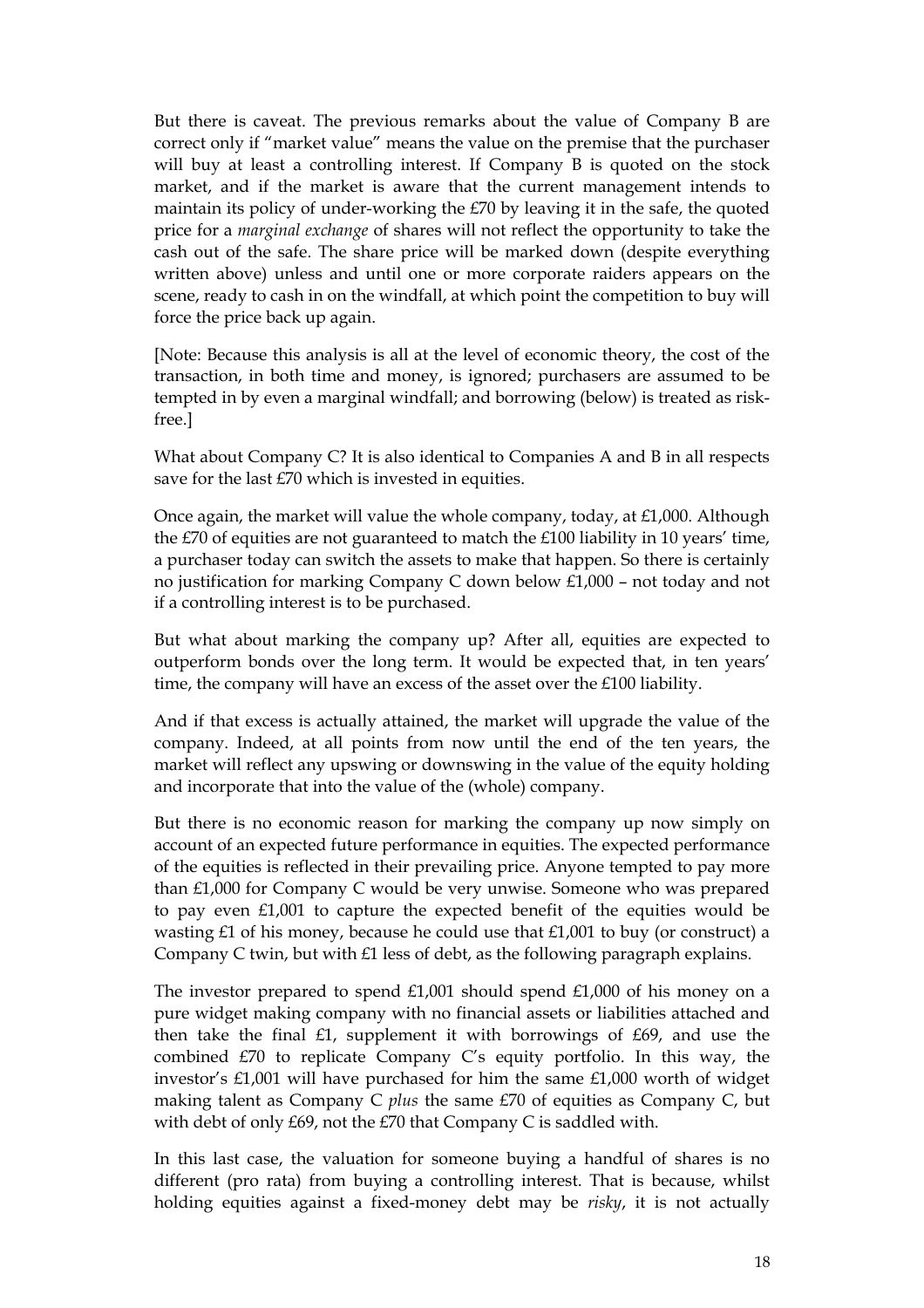*wasteful* – unlike Company B which put money in a safe, which *is* wasteful.

As each day goes by, the increase or decrease in the value of the equity holding – the ongoing outcome of taking that risk – will be reflected in a £-for-£ adjustment in the market value of the business. There is no justification for marking the company up *today* just because it holds equities (for the reason explained above) and no reason to mark the company down, either. Individuals who want to invest in widgets without playing the equity market, should either buy into a pure widget making business, or else buy Company C, sell the equities (based on their current price of £70) and invest the money in debt with a maturity date which matches the company's liability.

#### **To sum up**

The market regards the following three statements as logically equivalent to each other and it values assets accordingly:

- a) The market value of (the whole of) a business is equal to the sum of the market values of each constituent part on the day of valuation.
- b) The prospective owners of a business can trade the component assets, at their market values, as they see fit. The fact that a particular financial asset is expected to, or even guaranteed to, over- or under-perform any other financial asset does not justify deviating from market value (so long as the market is valuing a controlling interest).
- c) Over- or under-performance will be reflected as and when it occurs, but not before. *Expected* over- or under-performance, and the associated risks, are already reflected in the market price.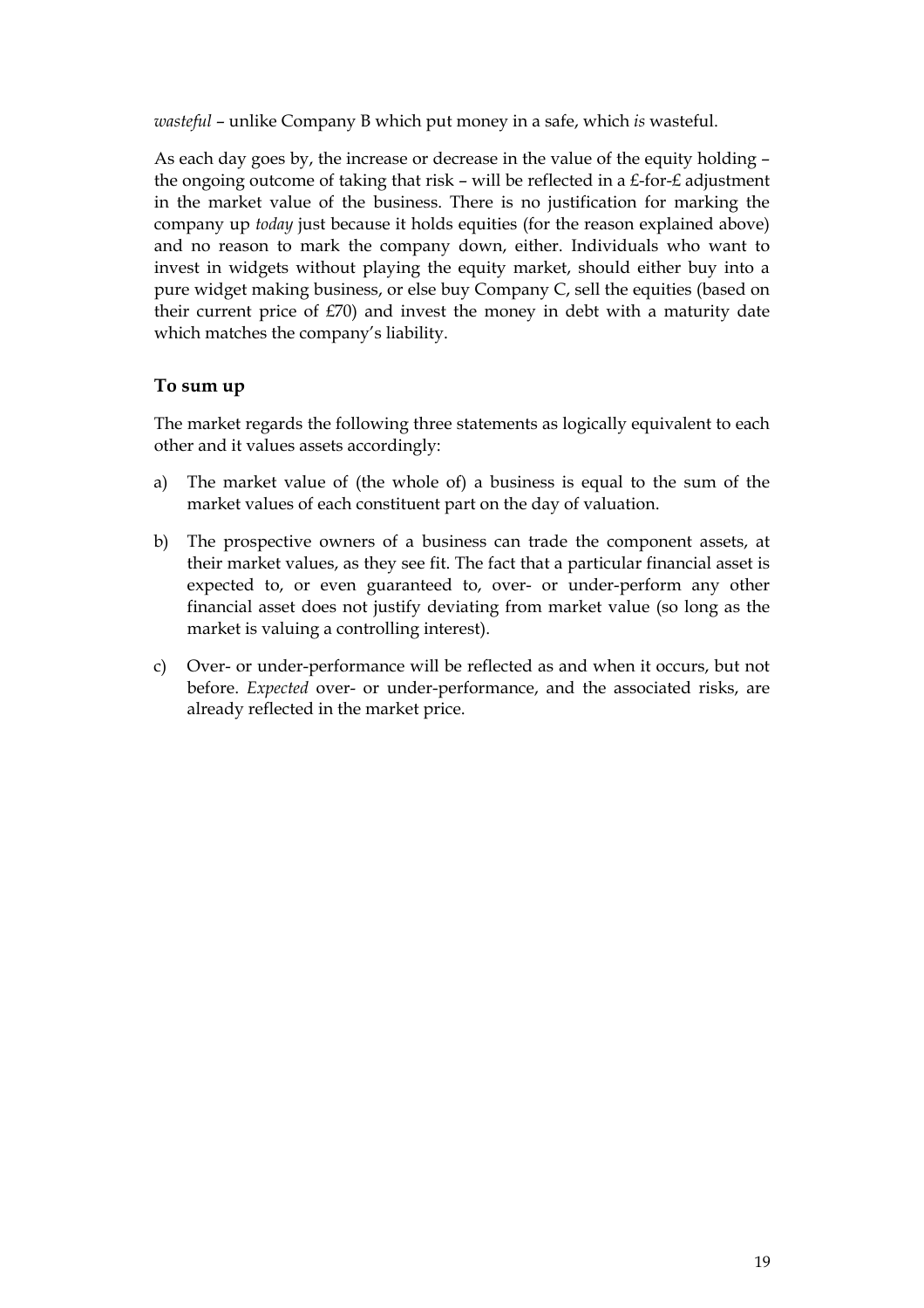### 5 We don't need no valuation We don't need no thought control<sup>2</sup>

And so we come to the theoretical crunch: a demonstration that the debate over valuation methodologies is unnecessary and misconceived.

The conventional approach of actuaries (both traditional and modern) is to place a value on the assets of a pension scheme (A) and on the liabilities (L). The surplus or deficit in the scheme is the difference, A-L. The big debate within the profession – and outside it – is to determine how to calculate A and L.

In a direct replica of the debate described in Section 3 of this paper, there are those actuaries who, armed with the teaching of financial economics, say that the value of the liabilities, L, is independent of the make-up of the assets of the scheme. Both A and L must always be determined by reference to market values, they say, which means that L must be determined, they also say, by reference to the discount rate implicit in the market value of bonds at the date of the "valuation".

But other actuaries disagree. They place a "value" on the liabilities – not the market value – by discounting the liabilities in line with the expected return on the schemes assets. For reasons that are directly comparable to those already given in Sections 3 and 4, and which will be amplified shortly, both approaches produce meaningful answers – albeit to different questions.

To see how both groups of actuaries can be right, we start by addressing a tantalising question: what if there were a way to derive the surplus or deficit, A-L, directly, without any need to derive a value for A and L separately? For if there is no need to value them separately the whole valuation debate would be irrelevant. As we shall see, it *is* possible to derive A-L without knowing either of A or L. It turns out that the valuation debate is, and always has been, a complete waste of time.

#### **Projecting the future, rather than discounting it**

To see how to calculate the amount of surplus or deficit, ie A-L, without having to calculate the value of the assets or the liabilities, we must pause for a moment to consider what we mean by the terms "surplus" and "deficit".

If a scheme is in deficit, the assets are not sufficient to meet the liabilities. The amount of the deficit is the sum of money that needs to be injected into the scheme in order that the assets can meet the liabilities. Conversely, a surplus is the amount that can be removed from a scheme's assets and still leave the scheme just able to meet its liabilities.

To value this directly, without having to calculate the value of the assets or the liabilities, we start by building a model in which we project the liability cash flows. These are the payments of pensions, retirement lump sums and transfer

-

<sup>2</sup> With apologies to Pink Floyd – and to my readers.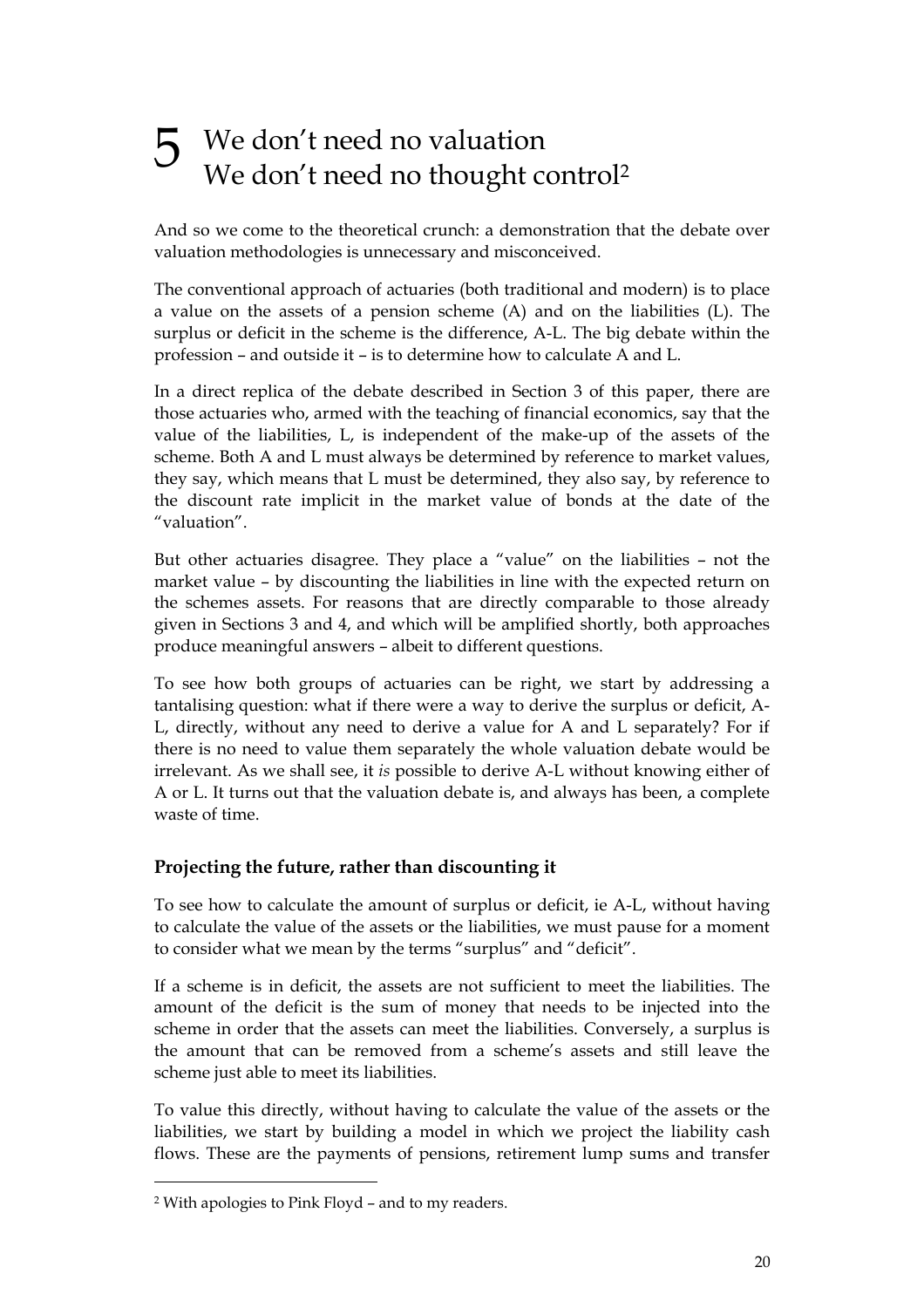payments etc, which the scheme is expected to pay out based on assumptions as to future dates of retirement, salary levels, mortality etc. This is the first step in any actuarial valuation. But unlike a conventional (actuarial) valuation, we stop short of discounting the cash flows.

Next we turn our attention to the cash flows expected to be generated by the assets. For bonds, this is straightforward: we simply project the coupon payments and redemption monies. For investments such as equities and property, the cash flows aren't known, but estimates can be projected (based on assumptions). This is no different from projecting estimated benefit outgoes, which are unknown. Once again, we stop short of discounting the cash flows.

Next we compare the projected inflows and outflows, starting at the valuation date and working forward. Where the inflows exceed the outflows, the model is programmed to reinvest the net income to generate a further set of cash inflows from that day forward. Where the inflows fall short of the outflows, the model is programmed to sell an existing investment. That is to say, a set of future investment inflows is cancelled.

This process of programming the model to use cash inflows to pay off the outflows, reinvesting any net inflows that arise until they are needed and selling assets to finance net outflows, continues until the benefits are paid off or the assets run out, whichever happens first. This tells us whether the fund is in deficit at the valuation date (the assets are projected to run out before the benefits have been paid off), or in surplus (the projection indicates that some assets will be left over after the benefits have been paid).

To quantify the amount of the deficit or surplus, we must ask how much we need to *inject* into the fund at the valuation date, or what amount we can *release*, in order that the model projects that all the benefits are paid off just at the point when the assets run out. This is a process of trial and error: the computer model can be programmed to do that for us.

By this means, we can calculate the amount of the surplus or deficit (ie A-L) without ever having to ascribe a value to A and L individually. The argument over which is the correct method of valuing A and L is an argument about a calculation that is not necessary.

But there is something missing from my methodology. In order to calculate the amount of the injection (ie the deficit) or the release (surplus), we need first to decide how the injected funds will be invested – in cash, bonds, equities, or whatever – and correspondingly, in the case of a surplus, which assets will notionally be disinvested.

Following the reasoning of Section 3, the amount of the surplus or deficit will vary according to the investment/disinvestment strategy, because different assets earn different rates of return. For every potential investment strategy, the model will produce a different result. Any valuation philosophy which insists upon only one methodology cannot be correct, because it denies the possibility that different investment strategies might lead to different investment returns.

This is not some nit-picking difference. This is central to the debate over actuarial valuation methodologies: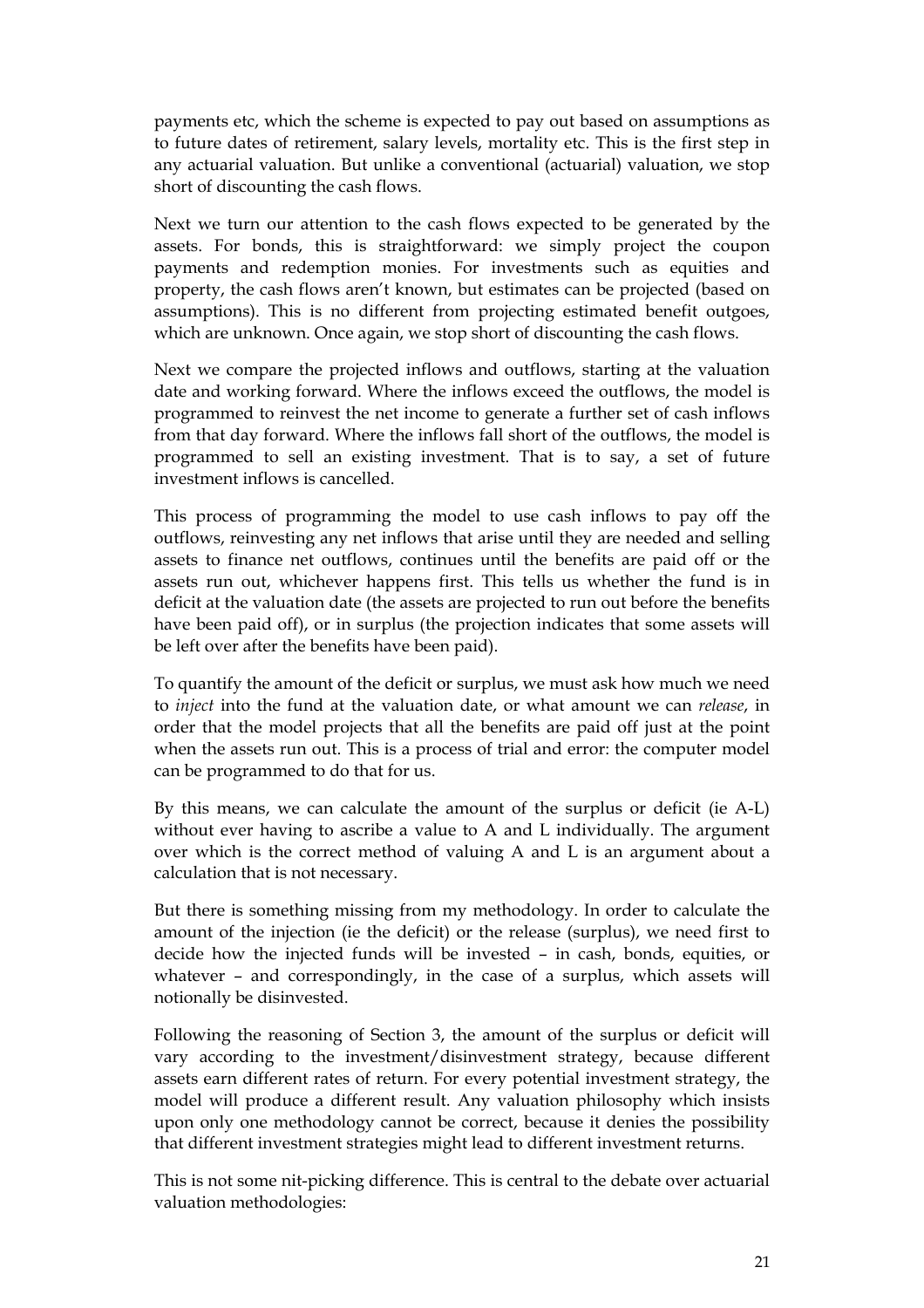- A conventional discounted cash flow valuation based on valuing the assets at market value and valuing the liabilities by discounting at the rate of return expected to be earned by the *existing investment strategy* is mathematically certain to produce exactly the same result as the projection methodology described above, provided that the projection is carried out on the premise that the initial injection or release is deemed to be invested in a portfolio of assets which exactly matches the existing investment strategy (and all subsequent reinvestments and disinvestments of net inflows and outflows are reinvested or disinvested according to that strategy).
- A bond-based valuation, ie a conventional discounted cash flow valuation based on valuing the assets at market value and valuing the liabilities by discounting at the rate of return currently expected to be earned on *bonds*, is mathematically certain to produce exactly the same result as the projection methodology described above, provided that the projection is carried out on the alternative premise that the initial injection or release is deemed to be invested in a portfolio of bonds *and* that the existing assets are deemed to be switched, at the valuation date, from the existing investment into bonds (and all subsequent reinvestments and disinvestments of net inflows and outflows are reinvested or disinvested in bonds).

Those actuaries who advocate the second approach above can now be seen to be advocating a perfectly sound methodology, so long as it is clearly understood by all concerned that *the result is valid only if the client wants to know the amount of the surplus or deficit on the premise that all existing assets and future reinvestments and disinvestments are in bonds*.

This is a perfectly reasonable question to ask, for example because one wants to consider what might happen if the scheme were wound up. But to advocate this method as the only valid one – and to claim the support of financial economics for this assertion – is simply incorrect. It is not the only valid method and there is nothing in financial economics to justify a single approach. Indeed, it is not clear that those actuaries who advocate this method have appreciated the change in investment strategy that their valuation methodology implies – or that those who have appreciated this limitation on the method have disclosed it.

Clearly, those actuaries who use the first valuation approach above (discounting the liabilities by reference to the expected return on the *existing investment strategy*) are using a perfectly sound methodology also. The result is entirely valid, because it quantifies the surplus or deficit on the premise that the existing investment strategy will continue to apply. Once again, it is not clear that those actuaries who adopt this method have always disclosed this implicit premise, but the mere statement that the discount rate has been determined by reference to the existing assets does, at least, give a big hint to any reader of the actuary's report.

The foregoing methodology also reveals some interesting insights into two actuarial "valuation" methods that have been much derided in recent years.

• It used to be common place for actuaries to value the liabilities by discounting at the so-called *long run* rate of return expected to be earned by the assets (not the prevailing rate of return) and valuing the assets, not at their market value, but at the figure derived by projecting the future expected investment income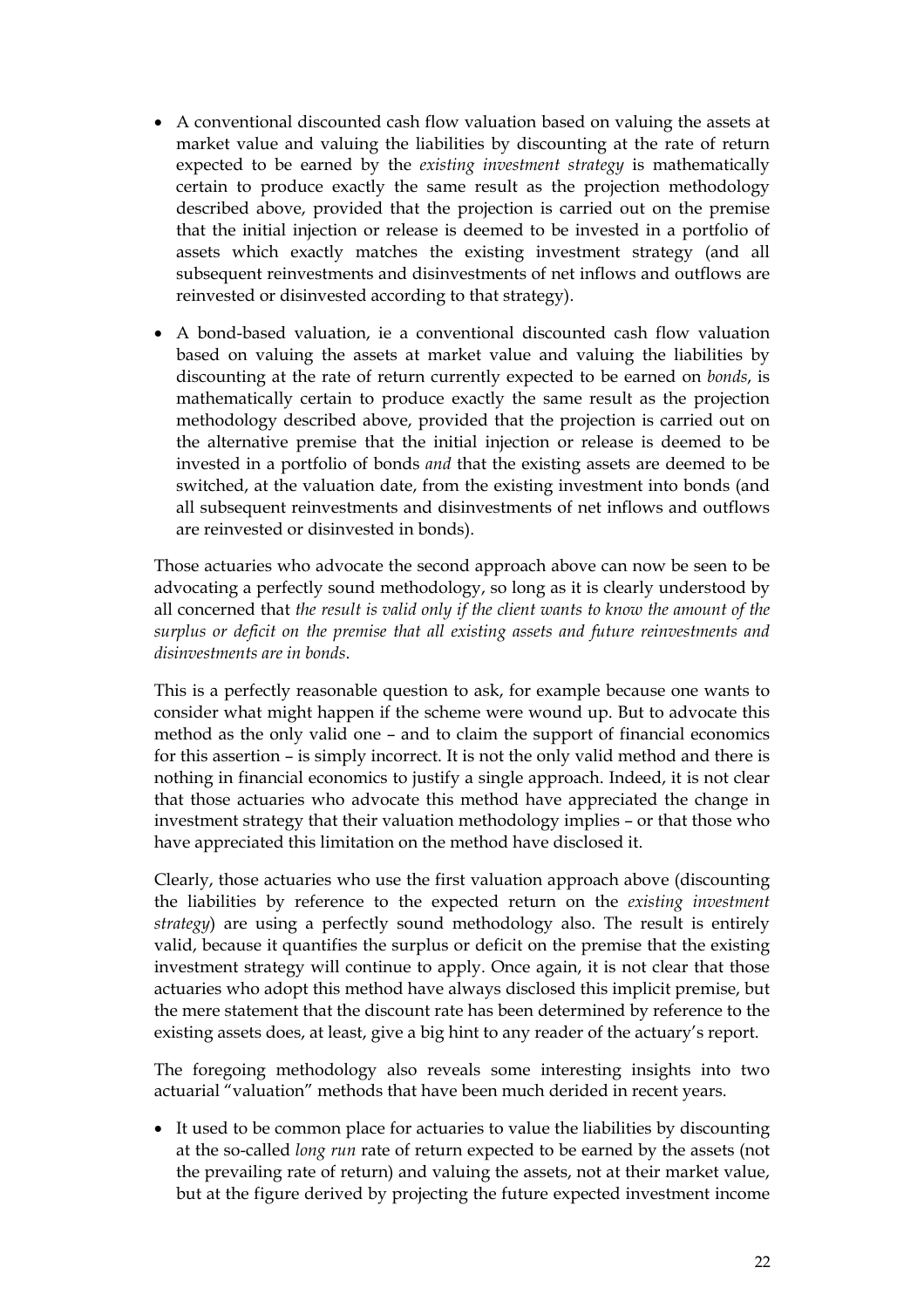and discounting it at the same rate as used for the liabilities. This method was much derided, because it produces an asset "valuation" that does not reflect the market value.

 But as we saw in Section 3 of this paper, actuaries often use the word "valuation" differently from economists and others. If the "long run rate of return" (a rather loose expression, it has to be said) is the expected *re*investment rate on income from existing assets (and on future new investments), the projection approach demonstrates that this method – as bizarre as it looks when presented in discounting terms – is mathematically certain to produce exactly the same result (in terms of surplus or deficit) as the standard method whereby assets are taken at market value and liabilities are assessed by reference to the prevailing investment strategy.

 In other words, valuing the assets at their discounted value can lead to a perfectly credible result so long as:

- a) it is the *net* result ie the deficit or surplus that is considered, not the asset and liability "valuations" on their own; *and*
- b) this net result is converted back to the real *cash amount* that would be injected (in the case of a deficit) or withdrawn (in the case of a surplus), not the funny-money of a non-market discounted value.

 The long-running debate over the methodology was unnecessary. All that was necessary was to be very careful with the presentation of the result. (For more on presentation, see the conclusion to Section 6.)

• A related actuarial approach is to value the liabilities by discounting at the long run rate of return (as described above) and to value the assets at their (current) market value. This is a hybrid which is more difficult to rationalise. The method is mathematically equivalent to assuming that the rate of return will immediately rise, or fall, to the expected long run reinvestment (and disinvestment) rate, but also that the value of the existing assets won't change to reflect that.

 In practice, I believe, this approach is used only when current rates of return are higher than the long term rate expected by the actuary. If so, the method is a conservative one, because it anticipates an immediate reduction in the reinvestment rate, without taking credit for the corresponding increase in value of the assets when they need to be disinvested – but the conservatism is somewhat disguised.

#### **To sum up**

The debate over the "correct" method of valuation is a false debate. The two main competing methods produce different results, but not because one method is right and the other wrong. They produce different methods because they answer different questions.

• The bond-based method answers the question: by how much is the pension fund in surplus or deficit on the premise that all existing assets are switched into bonds and all future reinvestment of cash inflows will be in bonds also.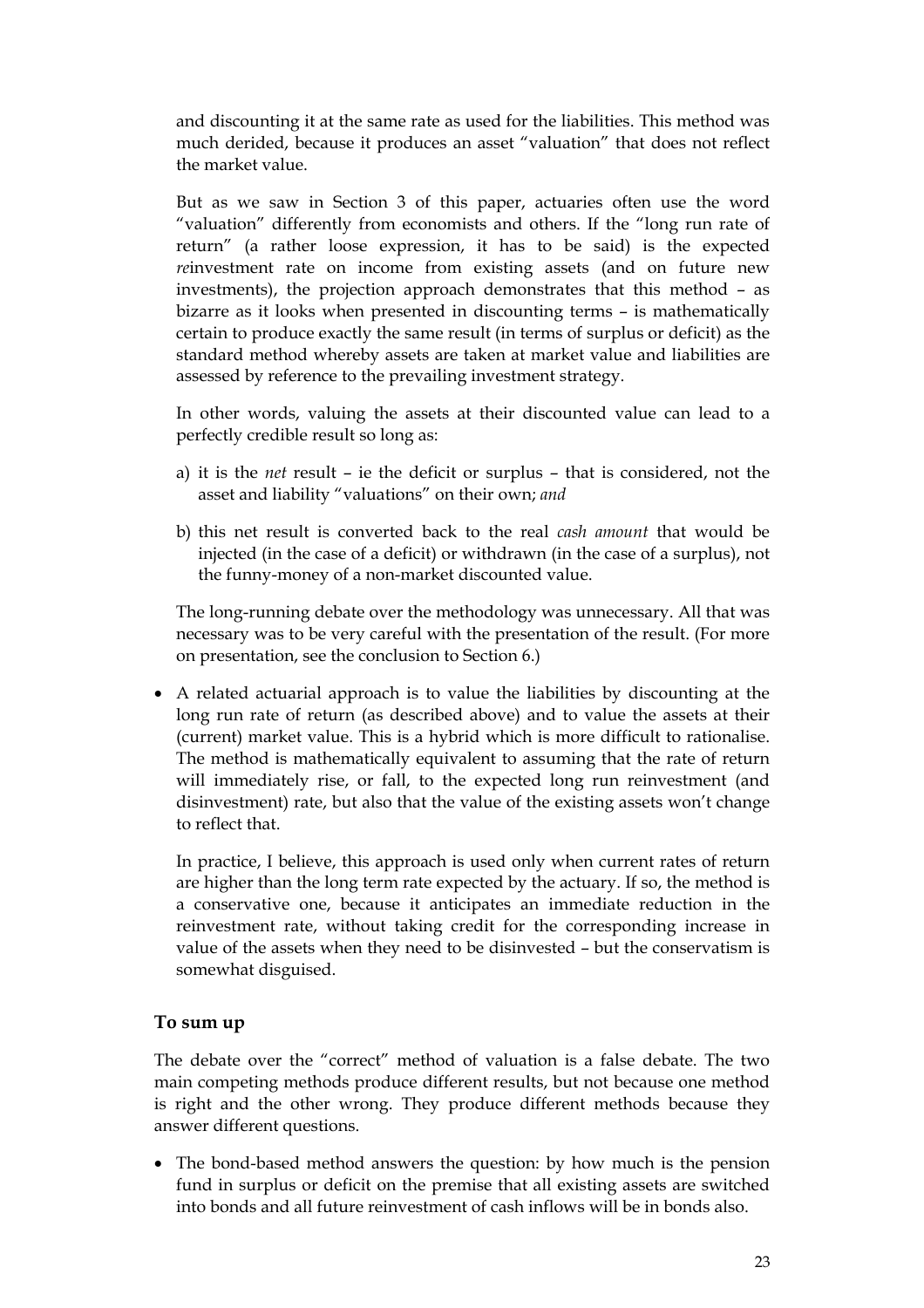- The traditional method answers the question: by how much is the pension fund in surplus or deficit on the premise that the existing investment strategy is maintained, with all future reinvestment following the current investment strategy. Likewise, all disinvestments, when the projected outflows exceed the available inflows, are made by reducing all the assets pro rata across the portfolio.
- Although the "discounted value" approach to assessing the assets will typically overstate or understate the "asset value" in economic terms, ie compared with the market value at any given time, the valuation methodology will (if applied properly) also overstate or understate the value of the liabilities by the same amount.

#### **Postscript on the method**

The methodology described in this section projects the assets and the liabilities and then nets them off against each other, to the extent that it is possible to do so. This appears to violate a fundamental rule of financial economics which is that cash flows which have different levels of risk must be valued by discounting at different rates of return. It is argued that cash flows such as equities and pension benefits, which have different levels of risk, cannot therefore be netted off against each other prior to discounting.

The rule is entirely correct and the method described above does not violate it. The methodology described in this section does not value either the assets or the liabilities as the term would be understood by a financial economist. In other words, the method does not purport to produce a market value at which either the assets or the liabilities might be traded. The methodology merely asks: how much does the company need to inject into, or release from, the current portfolio of assets in order to be able to meet the liabilities with nothing left over?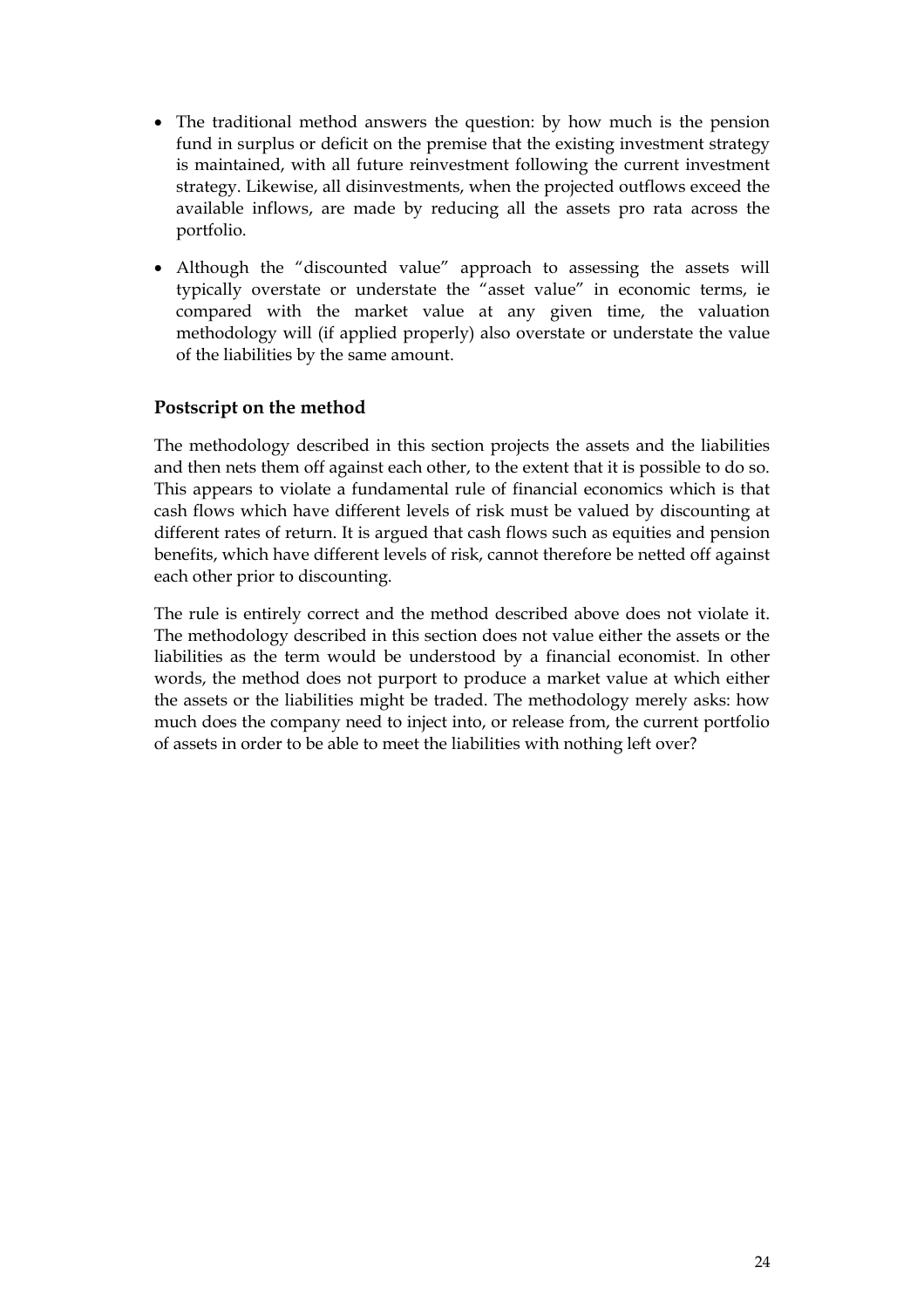**Part III**

**Myth and misunderstanding**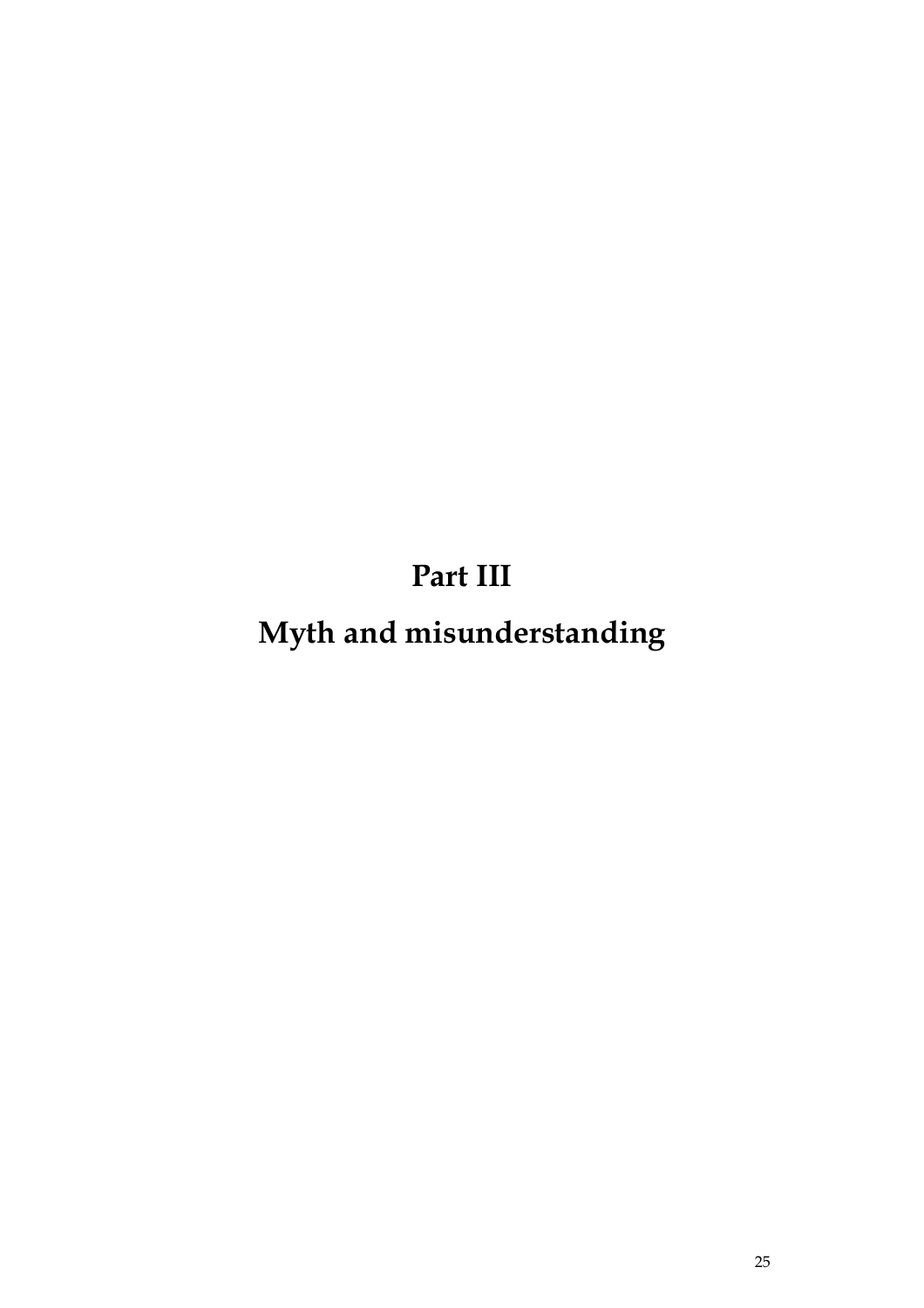### **6** Staying within budget

In 1997, three members of the actuarial profession, Jon Exley, Shyam Mehta and Andrew Smith, wrote a paper on the financial theory of defined benefit pension schemes. Others have followed in the direction the authors took and, for many actuaries, the paper has acquired "seminal" status (and one of the authors a near cult following). In this section, I shall follow the practice of others and refer to the authors and their 1997 paper as "EMS".

EMS is, arguably, just as renowned for its critique of traditional actuarial thinking as it is for its application of finance theory to pensions schemes. As much as I went along with the economics, and welcomed the refreshing view that it brought to the subject, I found myself in disagreement with a crucial 2% of the paper (in the literal sense that my disagreement relates to some 2 pages out of 100). The passages I challenge relate to EMS' interpretation of non-market valuation methods – the aspect of their paper that, perhaps, did most to give the authors their notoriety.

Working through a numerical example of their own choosing (which I shall return to very shortly), EMS wrote the following:

 "This is roughly typical of the puzzles that arise with the [actuarial] funding method – anomalies that can be explained in terms of the arcane mechanics of the calculation. It means that, *if we interpret the actuarial numbers as values*, a conglomerate with two separate pension schemes could apparently enhance its 'value' by swapping the assets between them." [EMS paragraph 3.3.5 – my italics]

This passage, taken on its own, seems to be an entirely reasonable criticism. Any analysis which suggests that switching assets between two pension schemes can enhance the aggregate value does, indeed, seem to be utterly bizarre. The authors words "arcane" and "puzzle" seem really quite restrained for so heinous a crime.

But hold on one moment. Look back at the passage and note that, on EMS' own analysis, the criticism can be justified only "if we interpret the actuarial numbers as values". Read some more of EMS and we find not one, but two, clear warnings that we should *not* interpret actuarial "numbers" as "values".

 "An actuarial funding valuation has a different purpose from an economist's value, and the different methods employed reflect this." [paragraph 10.1.1]

 "… valuation is not the final objective of the funding methodology … The liabilities are not being 'valued' but rather budgeted for." [paragraph 3.2.5]

An actuarial valuation is, according to EMS, a budgeting exercise; it "has a different purpose from an economist's value" and "the different methods reflect this." I concur entirely (see also Section 3 of this paper). Wise et al (2004) remind us that actuarial funding valuations form part of a control cycle, which they describe as "the basic method for making financial sense of the future".

The fact that, for many years, actuaries took the assets into their funding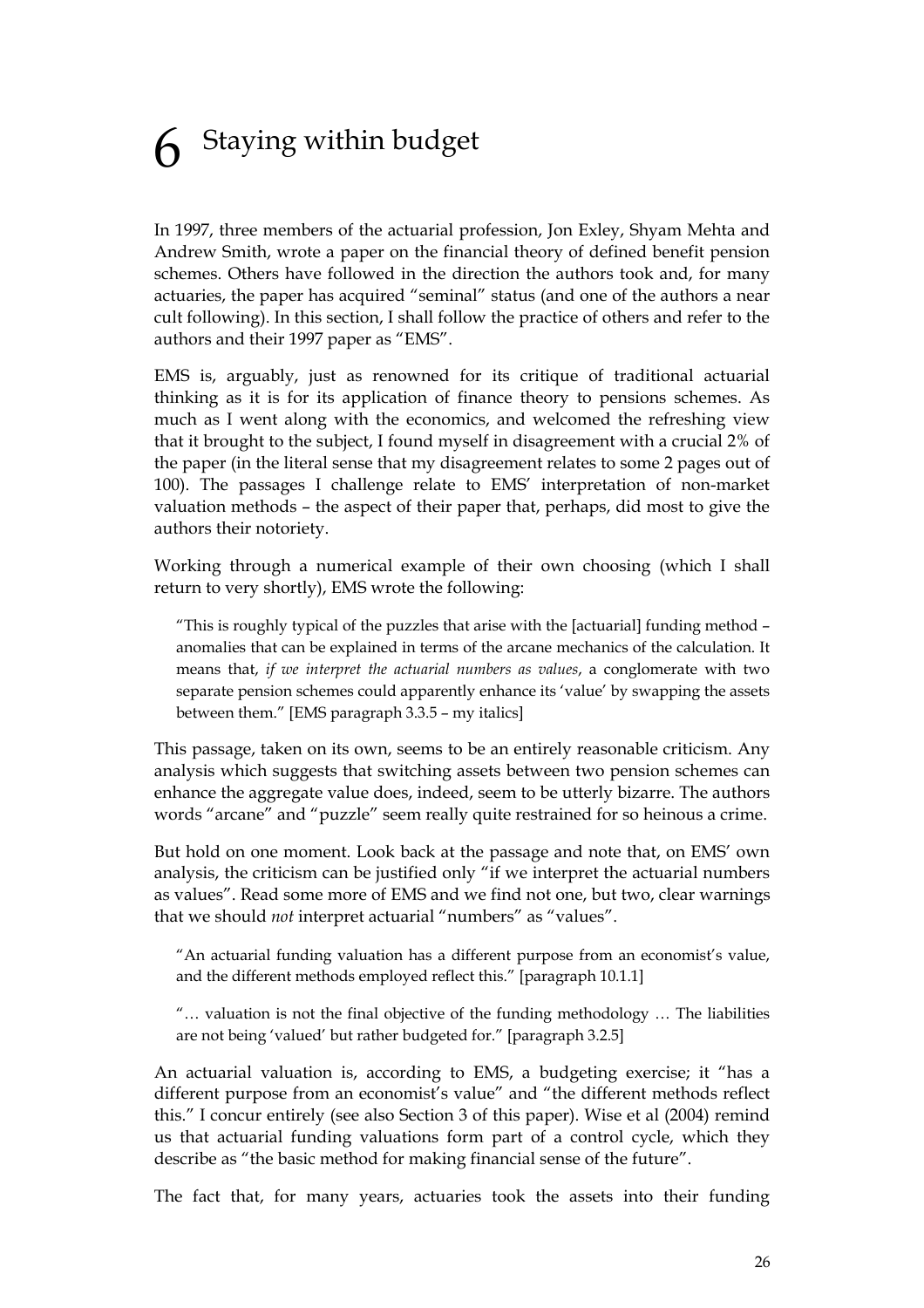assessments using "numbers" that were different from market value strongly suggests that actuaries in general were wholly aware that their numbers were not economic numbers. The use by actuaries of the term "smoothing" to explain their non-market values would tend to reinforce the point that actuaries knew were applying their own judgement to arrive at the numbers, not the methods of economists – and certainly not the market.

Often, as mentioned in Section 5, the actuarial numbers were arrived at by discounting the (expected) cash flows associated with the assets back to the valuation date at rates of return that were not the prevailing market rate. This was criticised, most often when it led to asset numbers higher than market value – the very opposite of the conservatism that actuaries were supposedly renowned for. That practice has fallen into disuse, not least because of the criticism, with actuaries generally now using market values for the assets.

But actuaries who adopted non-market values for the assets also discounted the *liabilities* at rates which were not the market rate. So neither the asset numbers *nor*  the liability numbers in the budgeting calculations were at market values. Complicated? For a lot of people, it probably was. Carrying the clients with you depended on having their trust – something which is, perhaps, in shorter supply these days.

Whether the actuaries who adopted this approach were able to follow the complexity of their calculations is a moot point. Implicitly, I think, EMS (and other papers which came later, for example Gordon (1999) and Chapman et al (2001)) are saying that actuaries had got their methodology wrong.

My own belief, albeit at some distance of time since I last advised a pension scheme myself, is that, as complicated as the budgeting approach is, compared to the market approach, the financial management of a pension scheme from triennium to triennium was easier to conduct using the budgeting technique, with all its smoothed actuarial numbers, than a mark-to-market approach. But mistakes could easily be made.

The following example from EMS shows, perhaps, how easy it is to fall foul of the "budgeting" method, especially for people who are not well practised in it – as seems to be the case with EMS (at least when their 1997 paper was written).

#### **A conjuring trick**

Section 3.3 of EMS is headed up "A conjuring trick". And so it is, but, in my view, a trick that backfires on the authors, as we shall now see.

The authors hypothesise two schemes:

- Scheme 1 has assets of 100 (by market value) invested in equities, expected to earn a return of 10% pa (EMS' assumption, not mine). The scheme has a single liability of 165 payable in five years time. By projecting the asset value forward at 10% pa for five years, we find that it is expected to realise 161.05 and, therefore, not quite sufficient to pay off the liability. In short, the scheme is in deficit. That is EMS' assessment and it is mine (on EMS' assumptions).
- Scheme 2 has assets of 115 (by market value) invested in gilts, expected to earn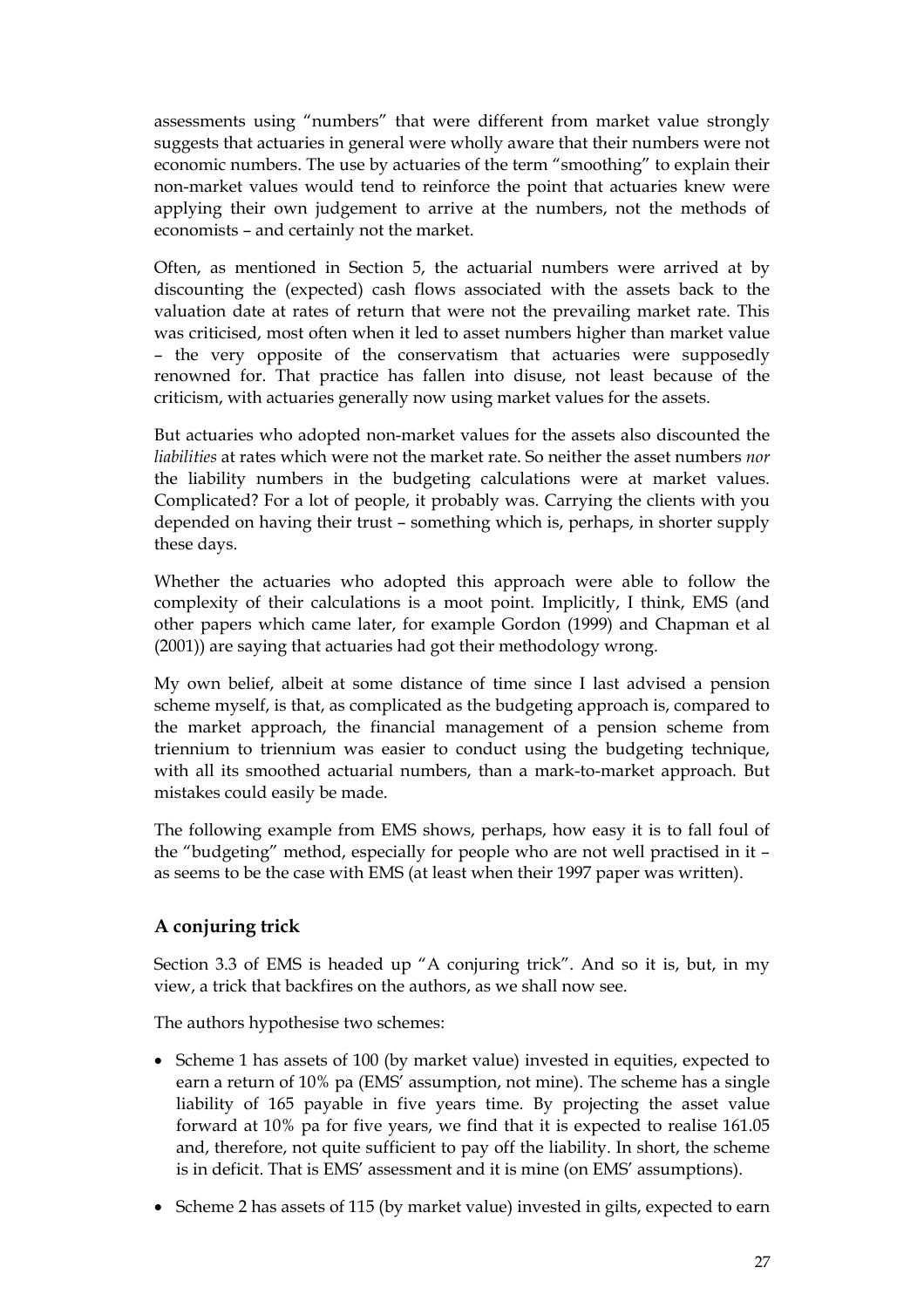a return of 8% pa (again EMS' assumption). This scheme also has a single liability: this time it is 250 payable in 10 years time. By projecting the asset value forward at the assumed rate and for the required duration (this time, 8% pa for 10 years), we find that the asset is expected to realise 248.28 and is, once again, insufficient to pay off the liability. This scheme is also in deficit. Again, that is EMS' assessment and it is mine (on EMS' assumptions).

Now, EMS switches the assets between the two schemes. On re-doing the maths, the asset in Scheme 1 is projected to be 168.97 (115 projected forward for five years at 8% pa), which is sufficient to pay off the liability. The asset in Scheme 2 is projected to be 259.37 (100 projected forward for 10 years at 10% pa), which is also sufficient to pay off the liability. Lo and behold, just by switching the assets between the two schemes, the deficits in each scheme have *both* been turned into surpluses. A conjuring trick, indeed – or is it?

Before examining the (rather curious) inferences that the authors draw from this, let us first see how they pulled off the trick.

The key is to watch the equities very carefully. The equities started out in Scheme 1, where they were held for just five years and then sold in an unsuccessful attempt to pay off the debt due in that scheme. But following the transfer to Scheme 2, *the equities are held for ten years, not five*. It is the lower yielding gilts that are sold off after five years. The equity premium (2% pa on EMS' assumption) is now available for five years longer. The extra 2% pa, earned by holding equities rather than gilts for the second five years, is sufficient to turn the aggregate deficit of 5.67 before the switch into a surplus of 13.34 after the switch.

It is the expectation that the equities will outperform the gilts – an expectation (but not a guarantee) which is common to financial economists as well as to actuaries – which gives rise to the extra cash and not some arcane trick.

But EMS draw a wholly different inference. In paragraph 3.3.4, the authors write:

"By *hypothecating* the better performing asset class to the longer dated liabilities, we obtain a greater total return." [my italics]

What EMS tries to dismiss as a mere "hypothecation" – a notional apportionment which can have no practical consequence – is, in fact, a very real change in investment strategy ("sell the gilts and hold the equities"). But EMS use this example to pour scorn on pension fund actuaries. Immediately following the "hypothecation" assertion quoted above, they write:

"This is roughly typical of the puzzles that arise with the [actuarial] funding method – anomalies that can be explained in terms of the arcane mechanics of the calculation. It means that, if we interpret the actuarial numbers as values, a conglomerate with two separate pension schemes could apparently enhance its 'value' by swapping the assets between them."

If that sounds familiar, it is because it is exactly the passage I quoted earlier when I challenged the authors criticism of actuarial "valuations". In fact, there is no puzzle. Nothing about this example is arcane. If you change investment strategy to one which yields a higher return, a deficit may, indeed, be turned into a surplus. [Of course, in the real world, it is the *ex post* outturn that determines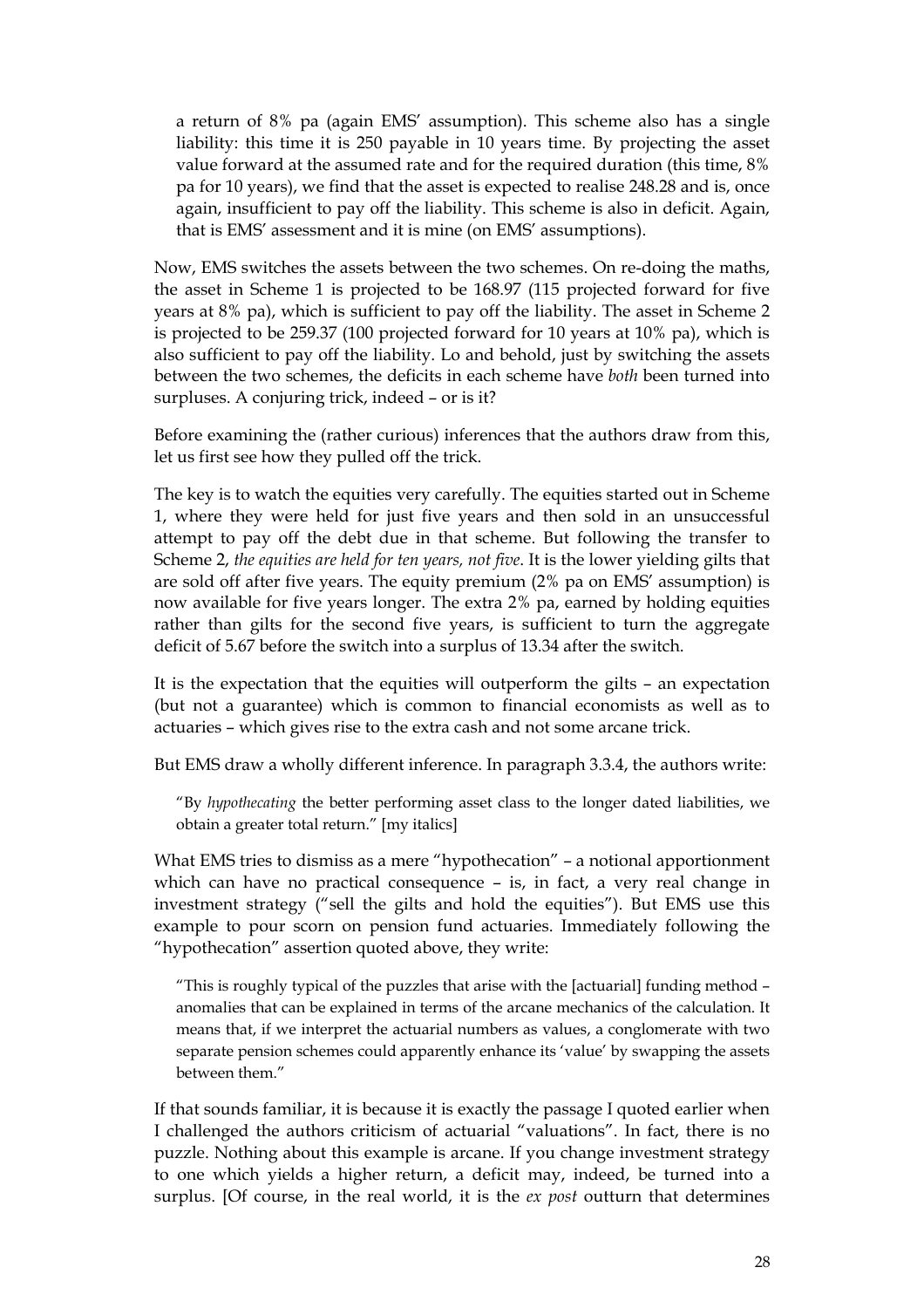whether the liabilities get paid, not the *ex ante* expectation. But budgeting is, by its very nature, an *ex ante* exercise.]

We can now see that, not only does the foregoing passage in EMS contain a false conclusion because it turns on a premise which the authors themselves have acknowledged to be false (as I explained earlier), but the passage is also flawed because it turns on a mathematical example which falls into the trap of mistaking a change in investment strategy for mere "hypothecation".

EMS' mistake – and I think it is a rare, technical slip in an otherwise technically excellent paper – is easily made, and easily missed, because in the form it was published in their paper, the example was worked through by discounting the liabilities back to the present day, rather than projecting the assets forward to the pay-out dates. Mathematically, the two are completely equivalent, but discounting tends to make it harder to see what is going on. In this case, by focussing on discounting to arrive at a value, rather than projecting to produce a budget, EMS failed to acknowledge the change in investment strategy that they had built into their example as they switched from one scenario to another.

The next (and final) extract from EMS is, perhaps, further evidence of confusion.

#### **Homing in on a target**

There is no doubt that planning to meet a single pre-determined monetary liability by holding equities is a risky thing to do. If equities are held right up to the point when the liability falls due, it doesn't matter how well funded the "pot" is, there is always a risk that the market will drop and leave a shortfall. If anyone – actuary or otherwise – adopts such a strategy without realising the risk, they need to be warned.

But one can overdo the warnings. And so it is in paragraphs 3.6.1-3.6.2 of EMS, which contain this:

"Finally, if we regard the funding methodology as a means of homing in our savings on a future liability commitment, we find another rather curious effect, as a consequence of the potential inconsistency with market values.

If, for example, we are funding some index-linked lump sum in ten years' time using equities, we might find ourselves five years down the road with more than enough cash to buy a matching index-linked gilt, but the funding valuation might be writing down our equity assets so much that we are getting the message to put more contributions in. This is directly analogous with the situation that existed in September 1987."

I don't know how many pension funds, if any, found themselves in September 1987 (or at any other time) with just a single remaining liability due five years down the road. If there were any, and the actuaries were advising the client to pump in more money when a matching strategy would have enabled the liability to be hedged away, I would join EMS in criticising those actuaries.

But, as convenient as single-liability examples are for making the analysis easy, such examples produce conclusions which may not hold when the liabilities are spread over multiple dates – just as a (hypothetical) insurance company with a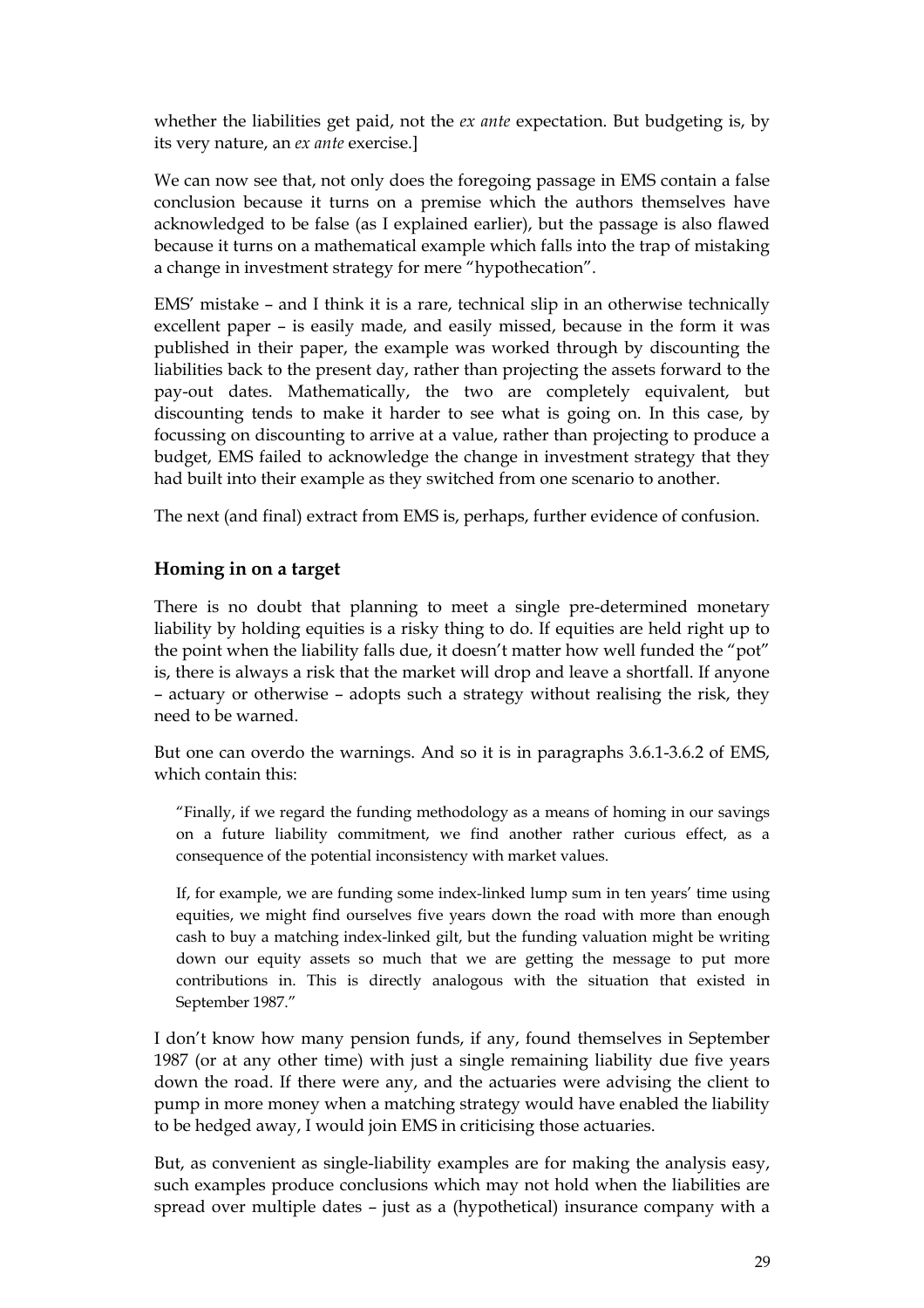single policyholder is not suitable for demonstrating how mortality tables work.

The defined benefit pension schemes that EMS were writing about typically contained multiple members, with salary-related liabilities and ongoing accrual of rights. Even if the accrued rights, based on service and salary to date, could be hedged out with index-linked gilts, the fund could be knocked out of kilter by future salary increases.

Moreover, unless EMS are saying that there were funds in 1987 with enough assets to meet long term *future* accruals, ongoing contributions were required, so "put[ting] more contributions in" was a matter of "how much?", not "whether?"

[Note: I am not suggesting that it would be wrong to hedge out the past accrual and develop a future strategy from there. That is a matter of preference. And, if that is the trustees' choice – or an option they wish to consider – they need an actuary who is willing to analyse it and advise. But there were other acceptable strategies available and it was not wrong for actuaries to advise on those (too).]

September 1987 was, of course, a special time: the stock markets were at a high, but also just a matter of weeks away from a crash. Those who were prescient enough – or lucky enough – to close out their accrued liabilities by selling equities at the pre-crash high and switching to matching gilts, got a great result. My advice would always be to sell equities at the pre-crash high and re-purchase when the market is at the bottom – and to do so as often as possible.

But, for those who don't know how to spot the highs and lows of the stock markets (and those who do, probably aren't spending their time managing other people's money!), what exactly is EMS telling us in the passage I quoted above? That budgeting calculations are difficult? Yes, they are. That smoothing techniques must be interpreted with great skill and care? Yes, they must. Anything more than that? I really don't think so.

If EMS want to make the point that market-based techniques are a better tool than actuarial budgeting calculations, I'd want to see the evidence of how the two approaches stack up when compared over time and over a range of pension funds. I don't think we've seen such a comparison published and I, for one, am not sure what it would reveal.

#### **Drawing the strands together**

There would be a considerable reduction in confusion if actuaries would stop saying "valuation" when they mean "funding (or budgeting) exercise".

For funding/budgeting purposes, projecting is a far easier tool to manage than discounting (see also Section 5). If the results of a projection are cumbersome to present, there may be something to be said for rolling the projections back to the present day and presenting the results in the conventional (discounted) format. But, personally, I doubt it.

All my instincts as a communicator encourage me to believe that finding a method to present the results of a funding valuation in a budgeting format would benefit clients and actuaries alike. See, for example, Section 5, where the conventional approach to "deficit", as the difference between two values, was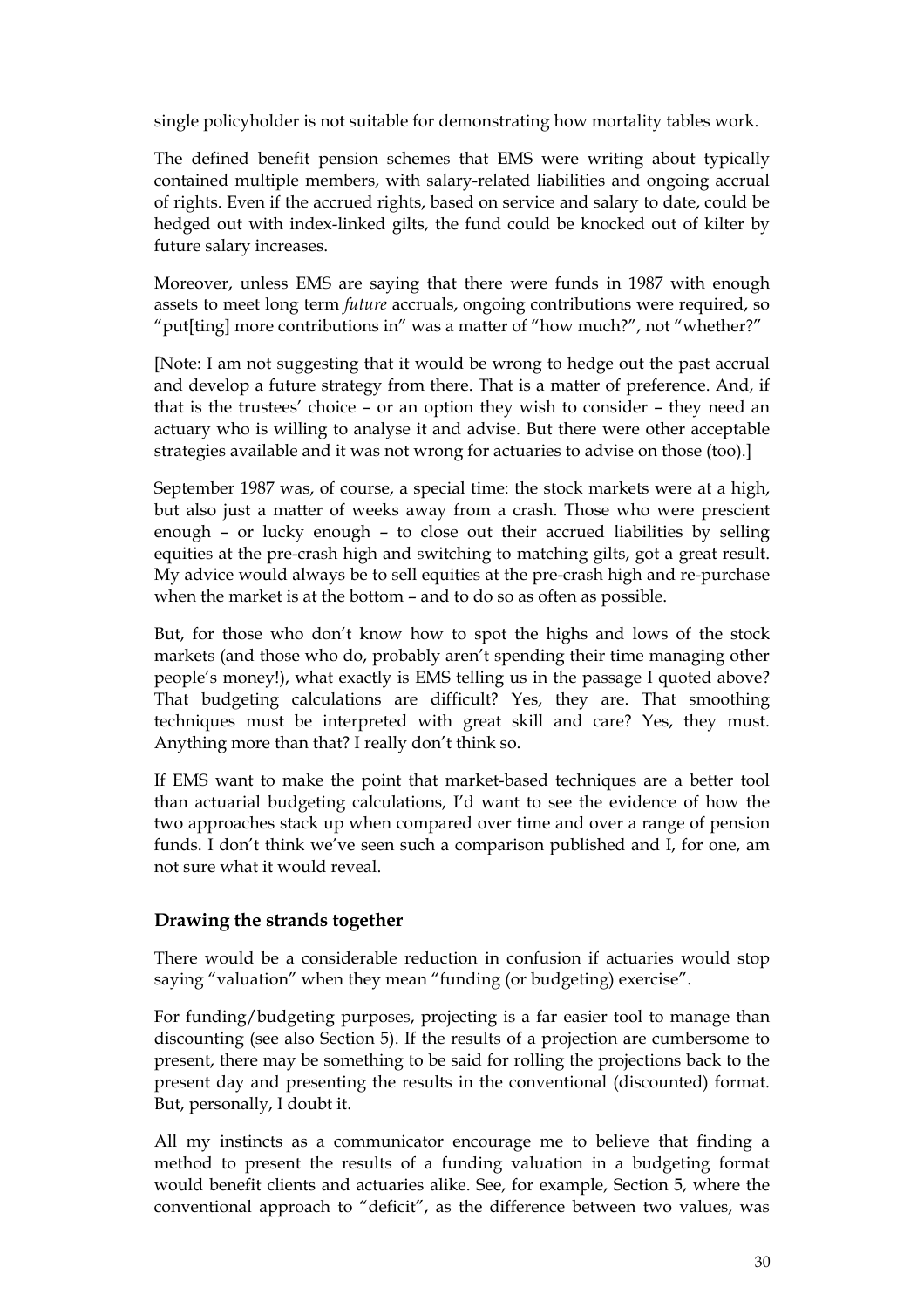replaced by an approach which described it as "the sum of money that needs to be injected into the scheme in order that the assets can meet the liabilities". With this new definition (mathematically equivalent to the old one), the valuation dilemma was eliminated.

It is also important not to put the funding cart in front of the investment horse. Investment strategies affect how much is needed to fund a scheme, *not* the other way around. It is easy to contradict a funding recommendation – just as EMS did with their September 1987 example – by pointing out that a different investment strategy would call for a different funding plan. But that is a statement of the obvious, not a meaningful insight – still less a criticism.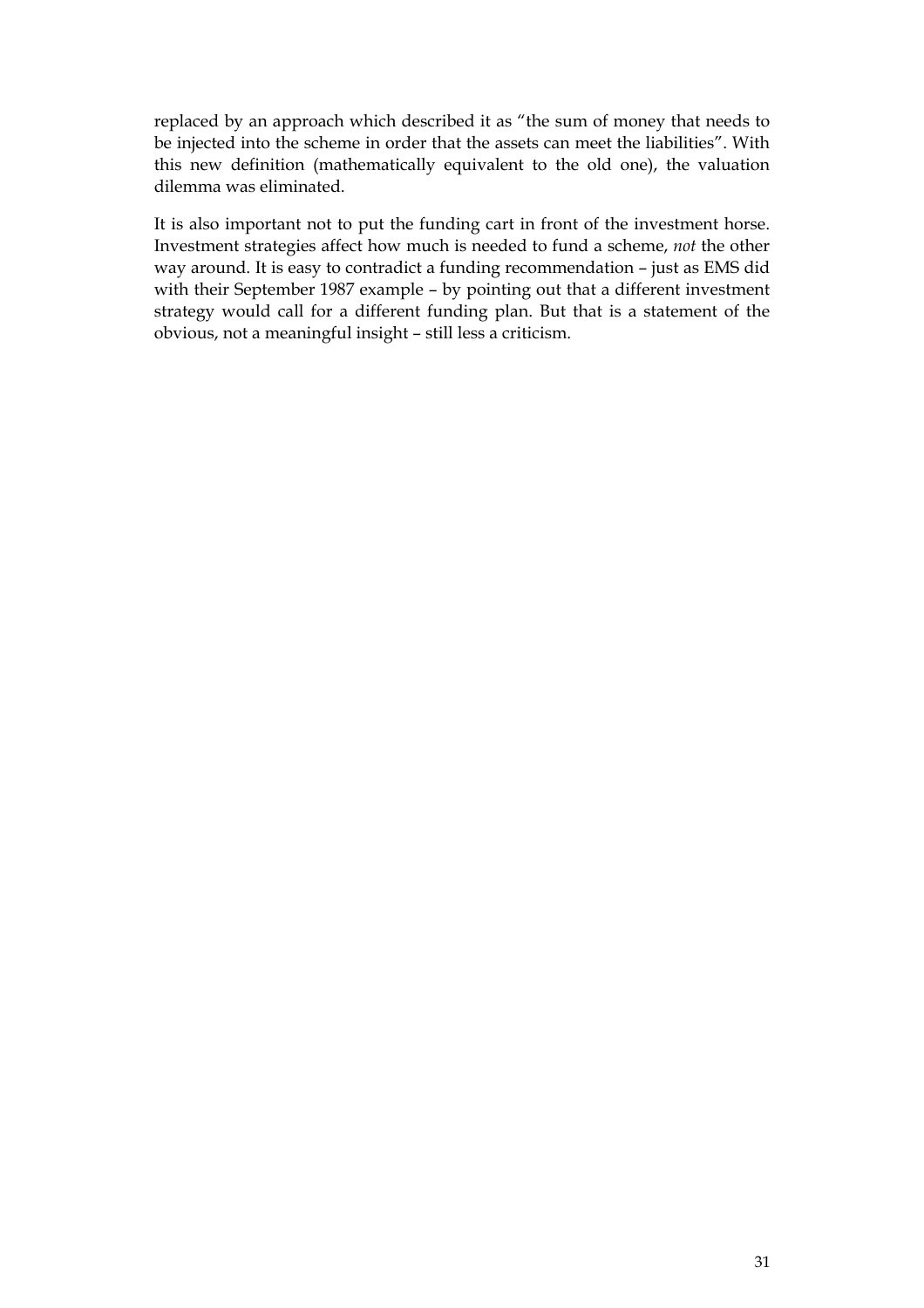## 7 Pensions and bonds – spot the difference

The assertion that pension liabilities are "bond-like" is found in much of the recent literature (for example, Ralfe, Speed & Palin (2003) and Chapman, Gordon & Speed (2001)). It is based on the notion that pension liabilities are a stream of pre-determined monetary amounts, just like the liabilities in respect of bonds.

The significance of the comparison is, according to its proponents, that pension liabilities should be costed as if they were bonds. Typically, the suggested discount rate is that underlying either AA-rated bonds (as in FRS 17) or gilts (eg Chapman et al (2001)).

But there are also aspects of pension benefits that are not like bonds (more of that below). Simply listing similarities (or differences) isn't enough to determine whether or not it is safe to use a bond-based valuation. The test must be: are pensions *sufficiently* 'bond-like' to support such a valuation method?

The analysis below seems to indicate that the answer is an unequivocal "no".

1 *The definition of "pension":* In a final salary scheme, the pension promise depends on future salary increases. In the absence of bonds that are linked to future salaries, the 'bond-like' assertion refers, at best, to the pension based on accrued rights and on salaries to date – effectively the pension as it would be if the employee left service or if the scheme were closed. The proponents of the 'bond-like' assertion generally adopt this definition (eg Chapman et al (2001), Speed et al (2003)), but readers of the 'bond-like' literature have fallen into the trap of thinking that the use of bond-based valuations can be extended to include pensions based on future (unknown) salaries.

 For an example of the confusion caused to non-actuaries, look no further than the Accounting Standards Board, which has defined the pensions liability for accounting purposes as based on expected final salary, both under FRS 17 and its predecessor SSAP 24, but the ASB has adopted bond-based valuation methods for FRS 17. [In Section 2 of this paper, I asked (with reasons stated) whether the ASB really understood the implications of the calculations they had called for under FRS 17. This analysis provides a further reason to question the ASB's understanding of their standard.]

2 *Enforceability of the pension rights:* Setting aside, just for a moment, legislative overrides since mid-2003, pension scheme rules almost invariably contain a walk-away option for the employer. Bonds have no such option. Moreover, when an employer with a defined benefit pension falls insolvent, the pension scheme's claim on the employer's assets is limited to the MFR (which is equity-based for active members, not a fixed money obligation).

But bond payments are a liability on an insolvent company, fixed in monetary terms. To argue that the value of the pension benefits is equal to the value of corporate bonds of matching duration, one would need to demonstrate that the inability to enforce the payment against a reluctant, or insolvent, employer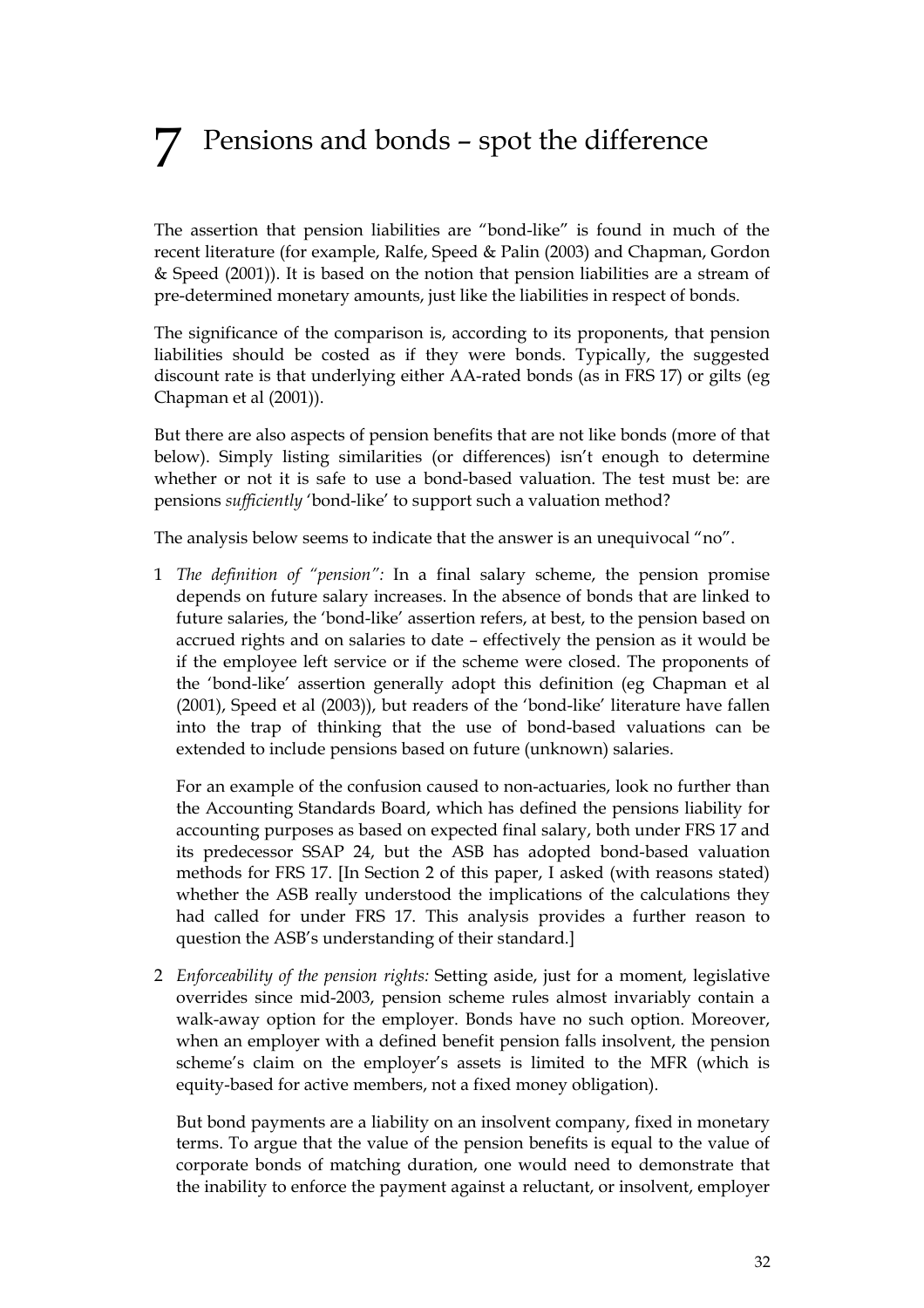is of no economic significance. Is there any evidence for that? I haven't seen it.

 So the assertion that pensions are like bonds seems to be justified solely by reference to the nature of the cash flows and not by reference to the very characteristic that makes cash flows a "debt" – namely the obligation to pay.

 Legislation introduced in 2003 negated some of the effects of the walk-away option, by overriding scheme rules if the employer is solvent. This certainly assists the 'bond-like' argument, by creating an apparent obligation. But the obligation is enforceable only if the employer or the trustees decide to close the scheme. If the obligation is enforced in this way, all future accruals cease and all future salary increases are disregarded. It's a little bit like knowing that, if your employer is late with your salary on some occasion, you can sue him for it, but you will automatically (and quite legally) be sacked for doing so. Is that as good as having the standard form of enforceable salary obligation? Manifestly not.

 Moreover, the legislation may not be 100% effective in creating the (limited) obligation that it seeks to create. Employers may yet find ways to reorganise their corporate structures so as to park the liabilities in an insolvent vehicle. We shall have to wait and see. In the meantime, we should take note that there is a body of economic literature which argues, broadly, that if a law is passed which outlaws an efficient act, parties will, negotiate and contract around it (Coase's Theorem, named after the Nobel Laureate, Ronald Coase). If that theory holds in this case, it means that employers will be able to get around the new law – unless, that is, the walk-away option was not an economically efficient option for an employer to have in the first place. I have not seen that caveat argued, nor can I see why it should be so.

 More to the point, perhaps, the 'bond-like' assertion has been around since well before 2003 (both references cited on the previous page pre-date the legislation). Even if the statement were true now – and for the reasons just given I am not convinced that it is – it is only because the law has changed to bolster the assertion, not because the economics were right when the assertion was first articulated.

- 3 *The cash flows are not predetermined:* Unlike bonds, where the cash flows are pre-determined, pensions are subject to a number of uncertainties, including:
	- the form in which the payments will crystallise (eg as a retirement pension, deferred pension, death in service benefit or lump sum election etc); and
	- the duration of payment, in the case of those benefits which continue throughout the life span of the beneficiaries.

 This is acknowledged by Ralfe, Speed & Palin (2003), but they dismiss the point as "not alter[ing] the underlying economics that pension promises are debt-like." Ralfe et al offer no support for this assertion and I disagree with it, for the reasons explained below.

 For a scheme with multiple members, these uncertainties can, of course, be modelled using probabilistic assumptions. Often the assumptions will be borne out on practice, but not always. Redundancy programs and/or changes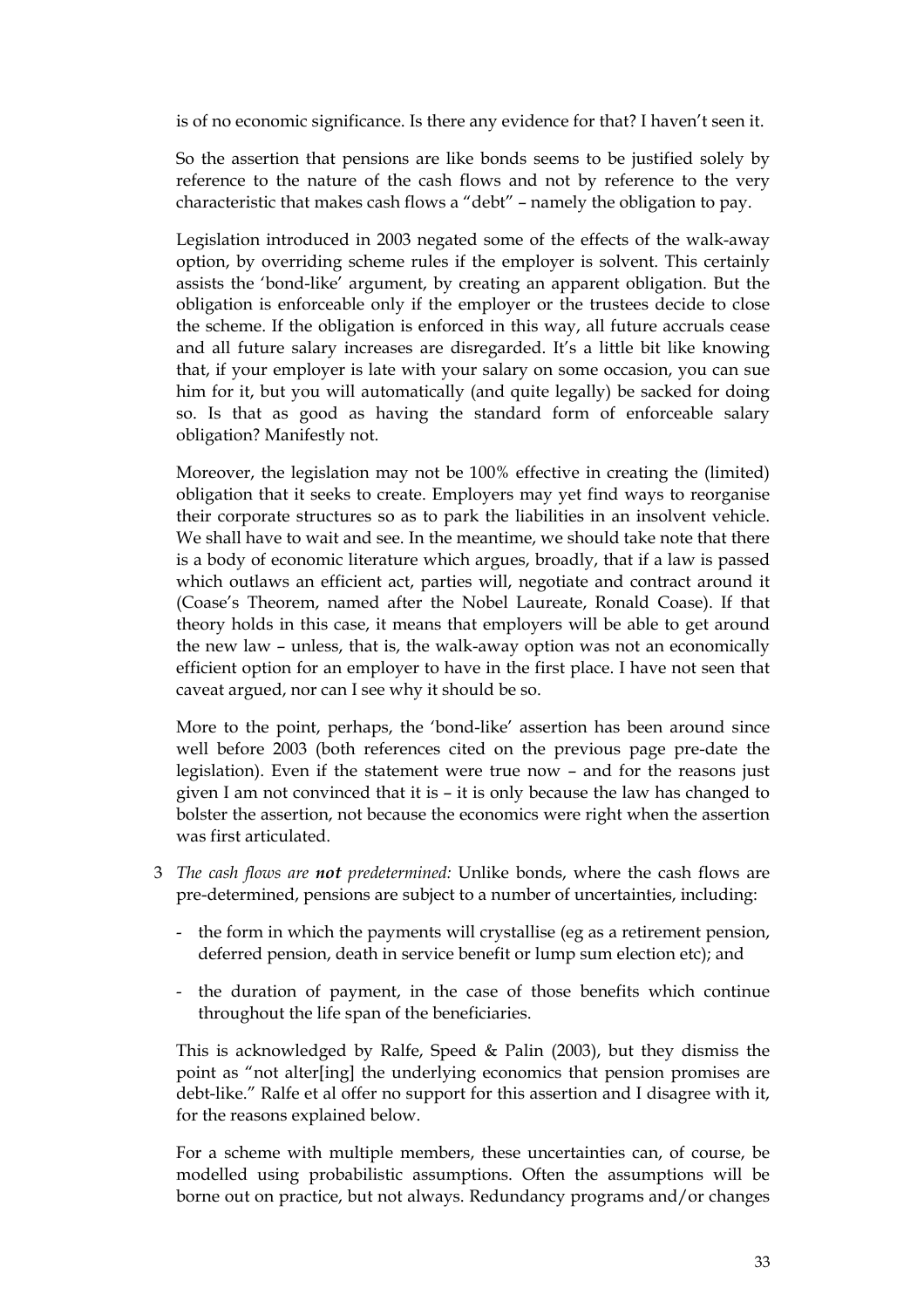in the relevant economic sector can lead to radical deviations from the volume and timing of the early leaver assumptions.

 More significantly of late, there has been the discovery that longevity has increased significantly beyond the levels previously anticipated. Whatever the reasons for this and no matter that actuaries might (or might not) be blameless for failing to anticipate this, it remains a fact that payments have continued for longer than were once anticipated. How bond-like is that?

So we can conclude that pensions can be said to be 'bond-like', provided that:

- we *ignore* the future salary growth in a final salary scheme,
- we *disregard* the reduced enforceability of a pension obligation compared to a bond, and
- we *pay no attention to* the possibility that the timing of the payments may be sooner or later than anticipated or the possibility that the duration may be longer or shorter than anticipated.

And so to the test I proposed: are pensions *sufficiently* 'bond-like' to support the assertion that the market value of pension liabilities can be derived from the value of matching bonds? It all depends on how significantly the market regards each of the foregoing differences between a pension and a bond obligation.

I accept that the first difference (future salary growth) is simply a matter of how you define the "pension" being valued. But it is an important limitation on the type of pension which can be valued on the bond-like basis and does not extend far enough to include FRS 17 liabilities, notwithstanding that FRS 17 requires a bond-like valuation.

I don't accept that the market regards the second difference (enforceability) as of little value. I would be interested to see any evidence to the contrary.

The third difference (possible failure of the timing and/or duration assumptions) is also difficult to dismiss as insignificant in economic terms. The recent changes in longevity are widely recognised as having a significant impact on the quantification of pension and annuity liabilities. But even before these longevity changes were uncovered, actuaries had the impact of redundancy and other early leaver outcomes to contend with as well as lump sum elections.

Finally, even if evidence could be adduced to show that all three differences really did have minimal effect on the market's assessment of the liabilities, it remains the case that the payment of any unfunded liabilities (ie the plugging of any deficit) depends on the ability of the employer to pay. If the employer has a credit rating lower than AA, how can the promise to make good the deficit be valued at AA rates? The un-funded part of the liability cannot be more creditworthy than the employer.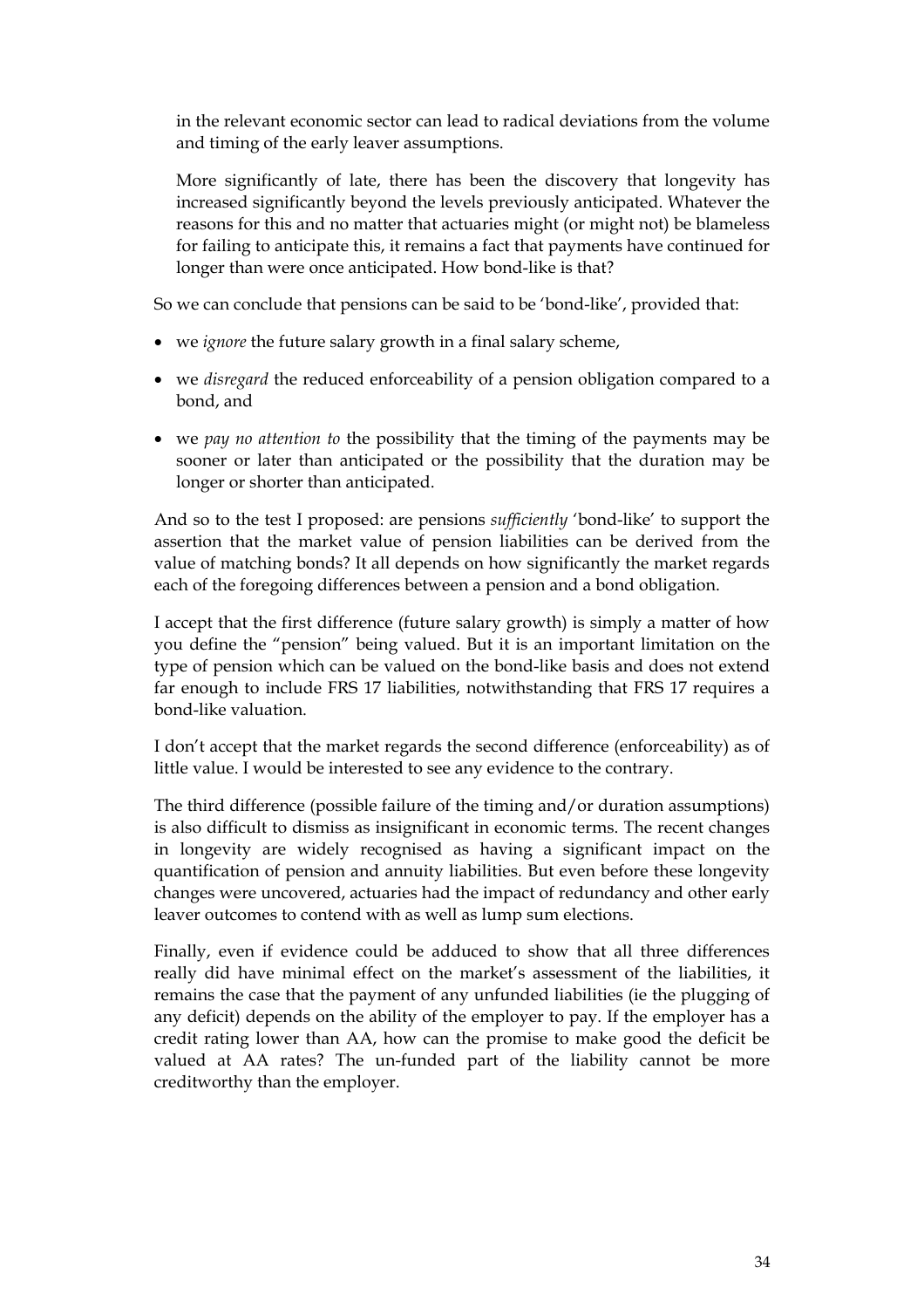## Being actuarial with the equity risk premium

The argument that the equity risk premium cannot be included in discount rates for pension scheme liabilities is found in many places. Gordon (1999) argues that it is "double counting" to allow for the equity risk premium. Chapman, Gordon & Speed (2001) say "risk premiums do not appear in the assessment of economic cost". Shuttleworth (2002) describes the equity risk premium as a "free lunch" – a phrase that is also used by several other writers cited in this paper, eg Ralfe, Speed & Palin (2003).

This constitutes an interpretation of the equity risk premium that is wholly alien to modern economic thinking. In essence, the argument used by the foregoing writers is that, because the equity risk premium is, as the name suggests, compensation for taking on (some of) the risks associated with equities, the premium and the risk cancel out. Since they cancel out, so the argument goes, they should both be ignored: pension benefits should be treated as though they were risk-free cash flows and discounted at the risk free rate.

Quite why both risks must be ignored, rather than both being allowed for (ie treating the cash flows as risky and discounting them at the risk-adjusted rate) is not clear. But since the proponents of the theory are so determined that equal and opposite factors must be ignored, rather than allowed for, there seems to be no alternative other than to go back to basics to see what happens under such a belief system.

#### **Benefits from trade**

Consider the following conversation between an actuary and a prospective client. We join it at the point where the client has identified work that he wishes to be done and the actuary has confirmed both his willingness and his ability to take matters to the next step:

| Actuary: | I will have to charge you for the work.                                                                                                                                        |
|----------|--------------------------------------------------------------------------------------------------------------------------------------------------------------------------------|
| Client:  | Naturally, I will pay you the going rate.                                                                                                                                      |
| Actuary: | Not a chance.                                                                                                                                                                  |
| Client:  | If you have some special skills that add extra value to the service, I will,<br>of course, reward you for those too. You'll find me a very appreciative<br>person to work for. |
| Actuary: | I'm looking forward very much to working with you. You'll find that<br>I'm a bog-standard, humble actuary, just like all the others.                                           |
| Client:  | Well then, the going rate seems                                                                                                                                                |
| Actuary: | And I don't do free lunches.                                                                                                                                                   |
| Client:  | Surely there must be some misunderstanding? I'm offering the fair<br>market rate.                                                                                              |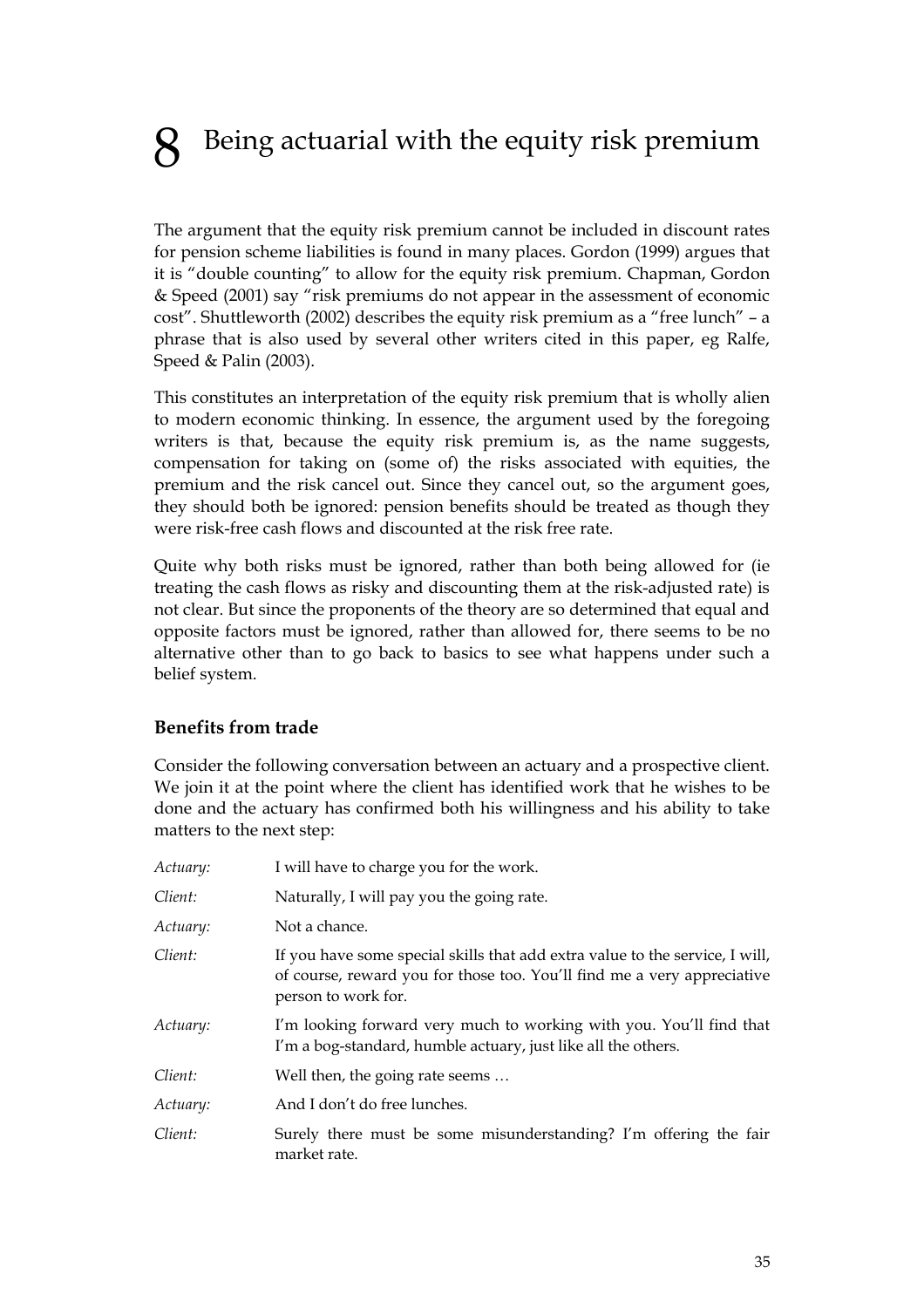*Actuary:* Just look at the economics: I do a piece of work; you pay me the market rate. Where's the point in that? I've exchanged my time and trouble for something of equal value. Unless you pay me over the odds, it's just not worth me getting out of bed, is it?

We can leave the conversation at that point. If the actuary never gets out of bed unless someone pays him over the odds to do so, he will starve. Indeed, he won't be able to afford a bed in the first place.

Just because a transaction exchanges two things of equal value does not mean that it is pointless, nor that we can ignore its economic effects. This is not only true for the exchange of labour for money. It applies to all transactions, for example exchanging money for food and shelter. It even applies to exchanging financial assets. If I want to buy £100 worth of corporate bonds which I don't presently have, I will need to cough up £100 in cash. Pointless? I don't think so.

#### **The raison d'être for investing**

So let's return to our actuary at a later date. After several unproductive sales meetings, he has now learned to accept the "going rate" for his services and is getting out more. He has also been approached by his bank manager with the suggestion that perhaps the accumulating funds in his current account might be directed to a more rewarding savings medium.

| Actuary:      | What do you have in mind?                                                                                                                                                                             |
|---------------|-------------------------------------------------------------------------------------------------------------------------------------------------------------------------------------------------------|
| Bank Manager: | I think we should meet to discuss that, but in the meantime, why don't<br>you let me transfer some of the money into a deposit account so you<br>can be earning some interest just to be going along. |
| Actuary:      | How much interest?                                                                                                                                                                                    |
| Bank Manager: | The market rate. I'll just look that up for                                                                                                                                                           |
| Actuary:      | Not a chance, mate. I'm going to bed.                                                                                                                                                                 |

We know why deposit accounts pay interest. When individuals wish to make temporary use of funds that somebody else owns, experience shows that a deal can be arranged, but only if those who are cash-poor pay those who are cash-rich a sum of money, periodically, in addition to promising to return the initial funds in due course. The periodic payment – called "interest" – is a reward for agreeing to forego the use of one's money. If there is a risk that the money may not be returned, the rate of interest is normally a little (or a lot) higher.

This is not a pointless exchange. Nor is it an exchange that can be ignored. When discounting future cash flows to the present date – or, mathematically equivalent, projecting cash flows forward – it is not appropriate to ignore the interest rate as though it wasn't there, merely because it cancels out the rights foregone.

Now let's look at those equities.

Suppose that investors are offered the choice between an investment with a risk free return of, say, 5% pa and one with an *expected* return of 5% pa, but with volatility around that central estimate. From observations of the way investors behave, we know that investors will prefer the guaranteed return. In order to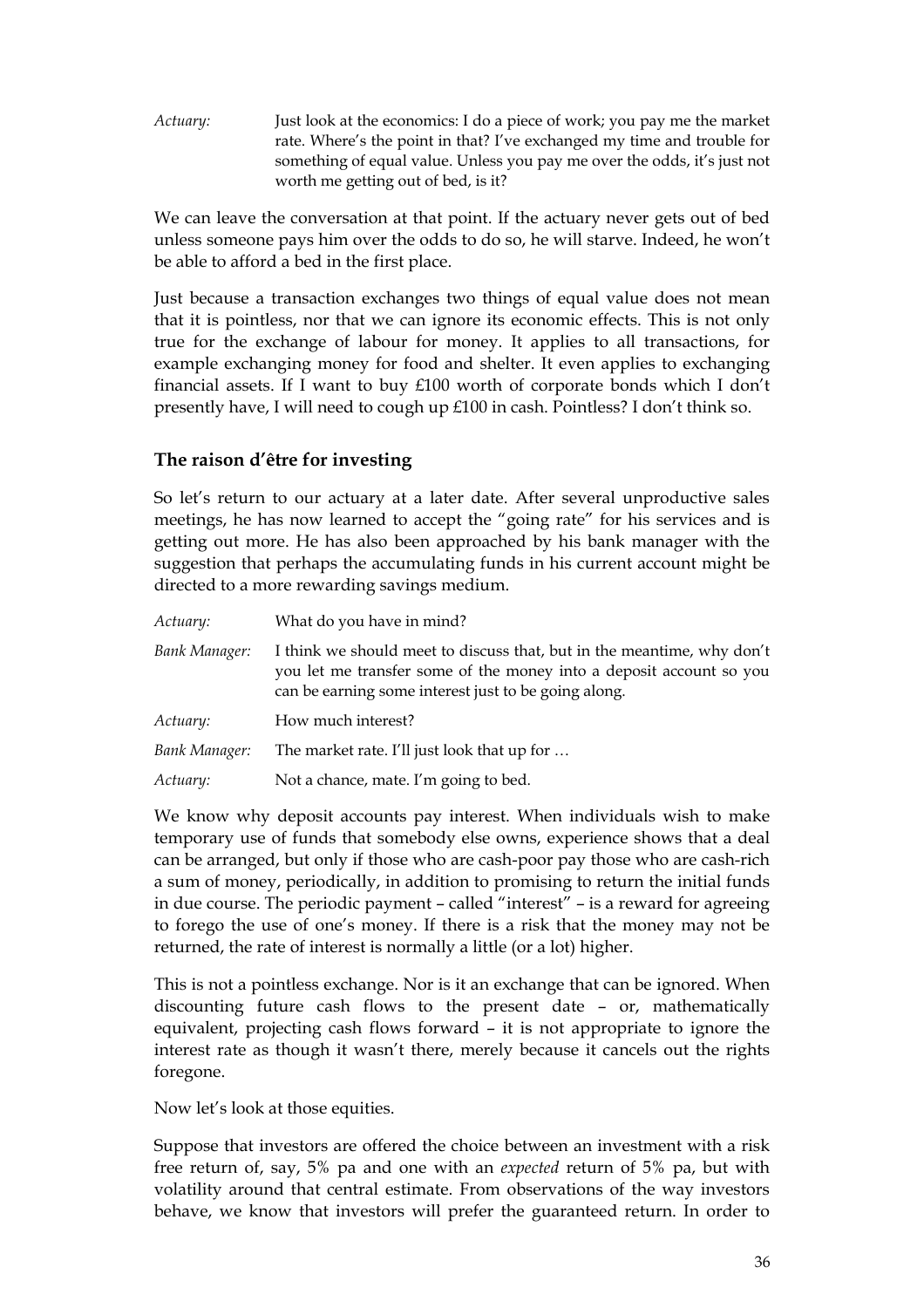persuade investors to buy the investment with a volatile return, it is necessary to increase the expected return beyond the return on the risk free asset.

[Note: This is a matter of observation, rather than logic. As tempting as it may seem to assert that reason dictates that investors must prefer the guaranteed return, it is not impossible to imagine a world in which the human brain has been wired to prefer risk over certainty. Indeed, in a world in which people can be observed jumping out of airplanes for fun, albeit with a parachute on their backs – and even paying for the privilege – it would be intellectually reckless to assume that equities command a risk premium without researching the facts first. But the research has been done and they do. It is universally accepted that some level of premium is required.]

So we can see that the equity risk premium is a reward paid to investors to compensate them for abandoning certainty in favour of volatility. But why would anyone raise money on those terms if they could raise it more cheaply by guaranteeing the return? Government, for example, does not issue equities (or their like). The answer is that businesses, unlike government, do not have the wherewithal to guarantee that they will be able to pay a predetermined return on their investment, year in and year out. If businesses were financed 100% by loans, many more of them would fail as a result of being unable to make the payments of interest or capital.

The lending market arises because there are people and businesses that are cashpoor at the same times as there are others who are cash-rich: the lending market enables them to meet and transact. The equity market arises in a similar way. Some of the cash-poor need to raise more finance than they can promise to remunerate on fixed interest terms. Fortunately for them, there are investors who can tolerate the uncertainty of volatile returns and are prepared to do business with those who can only afford to raise funds on that basis.

The price for raising money on a variable payment contract is that the expected return must be greater than for fixed payment contracts. In an open market, the value of the premium exactly matches the inconvenience caused by the volatility, because that is the rate required to attract into the market enough investors who can tolerate variable returns to meet the demand from those who need such finance. Naturally. That's how markets work.

#### **Dismissing the equity risk premium**

And so to the crunch: what possible justification is there for a theory which recognises the return in the lending market, but dismisses the extra return in the equity market as double-counting or a "free lunch"?

Let us take a look at the circumstances in which proponents of this bizarre theory would like us to apply it.

• *Determining the market value of pension cash flows:* If equities are a matching asset (or a surrogate match) for pension cash flows, the discount rate implicit in equity returns should be applied – in full – to any pension cash flows for which a market value is required. If equities are not the matching asset, they shouldn't be used to value pensions. The same goes for risk-free assets.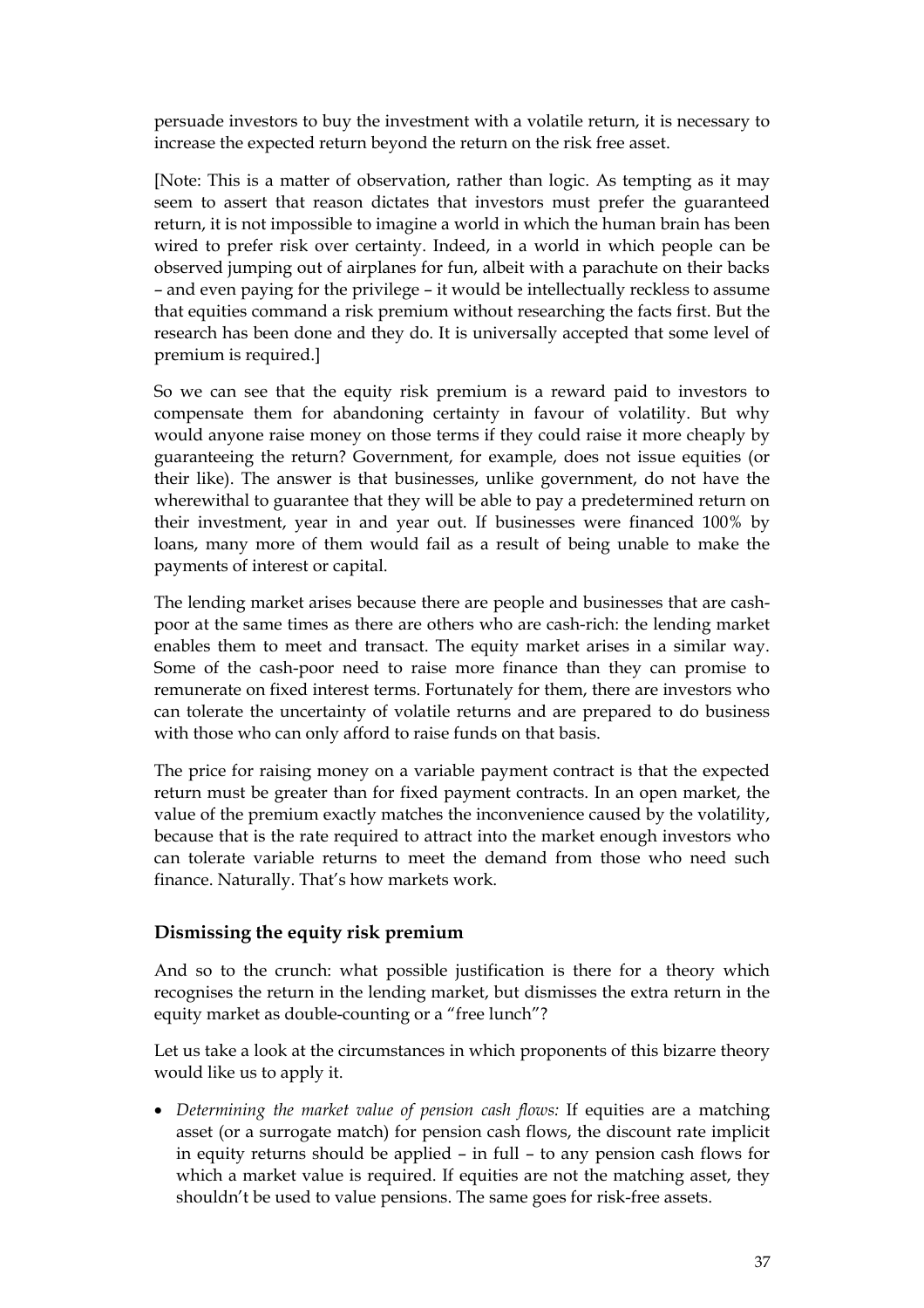We have already seen that the degree to which pension benefits can be described as 'bond-like' is somewhat tenuous. It depends upon a restrictive definition of the liability (based on past service and salaries), ignoring the walk-away option (or what is left of the option after recent legislative overrides) and treating possible failures of the timing assumptions as matched by (or at least equivalent to) the default possibilities inherent in bonds.

 Whether equities provide a better match for the liabilities is a matter of some debate. I don't propose to add anything to that debate other than to note that:

- future salary growth seems to include non-trivial elements of volatility, enough to justify at least some level of premium;
- solvency and the decision not to exercise a walk-away option would appear to be linked, in some way, to future economic prosperity; and
- whilst the correlation (if there is any) between longevity and the economy may be positive or negative, depending on how healthily or unhealthily people choose to behave when financially secure, the demographics of redundancy would appear to have some positive link to the economy.

 If someone can demonstrate that, in practice, the premium for all these factors is so trivial as to be worth ignoring, I will accept the logic of discounting pension liabilities without a volatility risk premium – for market valuation purposes. But that is a far cry from the "free lunch" and "double-counting" arguments, which are based on (erroneous) logic, not market-testing.

 It is sometimes suggested that the "buy-out" market for pensions provides just the evidence needed to demonstrate that the market uses the return on high quality bonds to set the terms on which a pension promise can be transferred from a scheme to a third party provider.

 Actually, the buy-out market does nothing of the sort. A pension promise that has been "bought-out" is very different from one which is made by a pension scheme. A bought-out pension is based on the premise that the scheme member has no future accrual rights in respect of service of salary growth. It also treats the employees as though they have left service, so no early leaver or early retirement options exist which can change the value of the benefit.

 Even more crucially, in buying out the accrued benefits, the employer's walkaway option is permanently excluded. If the buy-out is triggered by a scheme closure, the employer has effectively walked away already (whether by choice or necessity). If the buy-out follows a decision taken by the trustees of a continuing scheme, they are effectively precluding the employer from walking away in future.

• Determining the contribution rate for a pension scheme: As we have seen several times in this paper, determining the contribution rate for a pension scheme depends on how the contributions are applied. In Section 3, the point was made in reliance on common sense. In Section 5, the analysis was extended by looking at the question in terms of projecting cash flows forward, rather than discounting them backwards. The projection analysis showed that, if the contributions are invested in equities, the expected amount needed to fund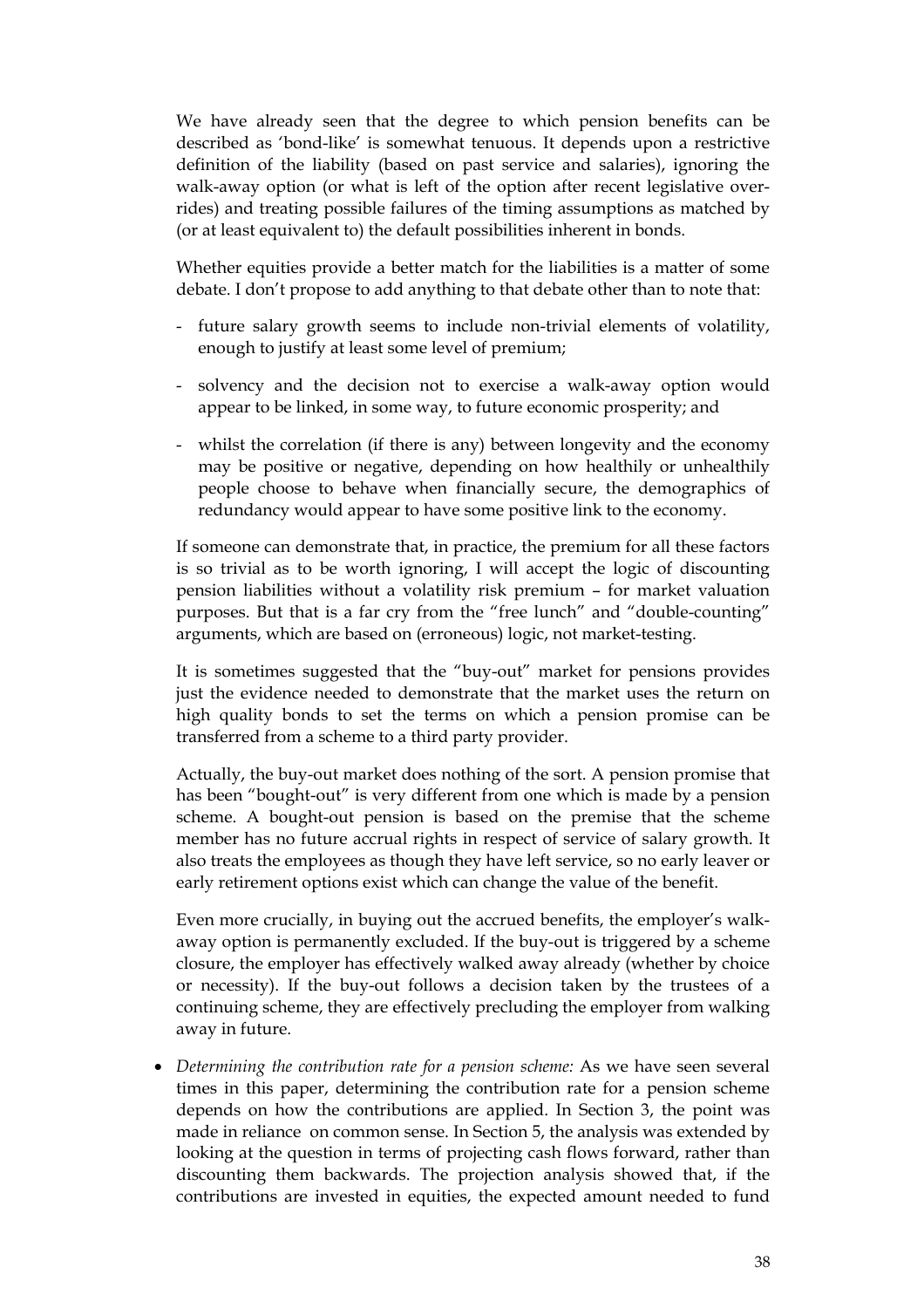the scheme will depend on the expected return on those equities, not the return on some other assets. Discounting and projecting are, of course, mathematically equivalent, so any result proved by one method must apply with equal force to the other.

 There is, of course, a risk that the expected return will not be achieved. The actual outturn may exceed or fall short of the expectation. In managing a scheme, something needs to be done to plan for that eventuality. Discounting liabilities at the bond rate (or even the risk-free rate) does not achieve that. If the return on equities falls short of expectations, it may well fall short of the bond and risk-free rates too. Setting aside contributions derived from a riskfree discount calculation will undoubtedly reduce the risk of a deficit later on, but it won't eliminate it.

 In other words, discounting at the bond rate or risk-free rate to determine a funding plan represents a form of conservatism – but an entirely arbitrary one.

Modigliani & Miller famously put forward the proposition that the market value of a firm is independent of its capital structure. Put another way, the value of a firm depends on how the assets are deployed, not on how the money is raised to finance the purchase of the assets. This proposition is often cited in support of the notion that the value of a pension cannot be affected by the decision to invest in equities or any other assets, rather than bonds - see, for example, Ralfe, Speed  $\&$ Palin (2003) and Gordon (1999).

Wise et al (2004) and Blake & Khorasanee (2004) have challenged this on the grounds that the assumptions underlying M&M don't hold. I think there is an even more fundamental challenge than that: even if the assumptions are valid, M&M provide no support whatsoever for the proposition advanced by Gordon, Ralfe and the others. This is because M&M wrote about a business in which equities and bonds appear on the *liability side of the balance sheet*, as the *source* of the firm's capital. The asset side of the balance sheet consists of widget-making equipment. But in a pension fund, equities and bonds are *assets*, not liabilities. What M&M are telling us is merely that we can ignore the *source* of the funds from which the equities and bonds are purchased (ie the different contributors), not that we can ignore the way the funds are applied (ie asset allocation).

#### **Lower contributions as the investments get riskier?**

Those who argue that the equity risk premium should not be included in the discount rate tend to argue the corollary that it leads to perverse results. During the discussion of the Address of the Institute President in 2002 (BAJ, **9**, 69), Tim Gordon said:

"Pensions actuaries advising on funding typically discount liabilities by more if they are backed by more risky assets. This is correct, to an extent, in the other direction, that is valuing a liability with a risky collateral, but it is clearly wrong if advising on funding. This sort of reasoning leads to the perverse situation that, if the scheme is going to take less risk, then the pensions actuary is likely to suggest higher funding."

The key to disentangling what Gordon is saying is to recognise that the word "risk" changed its meaning each time Gordon started a new sentence.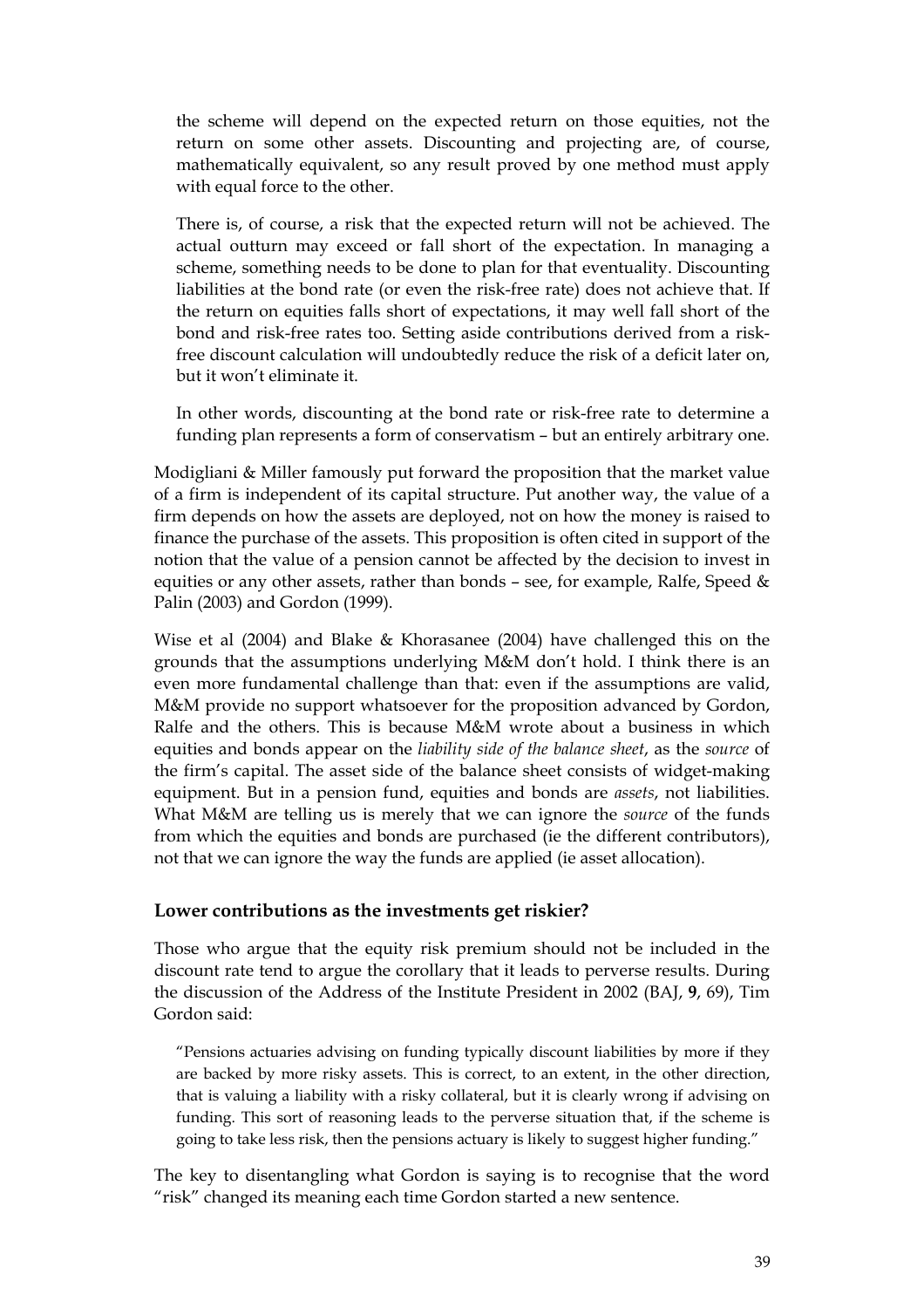- In the first sentence, where he describes what pensions actuaries are actually doing ("discount[ing] liabilities by more if they are backed by more risky assets"), he is referring to the inclusion of the equity risk premium in the discount rate and, thereby, the *volatility* it rewards.
- In the second sentence, he refers to "risky collateral" ie the *default* risk.
- In the third sentence, he refers once again to actual practice and, therefore, to *volatility* risk ("if the scheme is going to take less risk, then the pensions actuary is likely to suggest higher funding").

By inserting a reference to the type of risk which would cause contributions to go up (ie the risk of assets defaulting), the reader is drawn towards the notion that putting the contribution rate down in the face of risk must be perverse. But volatility risk is quite different from default risk. Financial economics teaches us that volatility risk (also known as market risk or non-diversifiable risk) earns a reward and that default risk (which can be diversified away) does not. Gordon recognises this – see section 3.6 of Gordon (1999).

To a financial economist, the statement that an asset has *volatility* risk is equivalent to saying that it is expected to earn a higher return. Insert that basic principle into Gordon's third sentence and see, now, what the sentence says:

"if the scheme is going to take less risk invest in assets with a lower expected rate of return, then the pensions actuary is likely to suggest higher funding."

Surprising? Hardly. Perverse? Of course not. Should I be taking a few ill-chosen sentences from a meeting transcript and making a meal out of them? I wish I didn't have to. But, unfortunately, Gordon's observation has been repeated widely. John Plender, an influential columnist at the *Financial Times*, wrote the following, under the heading *Moonshine*, on 3 March 2003:

"Yet, in setting the contribution rate for the fund, some actuaries discount the liabilities on the basis of an unearned equity return that includes a premium for risks that have not yet been incurred. This leads to a bizarre situation whereby the sponsoring company pays lower contributions for a fund invested in risky equities and higher ones where less risky bonds are used to match increasingly bond-like pension liabilities."

Once again, some interesting word-play has confused the writer into drawing a muddled conclusion.

- The description in the first sentence of the equity return as "unearned" is gratuitous. Any return in a discounting calculation, including the risk-free return, is "unearned" at the discount date.
- The description of the volatility risks as "not yet … incurred" invites the reader to fall into a similar trap.

 This is a budgeting calculation. Like all budgeting exercises, it relates to the future, so suppositions have to be made. One of the suppositions is that the investment strategy will include equities. Accordingly, the calculations must take into account the characteristics of equities (ie expected volatility and expected premium). One can do an alternative calculation without a premium,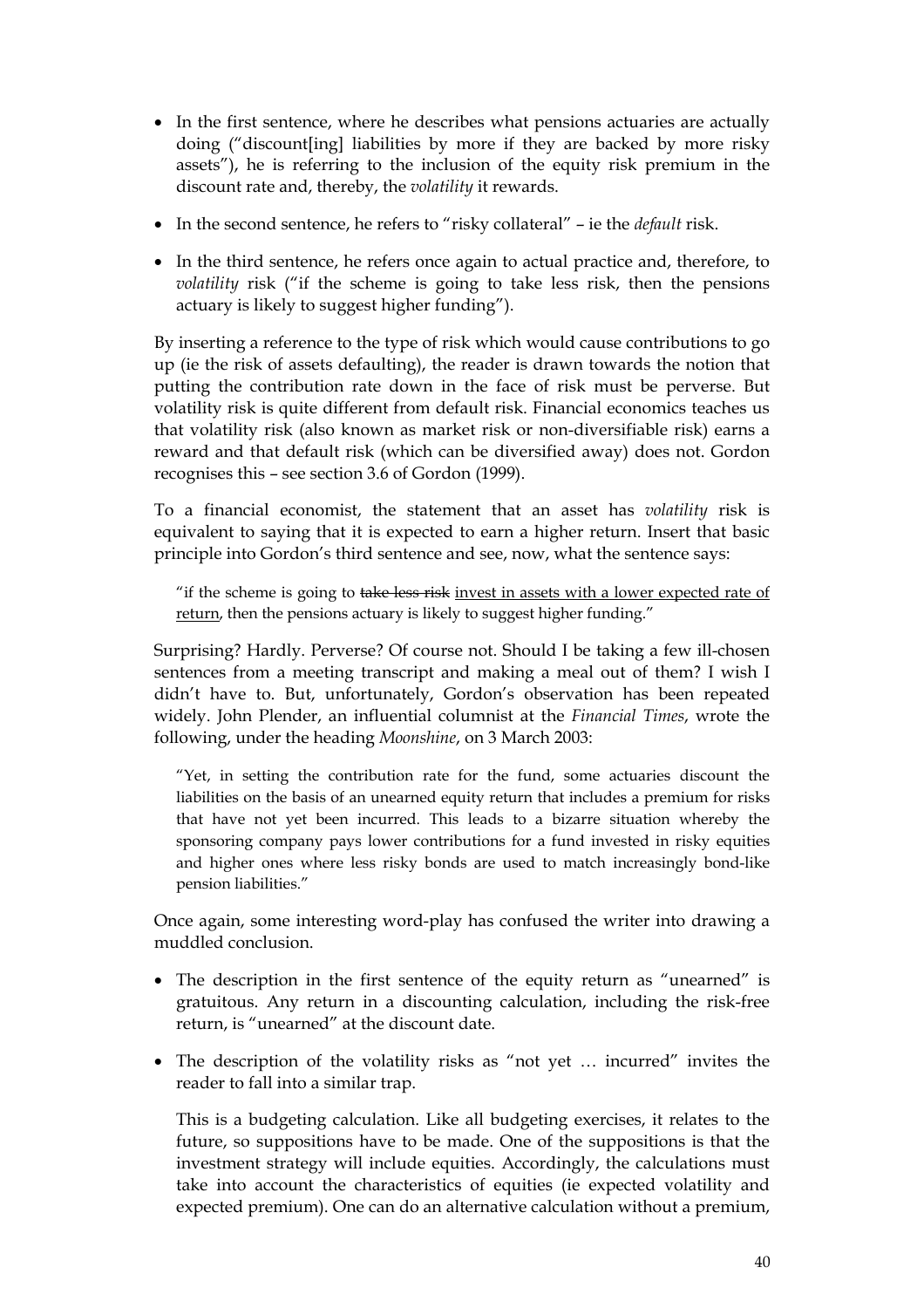but that would be a budget based on some other investment strategy.

• In the second sentence, the phrases "risky" and "bond-like" appear once more. "Risky" is being used in the volatility sense. And, since the writer is describing *future* contribution rates, we can take it that the scheme is ongoing and the liabilities are based on future salaries. So, why the description "increasingly bond-like"? Where can one find bonds that match future ("as yet unearned") salaries?

I would prefer to see the passage re-written as follows:

 $\sqrt[4]{2}$  In setting the contribution rate for the fund, some actuaries discount the liabilities on the basis of an unearned expected equity return that includes a premium for the risks that have not yet been volatility risk that is inherent in equity investments and will be incurred for so long as the equities are held. This leads to a bizarre situation whereby the sponsoring company initially pays lower contributions for a fund invested in risky equities, because they are expected to earn a higher return, and higher ones where less risky lower returning bonds are used. If the higher expected returns are not achieved in practice, the lower contributions will need to be topped up accordingly. to match increasingly bond like Pension liabilities are related (at least in part) to future salaries and the employer's continued willingness to underwrite the liabilities."

#### **What happens in the long run?**

A further source of frequent confusion in this area is the phrase "in the long run". It is used with two completely different meanings, usually without proper explanation, leading to enormous conflict.

On one side of the argument are those who say that, as risky as equities are, their use as an investment vehicle for pension schemes is justified because pension schemes are long term creatures and, *in the long run*, equities can be expected to outperform bonds.

This is countered by some commentators who assert that equities get riskier the longer they are held, not less risky, ie, *in the long run*, the risk associated with equities increases – see, for example, Ralfe, Speed & Palin (2003) and Shuttleworth (2004). This second proposition may depend on whether equities are mean-reverting or not (broadly, whether the equity market is volatile around some fairly stable mean or completely random in its movements from day to day). If equities are mean-reverting, some say they may not be riskier as time goes on.

I leave the debate on equity behaviour to others. I am much more interested in the way the phrase "in the long run" has changed its meaning from one side of the argument to the other. The argument (as put forward by, for example, Shuttleworth) that equities get riskier over time is based on looking at a time horizon, T, for a single investment. The greater the value of T, it is said, the riskier the performance of equities held over that time period.

But pension funds don't have a single injection of funds which are held for a long period of time and then paid out. Initially, pension funds have money for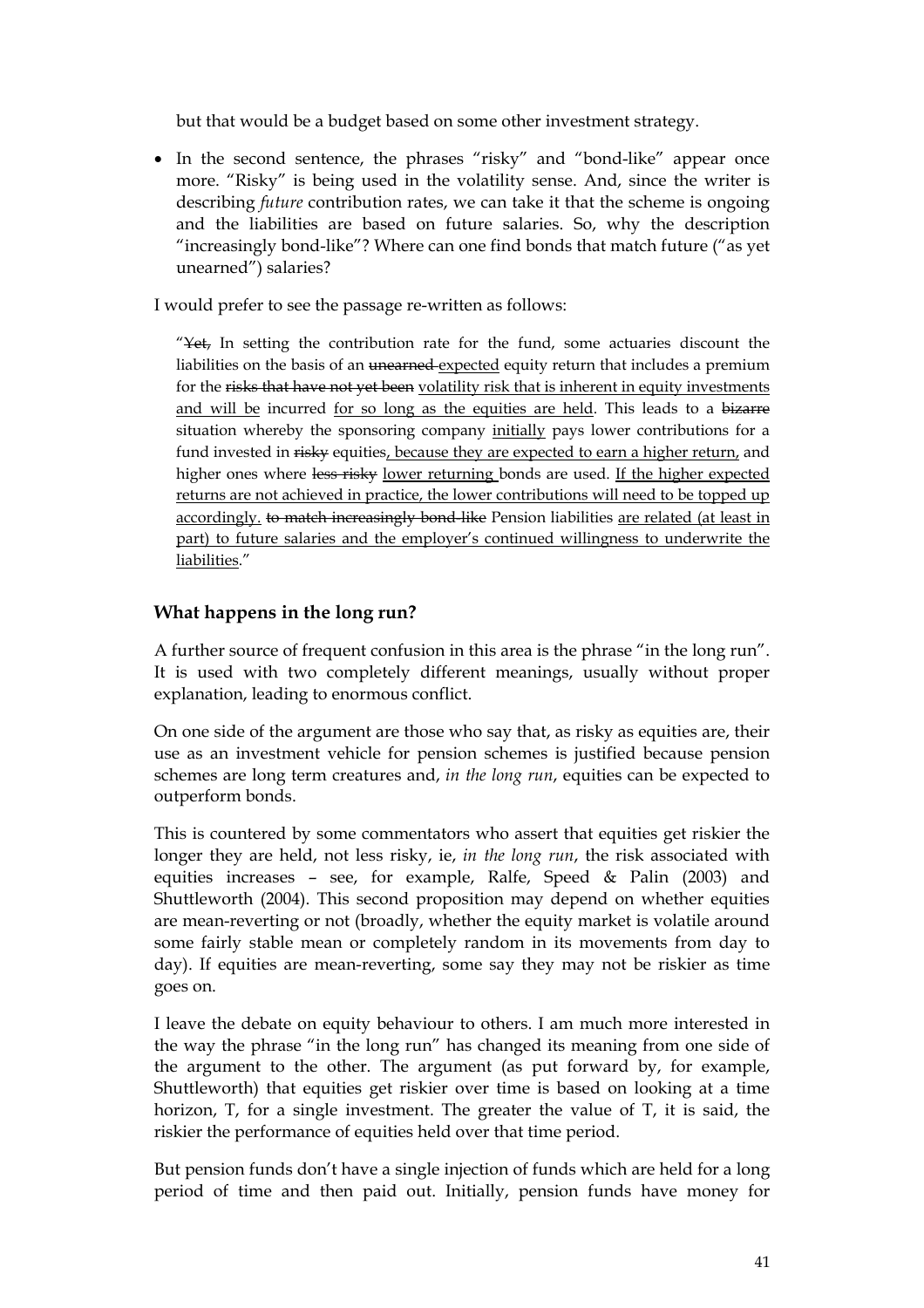investment rolling in consistently over many decades. When the time comes for paying out, payments are spread over many decades too. The overall return achieved by a pension fund is a weighted average of many, many investments, each of long duration. The "long run" for a pension fund isn't merely the length of time over which the investments are held, it is also the averaging effect.

Given that the equity risk premium exists so that those who are volatility-tolerant will put their tolerance to work by making funds available, on volatile terms, for those who need to raise finance on that basis, pension funds seem to be well placed to make the most of equity investment.

The expected higher returns from equities aren't, of course, guaranteed, even for a repeat investor. Whole economies do perform badly, possibly even for long periods of time. Look at Germany between the two world wars or Argentina over much of the 20th Century, both of which suffered one or more bouts of hyperinflation. But then think about the performance of fixed interest debt instruments during such periods. Not exactly a match for final salary pension liabilities! In fact, not a very accommodating economy for any sort of pension planning.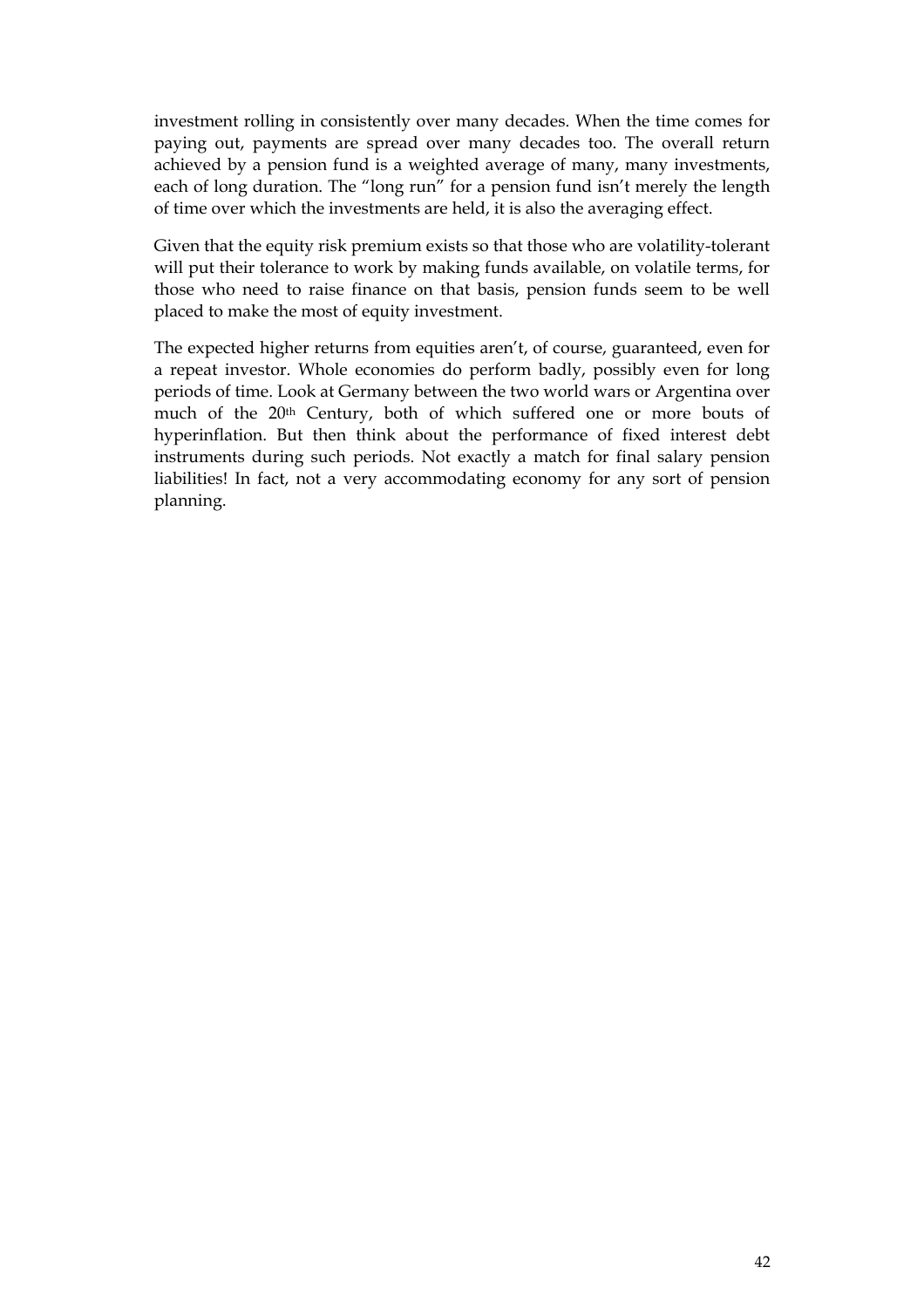## 9 Pension schemes – independent of cost?

There is an oft-repeated assertion in the literature that the cost of a pension scheme is independent of the assets held within the scheme (eg Gordon (1999) and Shuttleworth (2002)). This assertion has been questioned by Haberman et al (2003). Those actuaries who make the assertion are usually referring to the cost of the benefits based on service and salaries to date and without a walk-away option (eg Chapman et al (2001)). On that basis, the statement is true, but the cost being talked of is neither the economic cost nor the accounting cost of a scheme.

Accounting costs include an allowance for projected future salary increases, as set down in the rules of the scheme. This is the requirement under the new UK standard, FRS 17, under the emerging international standard IAS 19 and it was the requirement under the UK predecessor, SSAP 24. Exley (2002) argues that FRS 17 (and, presumably, now IAS 19) is wrong to use this definition of cost, but unless and until he persuades the accounting profession to adopt his definition, the "cost" he refers to is not "cost" as accountants understand the term.

As for economic cost, there are many different measures, eg marginal, average, or total cost – measured over the short term or long term. All of these measures are forward-looking in concept. A definition based on past service and past salary would not normally be understood by an economist to be "cost".

More fundamentally, an economic definition of cost would also include the employer's walk-away option. If the employer can reduce its contributions to the scheme by taking a gamble on equities, knowing that the walk-away option will limit any downside if equities fail to perform, that is an essential factor for an economist to take into account. That means that the (economic) cost to the employer varies with the trustees' investment strategy and with the employer's willingness to underwrite the strategy if it goes wrong. In the references cited above, that was never allowed for.

Before the 1995 MFR legislation, which first limited the walk-away option, economic cost would have reflected the full extent of the right to walk away from the scheme. Post-2003, the cost must take into account the possibility that the employer can be compelled, in some situations, to top up the scheme to a newly specified level. But, beyond that, the walk-away option should be factored in.

Exley, Mehta & Smith (2001) acknowledge this fundamental truth. They wrote:

"Thus – we can only reduce the cost of pension benefits to companies by reducing their value to employees ...

Investing in equities does increase the default risks attached to a pension promise … [it] also reduces the value of the benefit to members."

EMS argue from here that any saving is likely to be clawed back through employees demanding higher salaries to compensate for the reduced value of their benefits. This is sound logic. Intelligent and knowledgeable employees may well seek higher salaries (or other benefits) in exchange for tolerating risky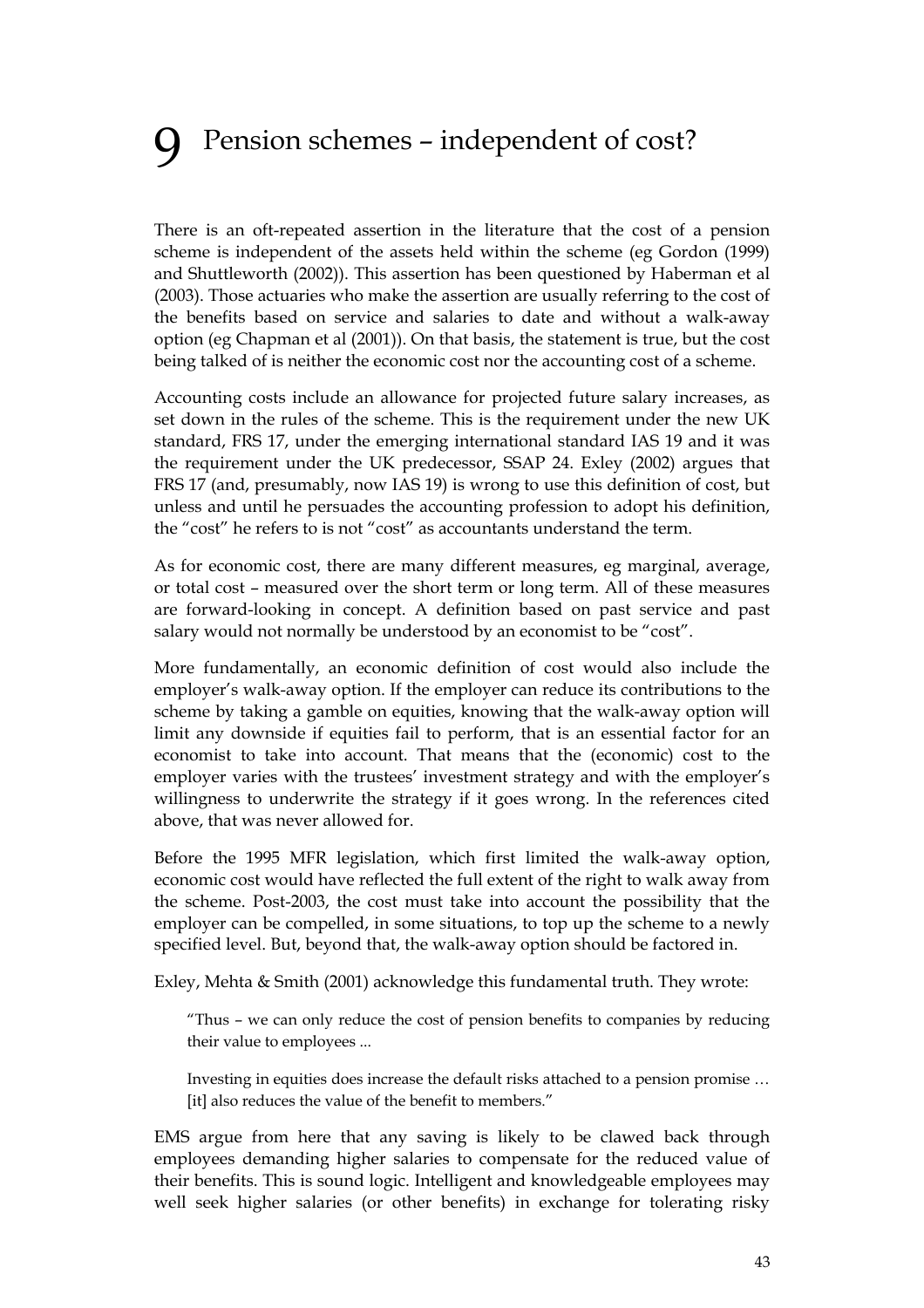pensions. But whether employees, generally, have sufficient knowledge of their pension scheme's finances, the insight to realise the implications and the negotiating power to secure better salaries is something that can only be determined by factual observation.

EMS appear to believe (or do they just assume?) that employees do have the necessary knowledge, insight and bargaining strength, and yet, at the same time, their paper seems to have been written in response to another belief: that employers, trustees and other players in the pensions game did not understand the implications of investing in equities. It is possible that employees are wise whilst others are not, but in practice those with knowledge, insight and bargaining skills tend to rise to the top of a company, not the other way around.

So, let's be clear about it. On the thesis presented by EMS, an employer who wants to reduce the cost of his pension scheme by investing in equities (or, rather, persuading the trustees to invest in equities) can do just that. The exercise will prove fruitless, say EMS, if the employees secure an exactly compensating increase in salaries or other benefits. But EMS are unequivocal that the cost of the pension scheme, viewed on its own, can be reduced (or increased) by the choice of investments. This is significant, because the references cited above are widely believed to be intellectual soul mates of EMS and yet they state the opposite.

It is also worth considering the timing of the various moves in the negotiating game alluded to by EMS. If the pension scheme was set up with the knowledge and consent of the workforce, and on the premise that it would invest in equities, the negotiation has, on the face of it, already taken place. On EMS' reasoning, a switch from equities to bonds is not something trustees should do unilaterally. The switch will reduce the pension risk and, at the same time, trigger an increase in the employer's pension cost. On EMS' reasoning, employers should reduce the salaries they pay. In practice, that may be a tough sell: employers may prefer to stick with the originally negotiated arrangement. According to Wise et al (2004), wage rates don't respond efficiently to changes in other terms of a compensation package.

It is only when, and if, the negotiated *status quo* is disturbed that the reasoning of EMS should cause the investment strategy to be revisited. One potential disturbance is the publication of papers like that of EMS which may change the players' knowledge. For example, if employees became aware of risks that they were not hitherto aware of, a new round of negotiations may well be triggered.

More likely, however, is that such papers become better known to employers and their advisers rather sooner than to employees and their advisers. Given that the ideas in EMS were foreshadowed in an early (1997) paper by the same authors, published during the dot-com boom of the late 1990s, one might ask whether the result was to increase the employers' predilection for riskier, cost-reducing equities, at least until either employees wised up or the stock market turned down. I am not sure that EMS got enough publicity at the time – actuarial papers seldom do – but it would be ironic if that had been the effect.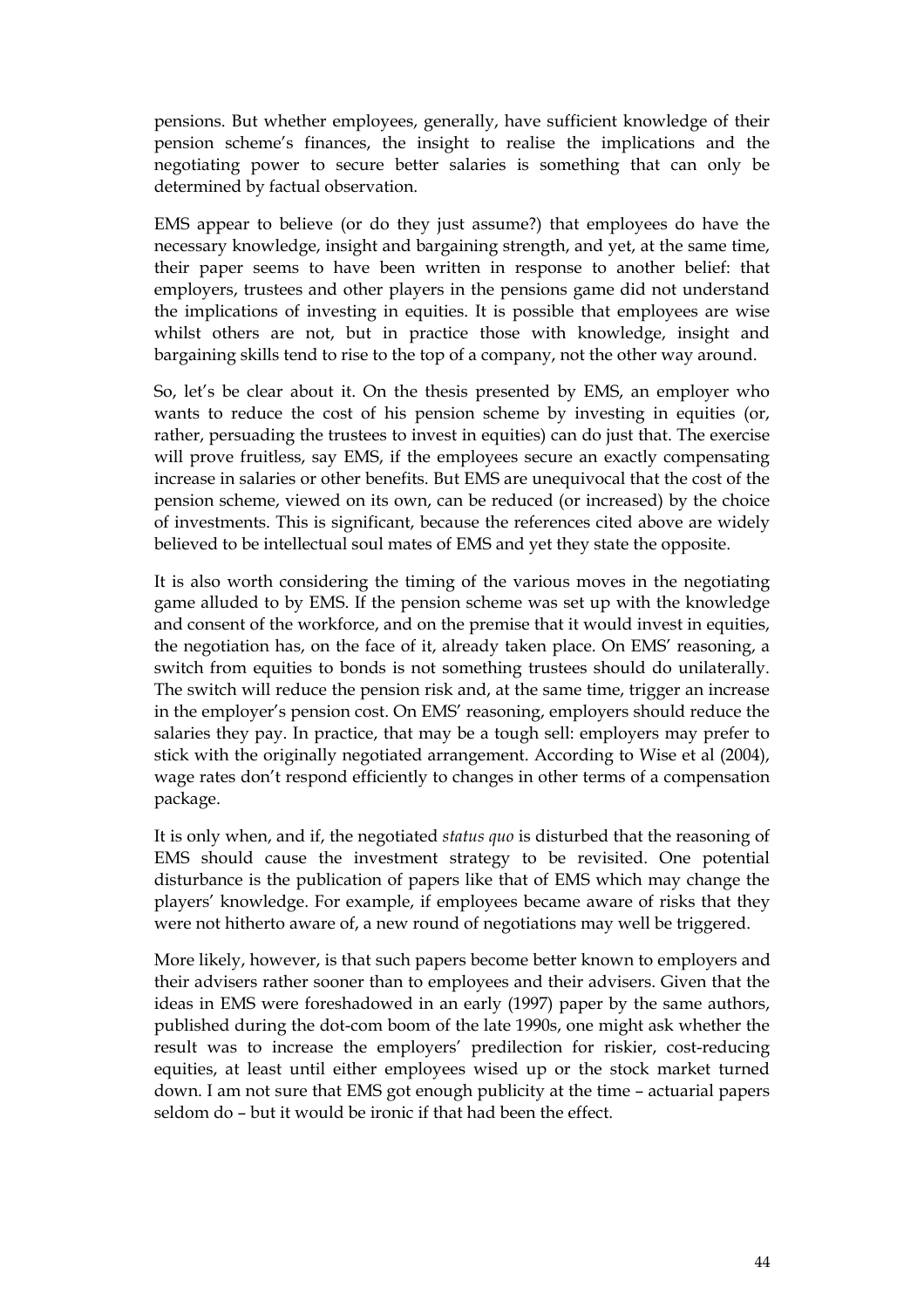**Part IV**

**Future Perfect?**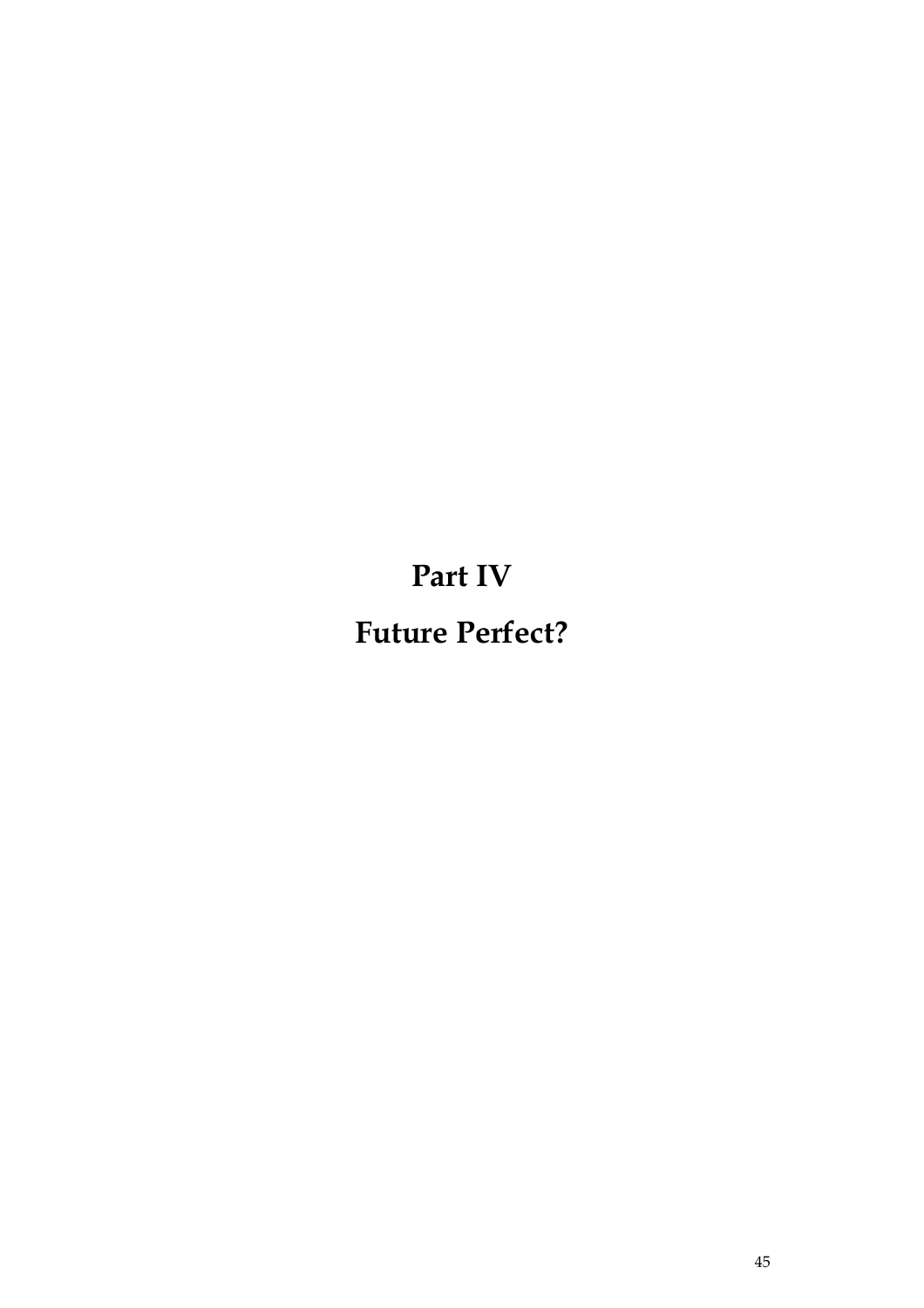### 10 Pensions Act 2004 – big challenge or more confusion?

"People in retirement have to be provided for, and the provision they require is, for the most part, a share of current production. It is not practical to put aside a loaf of bread or a pair of shoes when young and then call on them in forty years' time to supply one's needs in retirement. We can say, then, that in a [macroeconomic] sense all pension provision is pay-as-you go."

Abramson & Carne (1981) used those words in a previous paper to SIAS. At first, they were seen as controversial in some actuarial circles, but only for a short time. But the logical corollary – that nothing we do today can guarantee the retirement incomes of those still in work – has not yet been taken fully on board. The word "guarantee" is still used too frequently in the context of pensions – as an objective, or worse, as an attainable result.

But there are some signs of realism. Within the past few months, the government has, under pressure from The Actuarial Profession and elsewhere, resiled from the confidence with which it initially presented its Pension Protection Fund as the ultimate guarantor of pension scheme deficits.

At the time of writing this paper, the government is still trying to remove a good deal of the freedom which was once available to employers to walk away from their pension liabilities, whilst retaining for the PPF the right to do just that, at the discretion of the Secretary of State. This is unlikely to be the iniquitous act that it seems at first sight. More likely it is a rational and efficient reassignment of the walk-away option, in effect, from individual employers to the Secretary of State, on behalf of employers at large. But this depends ultimately on how future Secretaries of State choose to exercise the option, if and when the circumstances ever arise.

Just exactly what the PPF's objectives are and how they can be achieved is, as yet, the subject of some uncertainty. As is the case, so often, we have to wait until we can observe the legislation in action before we can know for sure what it really meant.

#### **What must we do now?**

In the meantime, there is much work to be done to ensure that the PPF does not create incentives for employers to under-fund their schemes, in the expectation that other employers will pick up the tab. Avoidance of such a moral hazard is certainly a stated goal of the PPF, but the PPF board will need to have a rational and efficient economic mechanism by which to determine the appropriate levy, particularly the "risk-based" levy – promised, but not quite yet.

In parallel with the PPF, the Pensions Bill 2004, currently going through Parliament, introduces the new statutory funding objective by which each scheme must have "sufficient and appropriate assets to cover … the amount required, on an actuarial calculation, to make provision for the scheme's liabilities." Regulations will follow which prescribe methods and assumptions to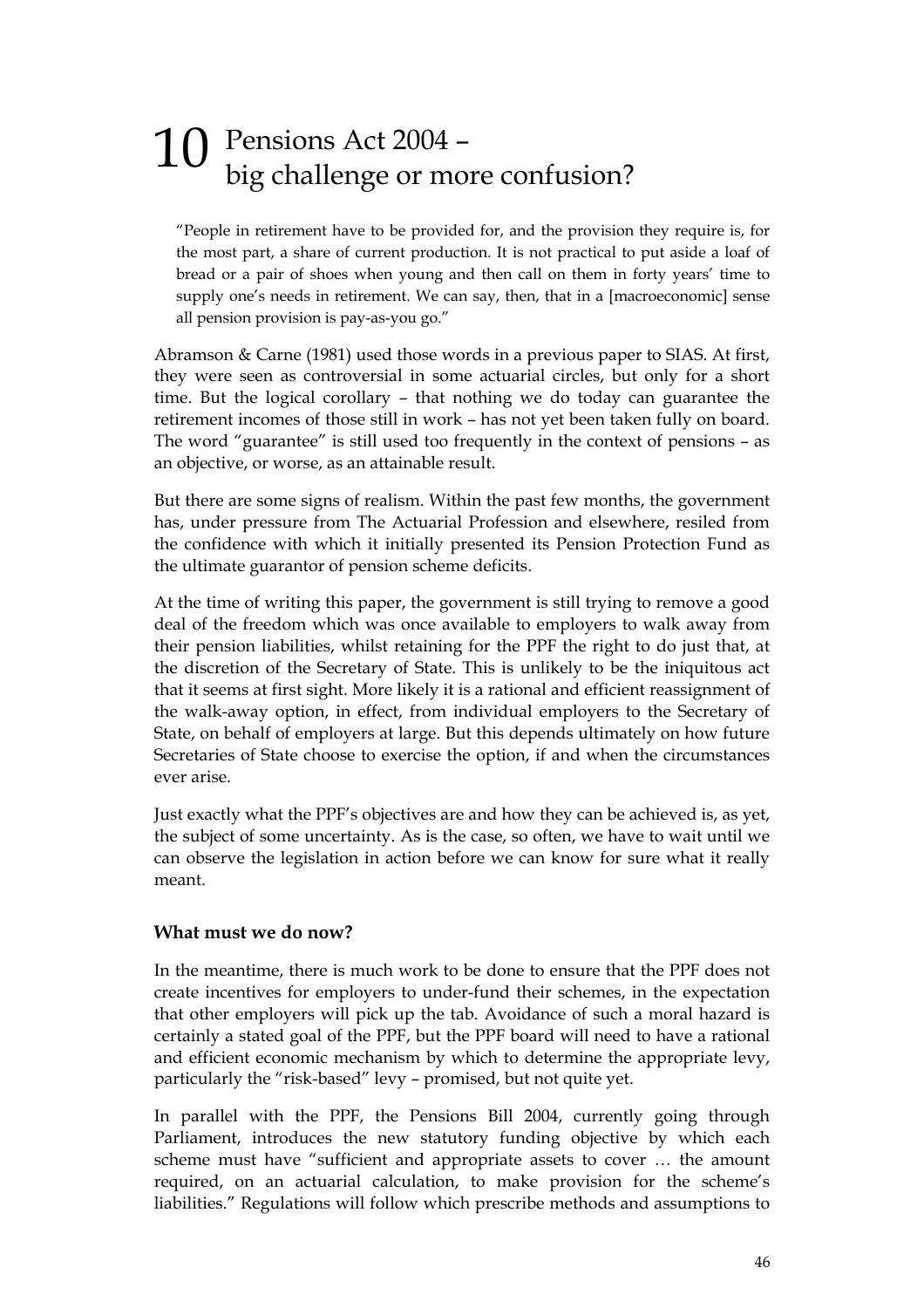be used. There will also be a requirement for an "actuarial valuation …valuing the scheme's assets and calculating its technical provisions".

Wise et al (2004) aptly describe the risk-based PPF levy and the statutory funding objective as "carrot and stick". For the system to work properly, the two need to be devised in a coherent and integrated manner, notwithstanding that the statutory responsibilities for each lie with different bodies. It is, therefore, crucial that the Secretary of State (who will set the regulations) and the PPF Board (who will set the levy) have a consistent and coherent understanding of the following:

- a) the difference between *valuing* a pension scheme and *funding* one;
- b) the meaning and implications of a bond-based valuation, as distinct from a calculation based on assets actually held in a scheme – be it an occupational scheme or the PPF itself; and
- c) however much pension benefits may (or may not) *look* like bonds, what matters is whether they *behave* economically like bonds and, if not, which other investment classes (if any) resemble pension benefits in economic terms.

The UK needs a system of pension arrangements which fit the economic realities in which they operate. A proper understanding by all the players – employers, employees, trustees, advisers and the PPF board – is essential, or else no one will have the confidence to rely on such schemes ever again and the legislation will have been an unfortunate waste of time.